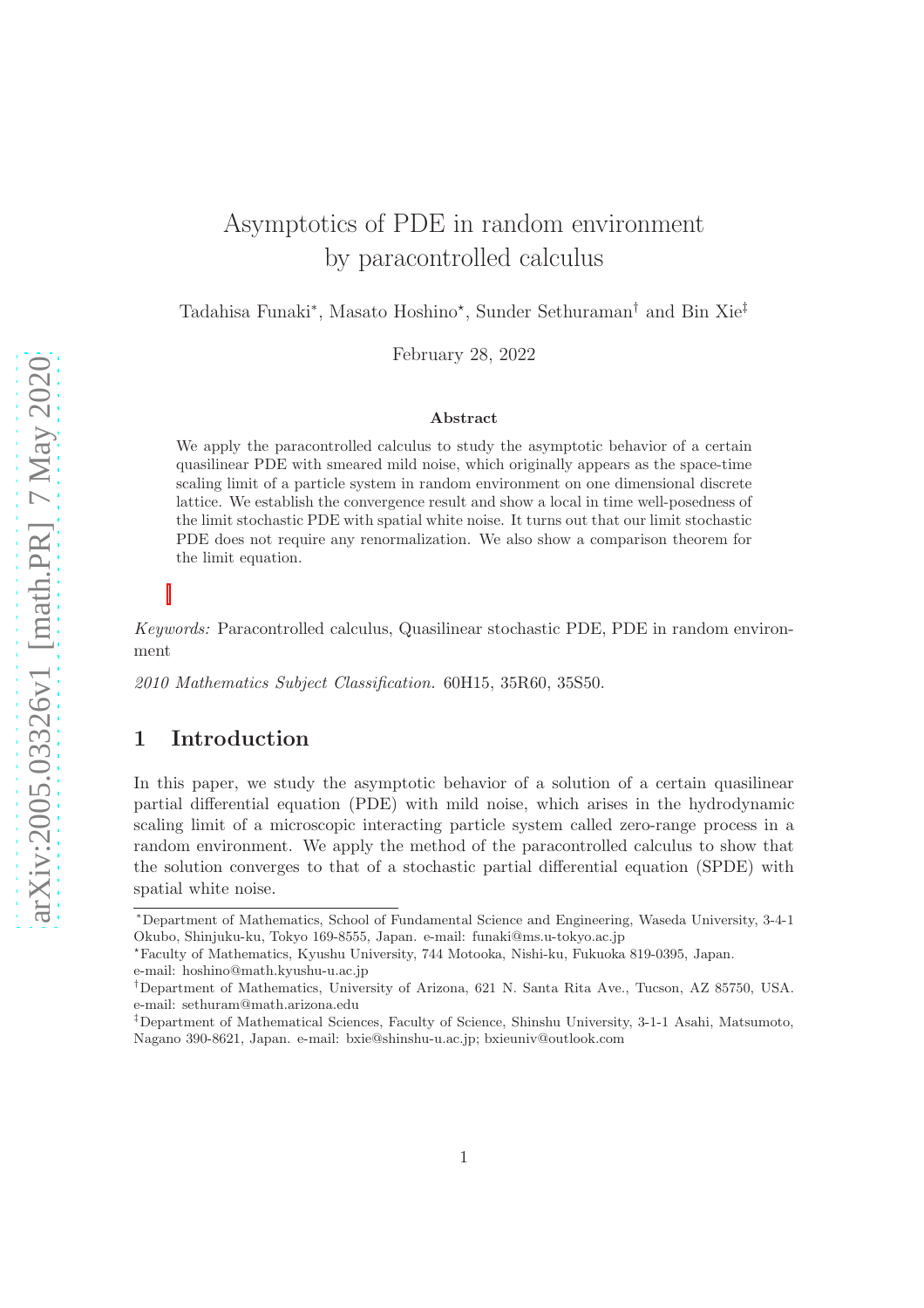#### 1.1 PDE in Sinai's random environment

Landim, Pacheco, Sethuraman and Xue [\[17\]](#page-38-0) recently studied the hydrodynamic spacetime scaling limit for the zero-range process on one dimensional discrete lattice  $\mathbb Z$  in a random environment of Sinai's type and derived the following PDE with mild noise for the macroscopic density  $v = v(t, x)$  of particles on R:

<span id="page-1-0"></span>(1.1) 
$$
\partial_t v = \Delta \{\varphi(v)\} - \nabla \{\varphi(v)\dot{w}^\varepsilon(x)\}, \quad x \in \mathbb{R}.
$$

Here,  $\Delta = \partial_x^2$ ,  $\nabla = \partial_x$  and  $\varphi(v)$   $\left( = E^{\nu_v}[g(\eta_0)] \right)$  is a strictly increasing  $C^2$ -function of  $v \ge 0$ such that  $\varphi(0) = 0$  and  $\varphi'(v) \geq c$  for some  $c > 0$ , where  $\nu_v$  is a certain product measure on  $\{0, 1, 2, \ldots\}^{\mathbb{Z}}$  with mean v associated with the jump rate  $g(k)$  of the zero-range process and  $\eta_0$  denotes the particle number at 0; see  $\Phi(\alpha)$  in (3.8) of [\[16\]](#page-38-1), p.30. The simplest example is  $\varphi(v) = v$  taking  $q(k) = k$ . The noise is given by

<span id="page-1-4"></span>(1.2) 
$$
\dot{w}^{\varepsilon}(x) = \frac{1}{(a+b)\varepsilon} \big( w(x+a\varepsilon) - w(x-b\varepsilon) \big),
$$

where  $\{w(x)\}_{x\in\mathbb{R}}$  is a two-sided Brownian motion and  $a, b > 0$ ; actually  $a = b = 1$  in [\[17\]](#page-38-0). Therefore,  $\dot{w}^{\varepsilon}(x) \to \dot{w}(x)$  as  $\varepsilon \downarrow 0$  and the limit  $\dot{w}(x)$  is the spatial white noise. Instead of this specific form of  $\dot{w}^{\varepsilon}(x)$ , we may take general smeared noise  $\psi^{\varepsilon} * \dot{w}(x)$  of  $\dot{w}(x)$  defined in Subsection [1.3](#page-3-0) or Section [5.](#page-31-0)

We consider the PDE [\(1.1\)](#page-1-0) with mild noise in more general form, assuming  $\varphi(v)$  is defined for all  $v \in \mathbb{R}$  such that  $\varphi \in C^2(\mathbb{R})$  and  $\varphi'(v) \ge c > 0$ , by replacing the second  $\varphi(v)$ with  $-\chi(v)$  such that  $\chi \in C^1(\mathbb{R})$ :

<span id="page-1-1"></span>(1.3) 
$$
\partial_t v = \Delta \{\varphi(v)\} + \nabla \{\chi(v)\dot{w}^\varepsilon(x)\}, \quad x \in \mathbb{R}.
$$

Our goal is to show the convergence of the solution  $v = v^{\varepsilon}$  of [\(1.3\)](#page-1-1) to that of the following SPDE

<span id="page-1-2"></span>(1.4) 
$$
\partial_t v = \Delta \{\varphi(v)\} + \nabla \{\chi(v)\xi\}, \quad x \in \mathbb{R},
$$

with  $\xi(x) = \dot{w}(x)$ . Roughly speaking,  $\dot{w} \in C^{-\frac{d}{2} - \left( x = 0 \delta > 0 \right)} \text{ if the spatial dimension}$ is d instead of 1 so that we expect  $\nabla \{\chi(v)\dot{w}\}\in C^{-\frac{d}{2}-1-}$  (if v is reasonable) and by Schauder estimate, we would have  $v \in C^{-\frac{d}{2}-1+2-} = C^{1-\frac{d}{2}-}$ . Thus, one can guess that [\(1.4\)](#page-1-2) has meaning only when  $d = 1$ .

We will show comparison theorems for [\(1.3\)](#page-1-1) and [\(1.4\)](#page-1-2), by which one can deal with  $\varphi$ and  $\chi$  defined only for  $v \ge 0$  if  $\chi$  satisfies  $\chi(0) = 0$ , see Corollary [1.2](#page-3-1) and Lemma [6.1.](#page-36-0)

If we drop  $\nabla$  in the second term of [\(1.4\)](#page-1-2), it is an equation known as the generalized parabolic Anderson model and studied in the framework of singular SPDEs, [\[9\]](#page-38-2), [\[12\]](#page-38-3), [\[13\]](#page-38-4), [\[14\]](#page-38-5), [\[3\]](#page-37-0), [\[8\]](#page-38-6). Note that the equation [\(1.4\)](#page-1-2), with both  $\varphi, \chi$  being linear and  $\nabla$  dropped, is originally called the parabolic Anderson model. The generalized parabolic Anderson model has meaning for the spatial dimension  $d \leq 3$ .

#### 1.2 Integrated quasilinear stochastic PDE

We actually study, instead of [\(1.4\)](#page-1-2), the equation

<span id="page-1-3"></span>(1.5) 
$$
\partial_t u = a(\nabla u)\Delta u + g(\nabla u) \cdot \xi,
$$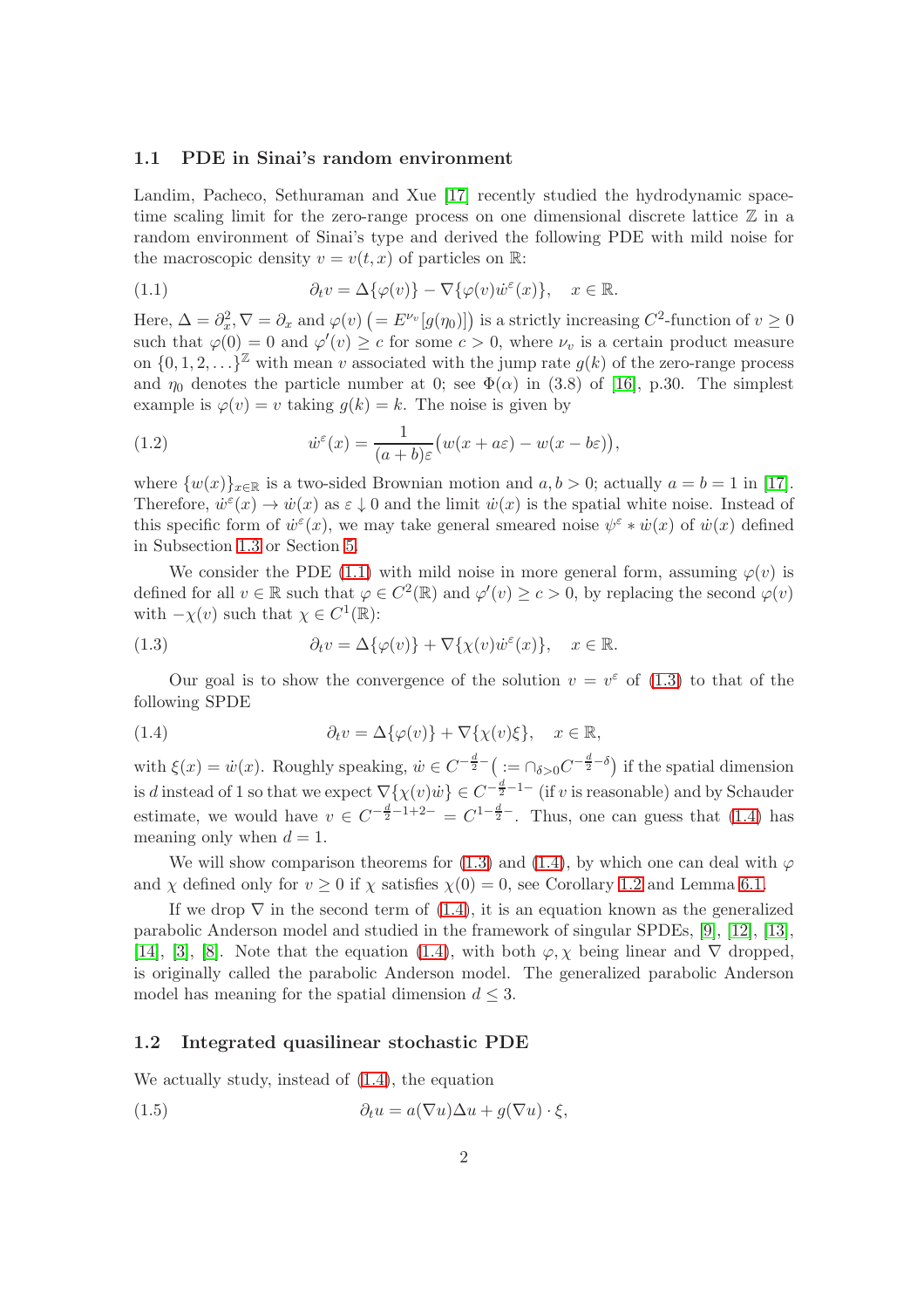where  $a(v) = \varphi'(v)$ ,  $g(v) = \chi(v)$ ,  $v \in \mathbb{R}$ , and  $\xi$  is the spatial white noise. If we set  $v := \nabla u$ , then we can recover the equation [\(1.4\)](#page-1-2):

$$
\partial_t v = \nabla (a(v)\nabla v) + \nabla (g(v) \cdot \xi)
$$
  
=  $\Delta {\varphi(v)} + \nabla {\chi(v) \cdot \xi}.$ 

In other words,  $(1.5)$  is an integrated form of  $(1.4)$ . The relation between the equations [\(1.4\)](#page-1-2) and [\(1.5\)](#page-1-3) is similar to that of stochastic Burgers equation and KPZ equation.

We work with the equation [\(1.5\)](#page-1-3) on  $\mathbb{T} = [0,1]$  with periodic boundary condition following the method of Bailleul, Debussche and Hofmanová [\[3\]](#page-37-0), in which they studied the case  $a = a(u)$ ,  $g = g(u)$  on  $\mathbb{T}^2$  instead of  $a = a(\nabla u)$ ,  $g = g(\nabla u)$  on  $\mathbb{T}$  in our case. Roughly, the noise term behaves as  $g(\nabla u) \cdot \xi \in C^{\frac{1}{2}-} \times C^{-\frac{1}{2}-}$  in our case, while  $g(u) \cdot \xi \in C^{1-} \times C^{-1-}$ in [\[3\]](#page-37-0).

The equation  $(1.4)$  considered on  $\mathbb T$  has a mass conservation law:

$$
\int_{\mathbb{T}} v(t, x) dx = m
$$

for all  $t \geq 0$  with a constant  $m \in \mathbb{R}$ . This is caused by the conservation of particle number of the underlying microscopic system. Since  $v = \nabla u > 0$  for the original model, u should be increasing in x and  $u(t, 1) = u(t, 0) + m$  holds with some  $m > 0$ . Therefore, it is more natural to consider [\(1.5\)](#page-1-3) under the modified periodic condition:

(1.6) 
$$
u(t, x + n) = u(t, x) + nm, \quad n \in \mathbb{Z}, \ x \in \mathbb{R}.
$$

Indeed, to consider [\(1.5\)](#page-1-3) under the condition [\(1.6\)](#page-2-0), set  $\bar{u}(t, x) := u(t, x) - mx$ , then  $\bar{u}(t, x)$ satisfies the usual periodic boundary condition  $\bar{u}(t, x + 1) = \bar{u}(t, x)$  and the SPDE

<span id="page-2-0"></span>
$$
\partial_t \bar{u} = a(\nabla \bar{u} + m)\Delta \bar{u} + g(\nabla \bar{u} + m) \cdot \xi.
$$

Therefore, instead of  $(1.6)$ , we may consider  $(1.5)$  under the usual periodic boundary condition with  $a(v)$ ,  $q(v)$  replaced by  $a(v+m)$ ,  $q(v+m)$ , respectively.

The equation [\(1.5\)](#page-1-3) has a property that, if u is a solution, then  $u + c$  is also a solution for every  $c \in \mathbb{R}$ . In other words, [\(1.5\)](#page-1-3) is an equation for the shape of u and its graph is invariant under the vertical shift. Or, [\(1.5\)](#page-1-3) is essentially an equation for the slope  $\nabla u$  of u. This is close to the  $\nabla \phi$ -interface model [\[7\]](#page-38-7), though its driving force is the space-time noise. This gives a clear difference from the equation considered in [\[3\]](#page-37-0). One can expect that the structure of invariant measures for the system on R would be quite different.

The equation [\(1.5\)](#page-1-3) with  $a(v) = \frac{1}{2}$  and  $g(v) = v$  can be interpreted as the Kolmogorov equation associated with the stochastic differential equation (SDE)

<span id="page-2-1"></span>
$$
(1.7) \t\t dX_t = b(X_t)dt + dW_t,
$$

where  $b(x) = \xi(x)$  and  $W_t$  is a one dimensional Brownian motion, see [\[6\]](#page-38-8). The SDE [\(1.7\)](#page-2-1) is studied by [\[4\]](#page-37-1) for  $b \in C^{\beta}$  with  $\beta \in \left(-\frac{2}{3}\right)$  $\frac{2}{3}, -\frac{1}{2}$  $\frac{1}{2}$  and this covers the one dimensional spatial white noise as in our paper. The process  $X_t$  determined by the SDE [\(1.7\)](#page-2-1) with  $b = \xi$ , the spatial white noise independent of  $W$ , is called the Brox diffusion, cf. [\[17\]](#page-38-0).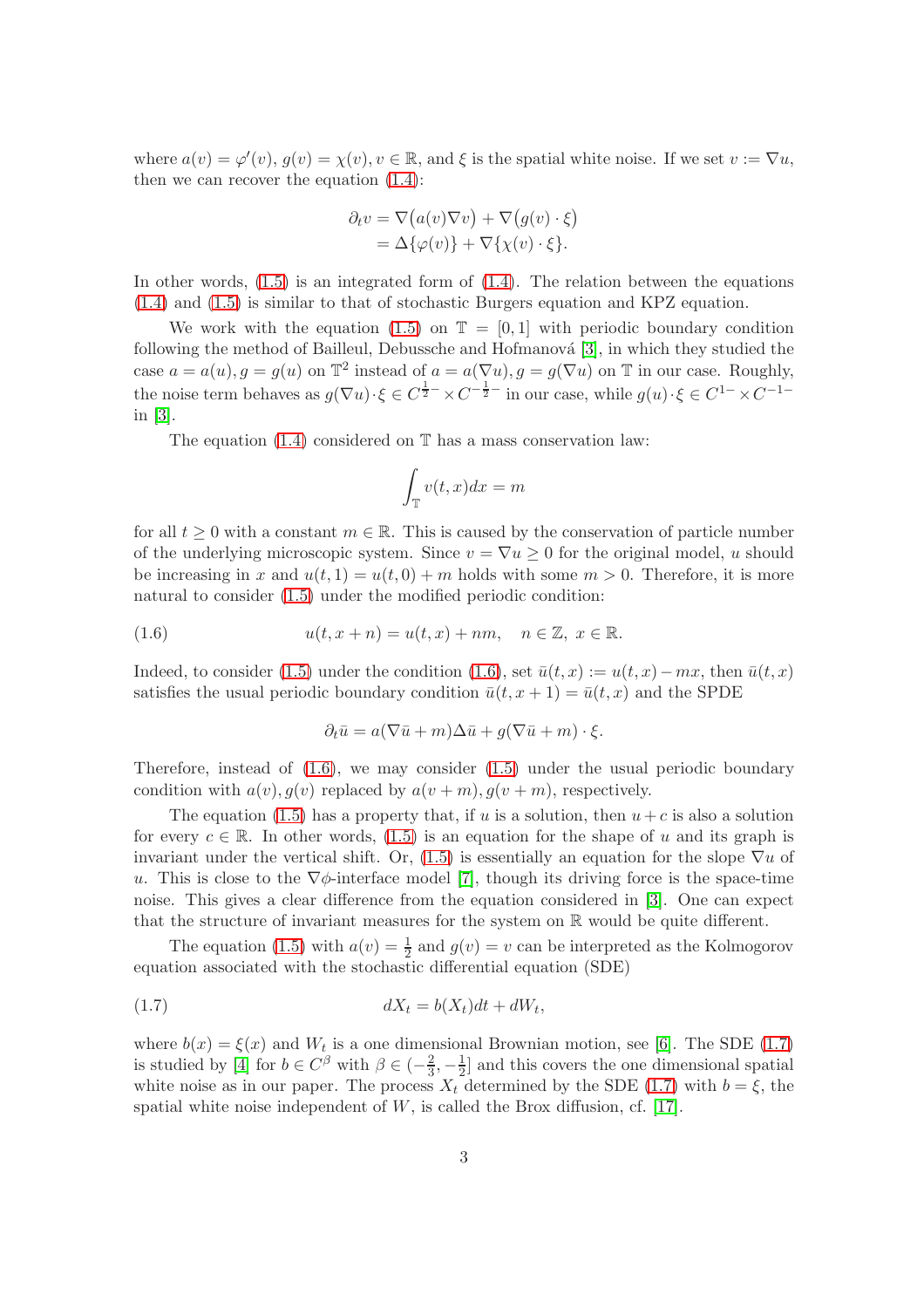#### <span id="page-3-0"></span>1.3 Main results and structure of the paper

Let  $C^{\alpha}, \alpha \in \mathbb{R}$  and  $\mathcal{L}_T^{\alpha}, \alpha \in (0, 2)$  be the spatial and parabolic Hölder spaces, respectively, explained in Subsection [2.1.](#page-4-0) Let  $\xi$  be the spatial white noise on  $\mathbb{T}$ . We call  $\xi^{\varepsilon}, \varepsilon > 0$ , the smeared noise of  $\xi$  if it is defined by  $\xi^{\bar{\varepsilon}} = \psi^{\varepsilon} * \xi$ , where  $\psi^{\varepsilon}(x) = \frac{1}{\varepsilon} \psi(\frac{x}{\varepsilon})$  $\frac{x}{\varepsilon}$  and the mollifier  $\psi$  is a measurable and integrable function on  $\mathbb R$  with compact support satisfying  $\int_{\mathbb{R}} \psi(x) dx = 1$ , see Lemma [5.2.](#page-32-0) Note that the noise  $\dot{w}^{\varepsilon}$  in [\(1.2\)](#page-1-4) considered on T is a smeared noise of the spatial white noise  $\xi = \dot{w}$  in this sense, see Remark [5.1.](#page-35-0)

Our main result is formulated as follows. In our case, we do not need any renormalization.

<span id="page-3-2"></span>**Theorem 1.1.** Assume that  $a \in C_b^3(\mathbb{R})$  satisfies  $c \leq a(v) \leq C$  for some  $c, C > 0$  and  $g \in C_b^3(\mathbb{R})$ . Let an initial value  $u_0 \in C^{\alpha}$  with  $\alpha \in (\frac{4}{3})$  $\frac{4}{3}, \frac{3}{2}$  $\frac{3}{2}$ ) be given. Then, there exists a random time  $T > 0$  defined on the same probability space as  $\xi$  such that the solutions  $u^{\varepsilon}$ of the SPDE

$$
\partial_t u^{\varepsilon} = a(\nabla u^{\varepsilon}) \Delta u^{\varepsilon} + g(\nabla u^{\varepsilon}) \cdot \xi^{\varepsilon}, \quad u^{\varepsilon}(0) = u_0,
$$

with the smeared noise  $\xi^{\varepsilon}$  of  $\xi$  converge in probability in  $\mathcal{L}_{T}^{\alpha}$  as  $\varepsilon \downarrow 0$  to  $u \in \mathcal{L}_{T}^{\alpha}$ , which is a unique solution up to the time  $T$  of the SPDE [\(1.5\)](#page-1-3) on  $\mathbb T$  defined in paracontrolled sense, that is, satisfying the condition [\(2.2\)](#page-4-1) below, with  $u(0) = u_0$ . In particular, the limit u is independent of the choice of the mollifier  $\psi$ .

When we consider [\(1.5\)](#page-1-3) under the modified periodic condition [\(1.6\)](#page-2-0) with  $m > 0$ assuming  $\nabla u(0, x) \geq 0$ , we can expect that  $\nabla u(t, x) \geq 0$  holds for the solution of [\(1.5\)](#page-1-3) for  $t > 0$ . We will show this for  $v = \nabla u$  by considering [\(1.4\)](#page-1-2) with smooth noise  $\xi^{\varepsilon}$ , see Lemma [6.1.](#page-36-0) Then, by Theorem [1.1,](#page-3-2) we can find a subsequence of  $\varepsilon \downarrow 0$  along which  $u^{\varepsilon}$ converge to u almost surely and, taking the limit, we obtain the following corollary.

<span id="page-3-1"></span>**Corollary 1.2.** Assume  $\varphi \in C^4([0,\infty))$ ,  $\chi \in C^3([0,\infty))$  and they satisfy the conditions  $\chi(0) = 0, c \leq \varphi'(v) \leq C$  and  $|\chi'(v)| \leq C\varphi'(v)$  for some  $c, C > 0$ . Then, for the solution u(t) of the paracontrolled SPDE [\(1.5\)](#page-1-3), if  $\nabla u(0, x) \geq 0$  holds for all  $x \in \mathbb{T}$ , we have  $\nabla u(t, x) \geq 0$  for all  $0 \leq t \leq T$  and  $x \in \mathbb{T}$ .

In Section [2,](#page-3-3) we rewrite the SPDE [\(1.5\)](#page-1-3) into a certain fixed point problem in a setting of the paracontrolled calculus and we solve it in Section [3,](#page-13-0) see Theorem [3.1.](#page-13-1) Theorem [1.1](#page-3-2) follows from Theorem [3.1](#page-13-1) and Lemma [5.2.](#page-32-0) Section [4](#page-27-0) is devoted to the proof of Lipschitz estimate on  $\zeta$ , which appears as a remainder term in the fixed point problem. In Section [5,](#page-31-0) we study the convergence in  $C^{2\alpha-3}$  of the resonant term  $\Pi(\nabla X,\xi)$ , which is a quadratic function of the spatial white noise  $\xi$ , where  $X = (-\Delta)^{-1}Q\xi$ ,  $Q\xi = \xi - \xi(\mathbb{T})$  and  $\alpha$  is as in Theorem [1.1.](#page-3-2) The reason why our equation does not require renormalization lies in the fact that this term contains the derivative  $\nabla X$ . This is different from [\[3\]](#page-37-0) and more close to the stochastic Burgers equation. In Section [6,](#page-36-1) we show a comparison theorem for the SPDE  $(1.4)$  with smooth noise and this leads to Corollary [1.2.](#page-3-1)

### <span id="page-3-3"></span>2 Reduction to fixed point problem

The main purpose of this section is to reduce the SPDE [\(1.5\)](#page-1-3) driven by one dimensional spatial white noise  $\xi$  on T to a fixed point problem for the map  $\Phi$  defined by [\(2.16\)](#page-9-0) by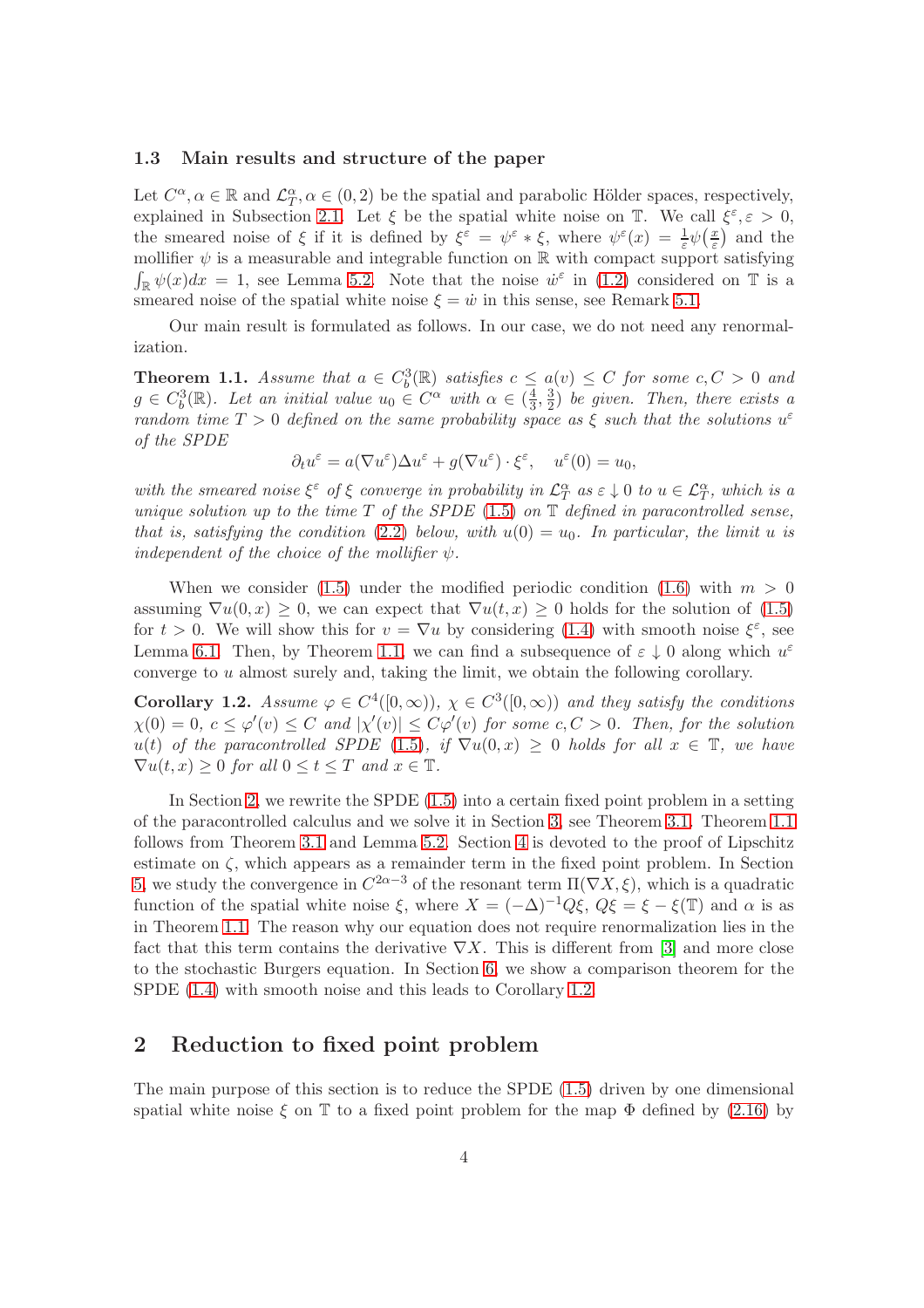<span id="page-4-0"></span>means of the paracontrolled calculus.

#### 2.1 Function spaces, regularity exponents, paraproduct and variable  $X$

Let us first introduce several function spaces. As in [\[9\]](#page-38-2), [\[3\]](#page-37-0), for regularity exponent  $\alpha \in \mathbb{R}$ , we denote by  $C^{\alpha} \equiv C^{\alpha}(\mathbb{T}) := B^{\alpha}_{\infty,\infty}(\mathbb{T},\mathbb{R})$  the spatial Hölder-Besov space equipped with the norm  $\|\cdot\|_{C^{\alpha}}$ . For  $T > 0$ , we write  $C_T C^{\alpha} = C([0, T], C^{\alpha})$  for the space of  $C^{\alpha}$ -valued continuous functions on [0, T] endowed with the supremum norm  $\|\cdot\|_{C_T C^{\alpha}}$  and write  $C_T^{\alpha}L^{\infty} = C^{\alpha}([0,T], L^{\infty})$  with  $\alpha \in (0,1)$  for the space of  $\alpha$ -Hölder continuous functions from  $[0,T]$  to  $L^{\infty}$  with the seminorm  $||f||_{C_T^{\alpha}L^{\infty}} = \sup_{0 \le s \neq t \le T} ||f(t) - f(s)||_{L^{\infty}}/|t - s|^{\alpha}$  for  $f \in C_T^{\alpha} L^{\infty}$ , where  $L^{\infty} = L^{\infty}(\mathbb{T})$ . For  $\alpha \in (0, 2)$ , we also define  $\mathcal{L}_T^{\alpha} := C_T C^{\alpha} \cap C_T^{\alpha/2} L^{\infty}$ , equipped with the norm

$$
\|\cdot\|_{\mathcal{L}^\alpha_T}=\|\cdot\|_{C_T C^\alpha}+\|\cdot\|_{C_T^{\frac{\alpha}{2}}L^\infty}.
$$

In the following, we will use three regularity exponents  $\alpha$ ,  $\beta$  and  $\gamma$ . In particular,  $\alpha$  is the exponent for the solution u of [\(1.5\)](#page-1-3) and  $\beta$  is that for a certain function of its derivative  $\nabla u$  (see u' below) so that  $\beta < \alpha - 1$ . We expect  $\alpha = \frac{3}{2} - \delta$  for every  $\delta > 0$ , since  $\xi \in C^{-\frac{1}{2} - \delta}$ for one dimensional spatial white noise would imply  $u \in C^{\frac{3}{2} - \delta}$  by Schauder estimate.

More precisely, we assume the following conditions for these three exponents. For  $\alpha$ , we assume that  $\alpha \in (\frac{4}{3})$  $\frac{4}{3}, \frac{3}{2}$  $\frac{3}{2}$  and consider  $\xi \in C^{\alpha-2}$ . For  $\beta$ , noting that  $\frac{1}{3} < \alpha - 1$  for  $\alpha$  in this interval, we take  $\beta \in (\frac{1}{3})$  $\frac{1}{3}$ ,  $\alpha - 1$ ). Then, we have that  $3 - 2\alpha < \frac{1}{3}$  and  $2\alpha + \beta - 3 > 0$ . The third regularity exponent  $\gamma$  is taken as  $\gamma \in (2\beta + 1, \alpha + \beta)$ , which will be mainly used in Section [3.](#page-13-0) In particular, we have  $\gamma + \beta - 2 > 0$ . Throughout this paper, unless otherwise noted, we will assume  $\alpha, \beta$  and  $\gamma$  satisfy the aforementioned conditions.

As in [\[3\]](#page-37-0), we denote by  $\Pi_f g (= f \prec g$  in [\[9\]](#page-38-2)) the paraproduct, by  $\Pi(f,g) (= f \circ g)$ the resonant term and by  $\bar{\Pi}_f g (= f \ll g)$  the modified paraproduct, respectively. Then, for two distributions  $f$  and  $g$ , the general product  $fg$  can be (at least formally) written as  $fg = \Pi_f g + \Pi(f, g) + \Pi_g f$ , which is called the Littlewood-Paley decomposition. See Section 2.1 and (36) of [\[9\]](#page-38-2) or p. 43 and p. 45 of [\[3\]](#page-37-0) for precise definitions of these notion.

<span id="page-4-3"></span>Define  $X = (-\Delta)^{-1} Q \xi$ , more precisely, a zero spatial mean solution of

$$
(2.1) \t-\Delta X = Q\xi,
$$

where  $Q\xi := \xi - \xi(\mathbb{T})$  and  $\xi(\mathbb{T}) \equiv \hat{\xi}(0) = \int_{\mathbb{T}} \xi(x) dx$ , see also [\(5.1\)](#page-31-1) below. Consider  $(u, u') \in \mathcal{L}_T^{\alpha} \times \mathcal{L}_T^{\beta}$ . We call  $(u, u')$  is paracontrolled by X if

<span id="page-4-1"></span>(2.2) 
$$
u = \bar{\Pi}_{u'} X + u^{\sharp}, \quad u^{\sharp} \in \mathcal{L}_T^{\alpha}
$$

holds with

<span id="page-4-2"></span>(2.3) 
$$
\|(u, u')\|_{\alpha, \beta, \gamma} := \|u'\|_{\mathcal{L}_T^{\beta}} + \|u^{\sharp}\|_{\mathcal{L}_T^{\alpha}} + \sup_{0 < t \leq T} t^{\frac{\gamma - \alpha}{2}} \|u^{\sharp}(t)\|_{C^{\gamma}} < \infty.
$$

We denote by  $\mathbf{C}_{\alpha,\beta,\gamma}(X)$  the space of all functions  $(u, u')$  paracontrolled by X. Actually, we introduce  $(u, u')$  expecting u to be the solution of  $(1.5)$  and  $u' = \frac{g(\nabla u)}{g(\nabla u)}$  $rac{g(\nabla u)}{a(\nabla u)}$ .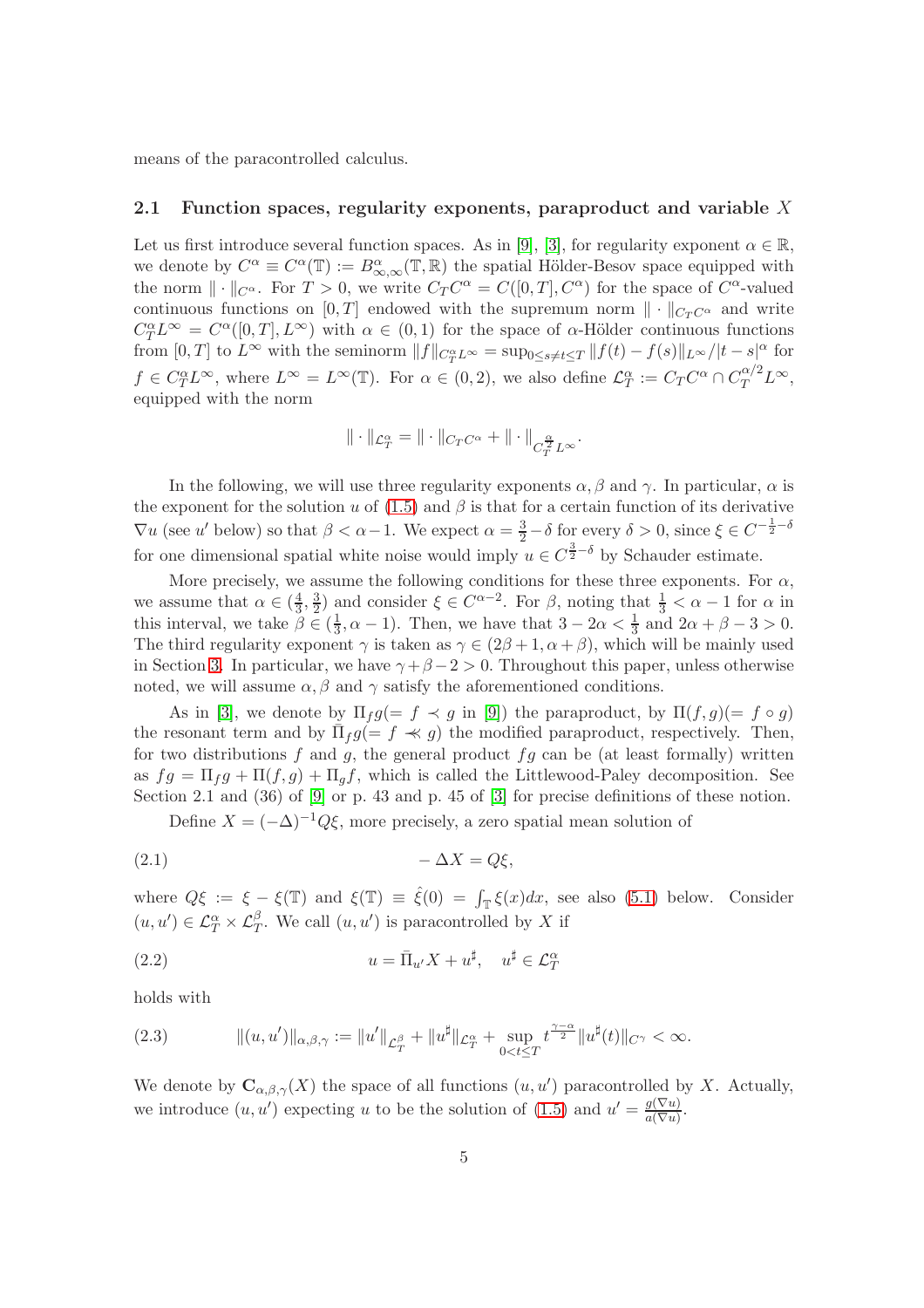#### 2.2 Basic estimates in paracontrolled calculus

Before starting to transform the equation [\(1.5\)](#page-1-3) into a fixed point problem, let us prepare some fundamental estimates in the paracontrolled calculus, which will be frequently used in the following.

Let us first summarize some known results for the Hölder-Besov space  $C^{\alpha}$ , which are mentioned in Lemma 2.1 and p. 62 of [\[9\]](#page-38-2). Throughout this paper, we write  $a \leq b$  for two non-negative functions  $a$  and  $b$  (mostly norms of distributions or their products) if there exists a positive constant C independent of the variables under consideration such that  $a \leq Cb$ .

<span id="page-5-0"></span>**Lemma 2.1.** (i) For  $\alpha \leq \beta$ , we have  $\|\cdot\|_{C^{\alpha}} \leq \|\cdot\|_{C^{\beta}}$ . Moreover,  $\|\cdot\|_{L^{\infty}} \leq \|\cdot\|_{C^{\alpha}}$  for  $\alpha > 0$  and conversely  $\| \cdot \|_{C^\alpha} \lesssim \| \cdot \|_{L^\infty}$  for  $\alpha \leq 0$ .

- (ii) (Bony's estimate) The following hold.
	- For  $\alpha > 0$  and  $\beta \in \mathbb{R}$ ,  $\|\Pi_u v\|_{C^\beta} \leq \|u\|_{L^\infty} \|v\|_{C^\beta}$ .
	- For  $\alpha \neq 0$  and  $\beta \in \mathbb{R}$ ,  $\|\Pi_u v\|_{C^{(\alpha \wedge 0)+\beta}} \lesssim \|u\|_{C^\alpha} \|v\|_{C^\beta}$ .
	- For  $\alpha + \beta > 0$ ,  $\|\Pi(u, v)\|_{C^{\alpha+\beta}} \leq \|u\|_{C^{\alpha}} \|v\|_{C^{\beta}}$ .

In particular, the product uv is well-defined if and only if  $\alpha + \beta > 0$ , in this case uv  $\in C^{\alpha \wedge \beta}$ and

$$
||uv||_{C^{\alpha \wedge \beta}} \lesssim ||u||_{C^{\alpha}} ||v||_{C^{\beta}}
$$

holds for  $\alpha\beta \neq 0$ .

The next is an important result for the commutator.

<span id="page-5-3"></span>**Lemma 2.2.** (Lemma 2.4 [\[9\]](#page-38-2), Commutator lemma) Let  $\alpha \in (0,1)$  and  $\beta, \gamma \in \mathbb{R}$  satisfy the conditions of  $\beta + \gamma < 0$  and  $\alpha + \beta + \gamma > 0$ . For any smooth functions u, v, w, define  $C(u, v, w)$  by

$$
C(u, v, w) := \Pi(\Pi_u v, w) - u\Pi(v, w).
$$

Then,  $C(u, v, w)$  is uniquely extended to a bounded trilinear operator from  $C^{\alpha} \times C^{\beta} \times C^{\gamma}$ to  $C^{\alpha+\beta+\gamma}$  and

$$
||C(u,v,w)||_{C^{\alpha+\beta+\gamma}} \lesssim ||u||_{C^{\alpha}} ||v||_{C^{\beta}} ||w||_{C^{\gamma}}.
$$

Since  $\nabla u$  is included in the coefficients of the SPDE [\(1.5\)](#page-1-3), we need to study the regularity of  $\nabla u$  whenever  $u \in \mathcal{L}_T^{\alpha}$ . The next lemma shows that  $\nabla u \in \mathcal{L}_T^{\alpha-1}$  holds by an interpolation theorem.

<span id="page-5-4"></span>**Lemma 2.3.** Let  $\alpha \in (1,2)$ . Then, for any  $u \in \mathcal{L}_T^{\alpha}$ , we have  $\nabla u \in \mathcal{L}_T^{\alpha-1}$  and

<span id="page-5-2"></span>
$$
||\nabla u||_{\mathcal{L}_T^{\alpha-1}} \lesssim ||u||_{\mathcal{L}_T^{\alpha}}.
$$

*Proof.* From the fact that the operator  $\nabla$  :  $C^{\alpha} \rightarrow C^{\alpha-1}$  is continuous, see Proposition 2.3 of [\[15\]](#page-38-9) or Lemma A.1 and its remark in [\[9\]](#page-38-2), it follows that for all  $u \in C^{\alpha}$ ,  $\|\nabla u\|_{C^{\alpha-1}} \lesssim$  $||u||_{C^{\alpha}}$ . Then, we can easily show that  $\nabla u \in C_T C^{\alpha-1} \cap C_T^{\alpha/2} C^{-1}$ . More precisely, we have

<span id="page-5-1"></span>(2.5) 
$$
\|\nabla u\|_{C_T C^{\alpha-1}} \lesssim \|u\|_{C_T C^{\alpha}} \text{ and } \|\nabla u\|_{C_T^{\alpha/2} C^{-1}} \lesssim \|u\|_{C_T^{\alpha/2} L^\infty}.
$$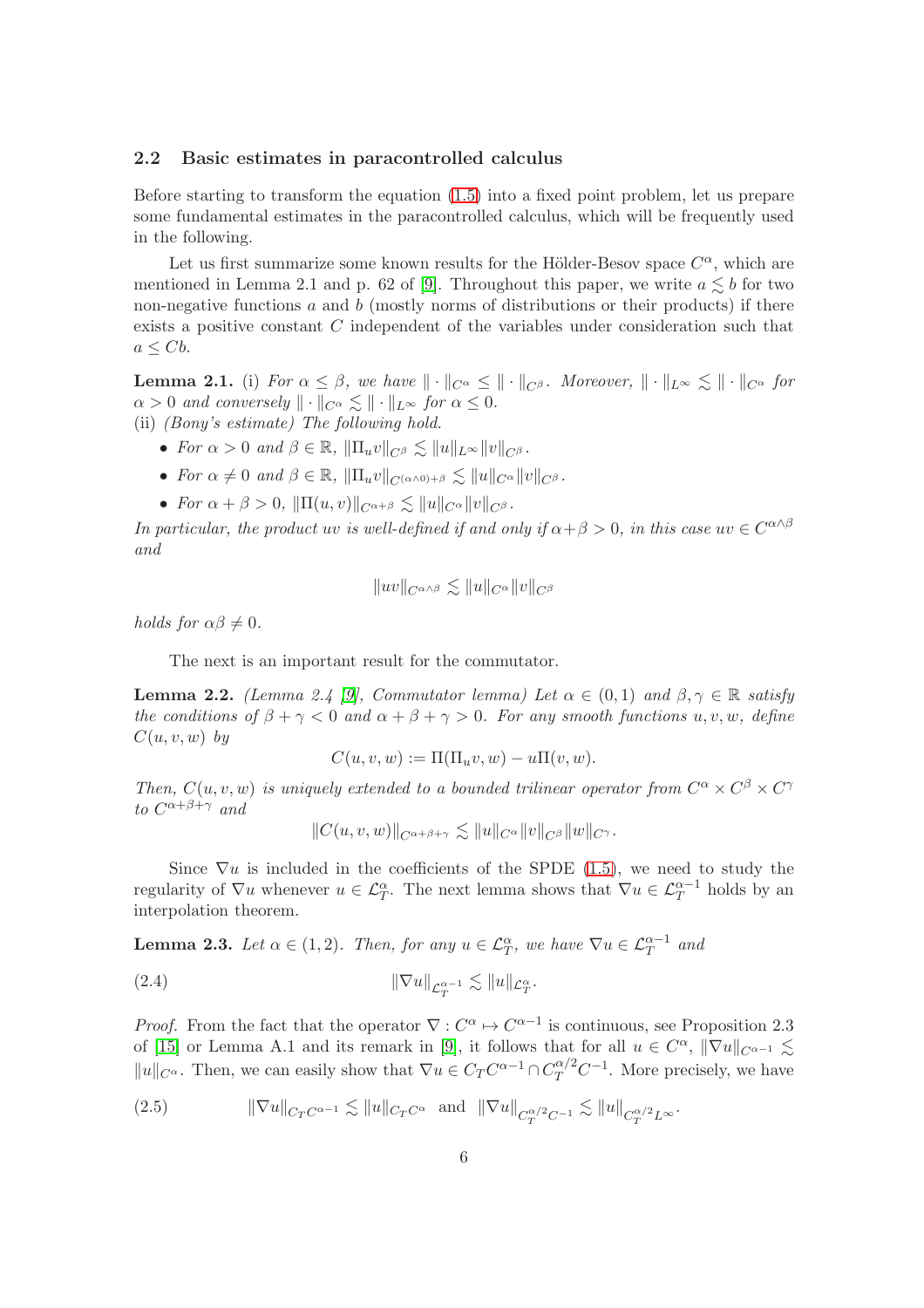The first part is clear. Noting that  $u \in C_T^{\alpha/2} L^\infty$  and the continuous embedding of  $L^\infty$  in  $C^0$  (see Lemma [2.1-](#page-5-0)(i)), we have

$$
\|\nabla u(t) - \nabla u(s)\|_{C^{-1}} \lesssim \|u(t) - u(s)\|_{C^0} \lesssim \|u(t) - u(s)\|_{L^\infty},
$$

which implies that  $\|\nabla u\|_{C_T^{\alpha/2}C^{-1}} \lesssim \|u\|_{C_T^{\alpha/2}L^\infty}$  and in particular  $\nabla u \in C_T^{\alpha/2}C^{-1}$ .

Now it is enough for us to show  $\|\nabla u\|_{C_T^{\frac{\alpha-1}{2}}L^\infty} \lesssim \|u\|_{\mathcal{L}_T^\alpha}$ . Noting that  $B^0_{\infty,1} \subset L^\infty$  and using Theorem 2.80 of [\[1\]](#page-37-2) (see Remark [2.1](#page-6-0) below for details), we have that

<span id="page-6-1"></span>(2.6) 
$$
||v||_{L^{\infty}} \lesssim ||v||_{B_{\infty,1}^0} \lesssim ||v||_{C^{-1}}^{\frac{\alpha-1}{\alpha}} ||v||_{C^{\alpha-1}}^{\frac{1}{\alpha}}
$$

holds for any  $v \in C^{\alpha-1} \cap C^{-1}$ .

Applying [\(2.6\)](#page-6-1) to  $\nabla u(t) - \nabla u(s)$  and then using [\(2.5\)](#page-5-1), we obtain that

<span id="page-6-2"></span>
$$
(2.7) \qquad \|\nabla u\|_{C_T^{\frac{\alpha-1}{2}}L^{\infty}} \lesssim \sup_{0 \le s < t \le T} \frac{\|\nabla u(t) - \nabla u(s)\|_{C^{\alpha-1}}^{\frac{\alpha-1}{\alpha}} \|\nabla u(t) - \nabla u(s)\|_{C^{\alpha-1}}^{\frac{1}{\alpha}}}{|t - s|^{\frac{\alpha-1}{2}}} \lesssim \left(\|\nabla u\|_{C_T^{\frac{\alpha}{2}}C^{-1}}\right)^{\frac{\alpha-1}{\alpha}} \|\nabla u\|_{C_T^{\alpha}}^{\frac{1}{\alpha}}.
$$

$$
\lesssim \left(\|u\|_{C_T^{\frac{\alpha}{2}}L^{\infty}}\right)^{\frac{\alpha-1}{\alpha}} \|u\|_{C_T^{\alpha}}^{\frac{1}{\alpha}}.
$$

$$
\le \|u\|_{\mathcal{L}_T^{\alpha}}.
$$

Consequently, combining [\(2.5\)](#page-5-1) with [\(2.7\)](#page-6-2), we obtain [\(2.4\)](#page-5-2).

<span id="page-6-0"></span>**Remark 2.1.** To show [\(2.6\)](#page-6-1), we utilize the fact  $B^{\alpha}_{\infty,\infty} = C^{\alpha}$  and the second part of Theorem 2.80 of [\[1\]](#page-37-2), the interpolation inequality for general nonhomogeneous Besov spaces: there exists a constant  $C > 0$  such that for  $\alpha_1 < \alpha_2, \theta \in (0,1)$ , and  $p \in [1,\infty]$ ,

$$
||u||_{B_{p,1}^{\theta\alpha_1+(1-\theta)\alpha_2}} \leq \frac{C}{(\alpha_2-\alpha_1)\theta(1-\theta)}||u||_{B_{p,\infty}^{\alpha_1}}^{\theta}||u||_{B_{p,\infty}^{\alpha_2}}^{1-\theta},
$$

where  $B_{p,1}^{\alpha}$  and  $B_{p,\infty}^{\alpha}$  denote nonhomogeneous Besov spaces, see Definition 2.68 of [\[1\]](#page-37-2) for details. This interpolation inequality is originally stated for the spaces on  $\mathbb R$  in [\[1\]](#page-37-2). However, by similar arguments, we can show the same inequality for the spaces on T.

A simple interpolation theorem for the spaces  $C^{\alpha}$  implies

$$
||u||_{C^{\theta\alpha_1+(1-\theta)\alpha_2}} \leq ||u||_{C^{\alpha_1}}^{\theta} ||u||_{C^{\alpha_2}}^{1-\theta},
$$

for  $\alpha_1, \alpha_2 \in \mathbb{R}$  and  $\theta \in (0,1)$ , see Proposition 2.1 of [\[15\]](#page-38-9) or the first part of Theorem 2.80 of [\[1\]](#page-37-2). By using this inequality, due to a little gap between two spaces  $L^{\infty}$  and  $C^0$  as in Lemma [2.1-](#page-5-0)(i), we can show a weaker result than [\(2.4\)](#page-5-2), that is, for all  $\beta \in (\frac{1}{3})$  $\frac{1}{3}, \alpha - 1$ ),  $\|\nabla u\|_{\mathcal{L}_T^{\beta}} \lesssim$  $||u||_{\mathcal{L}_T^{\alpha}}$  with implicit constants  $C = C(\alpha, \beta)$ , without relying on general nonhomogeneous Besov spaces.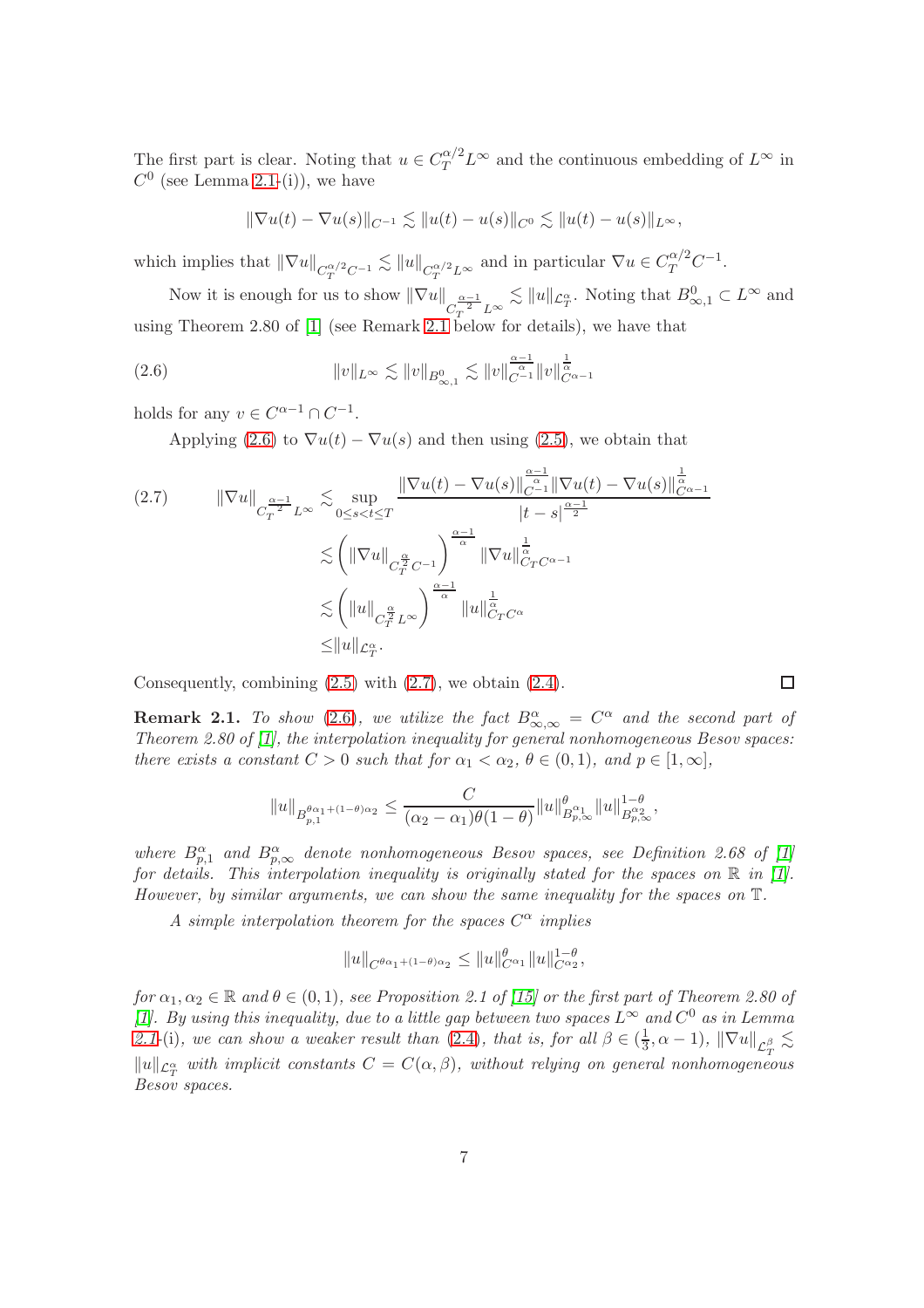We summarize estimates for the modified paraproduct  $\bar{\Pi}$ . Note that the first estimate [\(2.8\)](#page-7-0) in the following lemma is similar to that for  $\Pi_u v$  in Lemma [2.1-](#page-5-0)(ii), but, since the definition of the modified paraproduct involves time integral, the estimate is given by uniform norms in time.

<span id="page-7-1"></span>**Lemma 2.4.** Let  $\beta \in \mathbb{R}$ . Then the following hold. (i) If  $\alpha \neq 0$ , then for any  $u \in C_T C^{\alpha}$  and  $v \in C_T C^{\beta}$ , we have

<span id="page-7-0"></span>(2.8) 
$$
\|\bar{\Pi}_u v\|_{C_T C^{(\alpha \wedge 0) + \beta}} \lesssim \|u\|_{C_T C^{\alpha}} \|v\|_{C_T C^{\beta}}.
$$

(ii) If  $\alpha \in (0, 2)$ , then for any  $u \in \mathcal{L}_T^{\alpha}$  and  $v \in C_T C^{\beta}$ , we have

<span id="page-7-4"></span>(2.9) 
$$
\|\bar{\Pi}_u v - \Pi_u v\|_{C_T C^{\alpha+\beta}} \lesssim \|u\|_{\mathcal{L}_T^{\alpha}} \|v\|_{C_T C^{\beta}}.
$$

Lemma [2.4-](#page-7-1)(i) follows obviously from Lemma 2.7 of [\[11\]](#page-38-10) and  $||u||_{C_TL^{\infty}} \lesssim ||u||_{C_TC^{\alpha}}$  for  $\alpha > 0$ . Lemma [2.4-](#page-7-1)(ii) is taken from Lemma 2.8 of [\[11\]](#page-38-10) and the special case with  $\alpha \in (0,1)$ is proved in Lemma 5.1 of [\[9\]](#page-38-2).

Combining Lemma [2.4-](#page-7-1)(ii) with Lemma [2.2,](#page-5-3) we easily have the following modified version of commutator lemma.

<span id="page-7-6"></span>**Lemma 2.5.** Let  $\alpha \in (0,1)$  and  $\beta, \gamma \in \mathbb{R}$  satisfy the same conditions as Lemma [2.2.](#page-5-3) For any smooth functions  $u, v, w$  on  $[0, T] \times \mathbb{T}$ , define  $\overline{C}(u, v, w)$  by

$$
\overline{C}(u,v,w) := \Pi(\overline{\Pi}_uv,w) - u\Pi(v,w).
$$

Then,  $\bar{C}(u, v, w)$  is uniquely extended to a bounded trilinear operator from  $\mathcal{L}_T^{\alpha} \times C_T C^{\beta} \times$  $C_T C^{\gamma}$  to  $C_T C^{\alpha+\beta+\gamma}$  and

 $\|\bar C(u,v,w)\|_{C_T C^{\alpha+\beta+\gamma}} \lesssim \|u\|_{\mathcal{L}^\alpha_T} \|v\|_{C_T C^\beta}\|w\|_{C_T C^\gamma}.$ 

Proof. The result is obvious from the inequalities

 $||C(u, v, w)||_{C_T C^{\alpha+\beta+\gamma}} \lesssim ||u||_{C_T C^{\alpha}} ||v||_{C_T C^{\beta}} ||w||_{C_T C^{\gamma}}$ 

by Lemma [2.2](#page-5-3) and

$$
\begin{aligned} \|\bar{C}(u,v,w)-C(u,v,w)\|_{C_TC^{\alpha+\beta+\gamma}}&=\|\Pi(\bar{\Pi}_uv-\Pi_u v,w)\|_{C_TC^{\alpha+\beta+\gamma}}\\ &\lesssim \|u\|_{\mathcal{L}^\alpha_T}\|v\|_{C_TC^\beta}\|w\|_{C_TC^\gamma} \end{aligned}
$$

by Lemma  $2.1-(ii)$  and Lemma  $2.4-(ii)$ .

The next lemma gives estimates on the commutators  $[\nabla, \overline{I}]$  and  $[\Delta, \overline{I}]$  and follows from Lemma [2.4-](#page-7-1)(i), cf. Lemma 5.1 of  $[9]$ .

<span id="page-7-5"></span>**Lemma 2.6.** Let  $T > 0, \alpha \in (0, 1), \beta \in \mathbb{R}$  and let  $u \in C_T C^{\alpha}$  and  $v \in C_T C^{\beta}$ . Then, the following hold.

- <span id="page-7-2"></span> $\|[\nabla, \bar{\Pi}_u]v\|_{C_T C^{\alpha+\beta-1}} \lesssim \|u\|_{C_T C^{\alpha}} \|v\|_{C_T C^{\beta}},$
- <span id="page-7-3"></span>(2.11)  $\|\[\Delta, \bar{\Pi}_u]v\|_{C_{\mathcal{F}}C^{\alpha+\beta-2}} \lesssim \|u\|_{C_{\mathcal{F}}C^{\alpha}} \|v\|_{C_{\mathcal{F}}C^{\beta}}.$

 $\Box$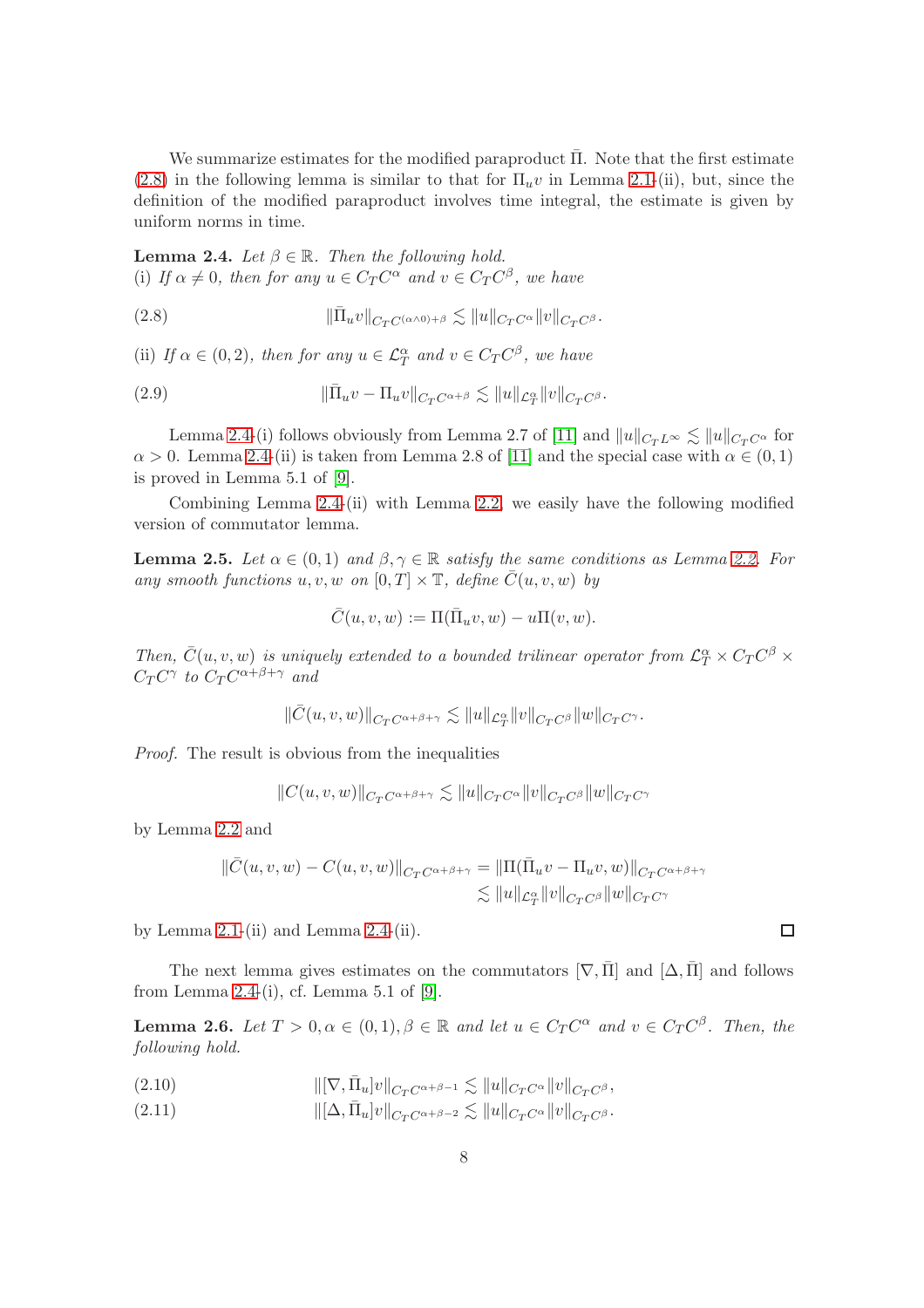Proof. Since the proofs for [\(2.10\)](#page-7-2) and [\(2.11\)](#page-7-3) are essentially same, we only give the proof of [\(2.10\)](#page-7-2), note that Lemma [2.3](#page-5-4) is easily generalized to  $\Delta u$ . By the definition of  $\bar{\Pi}_u v$ , we have

$$
[\nabla,\bar\Pi_u]v\equiv\nabla\bar\Pi_u v-\bar\Pi_u\nabla v=\bar\Pi_{\nabla u}v.
$$

Therefore, noting  $\alpha - 1 < 0$  and then applying Lemma [2.4-](#page-7-1)(i) together with the fact that  $\|\nabla u\|_{C^{\alpha-1}} \lesssim \|u\|_{C^{\alpha}},$  we have

$$
\begin{aligned}\|\bar{\Pi}_{\nabla u}v\|_{C_T C^{\alpha+\beta-1}} &\lesssim \|\nabla u\|_{C_T C^{\alpha-1}}\|v\|_{C_T C^\beta}\\ &\lesssim \|u\|_{C_T C^\alpha}\|v\|_{C_T C^\beta}\end{aligned}
$$

and this shows the conclusion.

We also need the associativity for the modified paraproduct  $\overline{\Pi}$ . To show it, we first state the associative property for the paraproduct.

<span id="page-8-0"></span>**Lemma 2.7.** (Lemma 2.6 [\[11\]](#page-38-10)) If  $\alpha > 0$  and  $\beta \in \mathbb{R}$ , then

$$
\|\Pi_u(\Pi_v w) - \Pi_{uv} w\|_{C^{\alpha+\beta}} \lesssim \|u\|_{C^{\alpha}} \|v\|_{C^{\alpha}} \|w\|_{C^{\beta}}
$$

holds for all  $u, v \in C^{\alpha}$  and  $w \in C^{\beta}$ .

Based on the above associative property, we can show that the associativity holds for the modified paraproduct  $\bar{\Pi}$ .

<span id="page-8-1"></span>**Lemma 2.8.** Let  $\alpha \in (0,1)$  and  $\beta \in \mathbb{R}$ , and let us define

$$
R(u, v; w) = \Pi_u(\bar{\Pi}_v w) - \Pi_{uv} w
$$

for  $u \in C_T C^{\alpha}$ ,  $v \in \mathcal{L}_T^{\alpha}$  and  $w \in C^{\beta}$ . Then we have

$$
||R(u, v; w)||_{C_T C^{\alpha + \beta}} \lesssim ||u||_{C_T C^{\alpha}} ||v||_{\mathcal{L}_T^{\alpha}} ||w||_{C^{\beta}}.
$$

*Proof.* Noting  $\alpha \in (0,1)$  and then applying Lemmas [2.1,](#page-5-0) [2.7](#page-8-0) and [\(2.9\)](#page-7-4) in Lemma [2.4,](#page-7-1) we deduce that

$$
||R(u, v; w)(t)||_{C^{\alpha+\beta}}\leq ||(\Pi_u(\bar{\Pi}_v w) - \Pi_u(\Pi_v w))(t)||_{C^{\alpha+\beta}} + ||(\Pi_u(\Pi_v w) - \Pi_{uv} w)(t)||_{C^{\alpha+\beta}}\leq ||u(t)||_{C^{\alpha}} ||(\bar{\Pi}_v w - \Pi_v w)(t)||_{C^{\alpha+\beta}} + ||u(t)||_{C^{\alpha}} ||v(t)||_{C^{\alpha}} ||w||_{C^{\beta}}\leq ||u||_{C_T C^{\alpha}} ||v||_{\mathcal{L}_T^{\alpha}} ||w||_{C^{\beta}}
$$

for all  $t \in [0, T]$ , which gives the result.

In the end, we give some estimates for nonlinear functions of  $\nabla u$ . These estimates are mainly used in Sections [3](#page-13-0) and [4,](#page-27-0) where we will take  $F = a, a', g$  or g' and choose a proper exponent  $\alpha$  according to the situation; recall that we assume that  $a, g \in C_b^3(\mathbb{R})$ .

 $\Box$ 

 $\Box$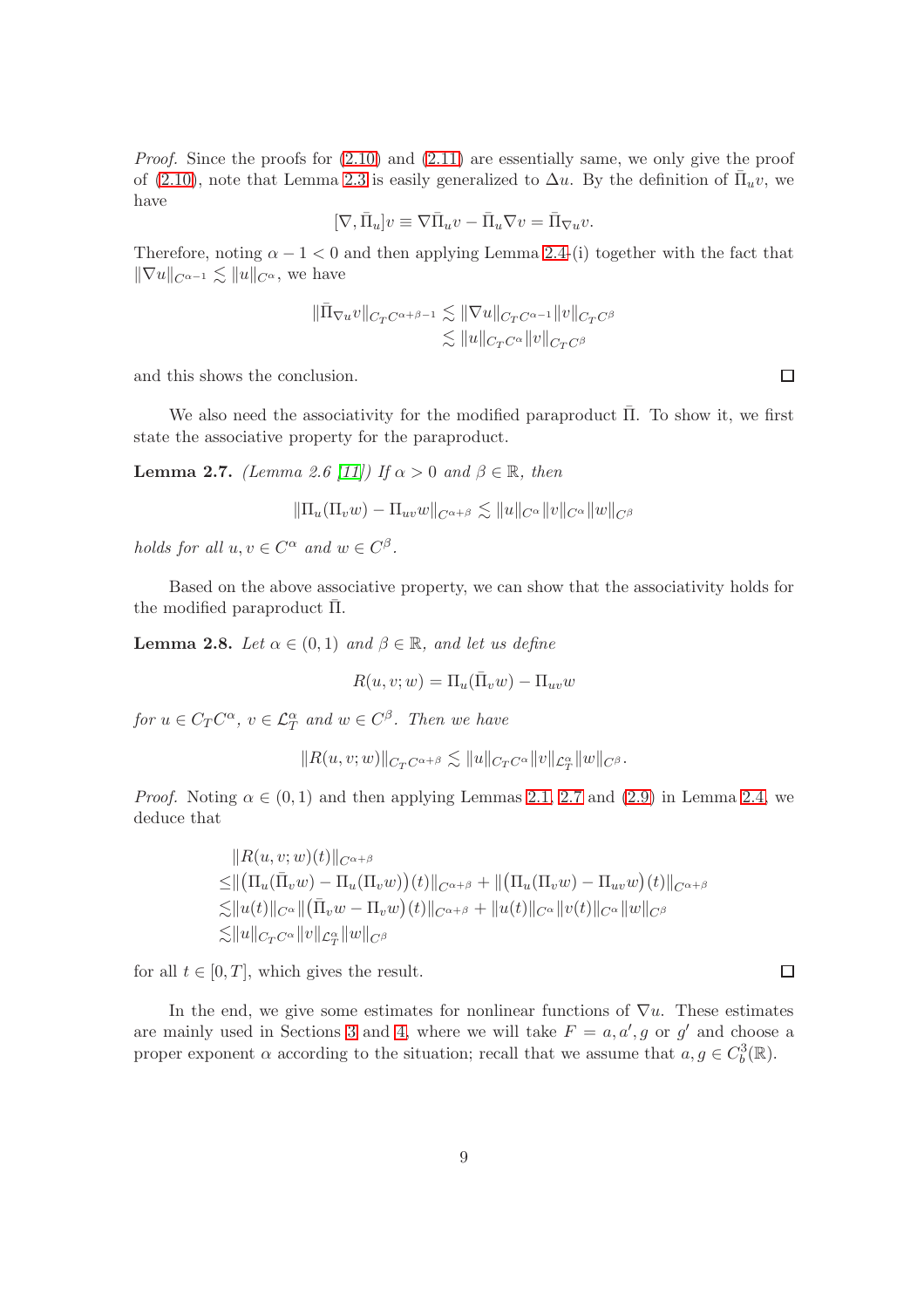<span id="page-9-4"></span>**Lemma 2.9.** Let  $F \in C_b^2(\mathbb{R})$  and  $\alpha \in (1, 2)$ . Then the following hold. (i) For any  $u \in C^{\alpha}$ , we have

<span id="page-9-1"></span>(2.12) 
$$
||F(\nabla u)||_{C^{\alpha-1}} \lesssim ||F||_{C^1} (1 + ||u||_{C^{\alpha}}),
$$

and for any  $u, v \in C^{\alpha}$ , we have the local Lipschitz estimate

<span id="page-9-2"></span>(2.13) 
$$
||F(\nabla u) - F(\nabla v)||_{C^{\alpha-1}} \lesssim ||F||_{C^2} (1 + ||u||_{C^{\alpha}}) ||u - v||_{C^{\alpha}}.
$$

(ii) Let  $0 < \beta \leq \alpha - 1$ . Then, for any  $u \in \mathcal{L}_T^{\alpha}$ , we have

<span id="page-9-7"></span>(2.14) 
$$
\|F(\nabla u)\|_{\mathcal{L}^{\beta}_{T}} \lesssim T^{\frac{\alpha-\beta-1}{2}} \|F\|_{C^{1}} (1 + \|u\|_{\mathcal{L}^{\alpha}_{T}}) + \|F(\nabla u(0))\|_{C^{\beta}}.
$$

For any  $u, v \in \mathcal{L}^{\alpha}_T$  satisfying  $u(0) = v(0)$ , we have the local Lipschitz estimate

<span id="page-9-6"></span>(2.15) 
$$
\|F(\nabla u) - F(\nabla v)\|_{\mathcal{L}^{\beta}_{T}} \lesssim T^{\frac{\alpha-\beta-1}{2}} \|F\|_{C^{2}} (1 + \|u\|_{\mathcal{L}^{\alpha}_{T}}) \|u - v\|_{\mathcal{L}^{\alpha}_{T}}.
$$

*Proof.* Using Lemma 9-1 of [\[3\]](#page-37-0), we have for any  $u \in C^{\alpha}$ 

$$
||F(\nabla u)||_{C^{\alpha-1}} \lesssim ||F||_{C^1}(1+||\nabla u||_{C^{\alpha-1}}).
$$

Then, recalling the continuity of the operator  $\nabla : C^{\alpha} \to C^{\alpha-1}$ , we have the desired result  $(2.12)$ . We can show  $(2.13)$  by analogous arguments.

As for the results in (ii), they can be shown by combining Lemma 9-2 of [\[3\]](#page-37-0) and Lemma [2.3.](#page-5-4)  $\Box$ 

### 2.3 Derivation of fixed point problem

Let  $\alpha, \beta, \gamma$  be the exponents given in Subsection [2.1.](#page-4-0) Let us now reformulate the equation [\(1.5\)](#page-1-3) into a fixed point problem for the map  $\Phi$  on  $\mathbf{C}_{\alpha,\beta,\gamma}(X)$  defined as follows:

<span id="page-9-0"></span>(2.16) 
$$
\Phi(u, u') := (v, v')
$$

and

<span id="page-9-5"></span>(2.17) 
$$
v' = \frac{g(\nabla u) - (a(\nabla u) - a(\nabla u_0^T))u'}{a(\nabla u_0^T)},
$$

<span id="page-9-3"></span>(2.18) 
$$
\mathcal{L}^0 v = \Pi_{a(\nabla u_0^T)v'} \xi + g'(\nabla u) \Pi(\nabla u^{\sharp}, \xi) - a'(\nabla u) \Pi(\nabla u^{\sharp}, \bar{\Pi}_{u'} \xi) + (a(\nabla u) - a(\nabla u_0^T)) \Delta u^{\sharp} + \zeta,
$$

where  $\mathcal{L}^0 := \partial_t - a(\nabla u_0^T) \Delta, u_0^T := e^{T\Delta} u_0$  and  $e^{t\Delta}$  denotes the semigroup generated by  $\Delta$ on T. The term  $\zeta = \zeta(u, u') \in C_T C^{\alpha + \beta - 2}$  is defined in [\(2.32\)](#page-12-0) below, which is considered as a remainder term in our analysis. Moreover, we assume  $v(0) = u_0$ . Note that  $u' = v'$ is equivalent to  $u' = \frac{g(\nabla u)}{g(\nabla u)}$  $\frac{g(\nabla u)}{a(\nabla u)}$ . The sum of the second and third terms in the right hand side of [\(2.18\)](#page-9-3) will be denoted by  $\varepsilon_1(u, u')$ , and the fourth term by  $\varepsilon_2(u, u')$ , respectively, and estimated in Lemma [3.3](#page-15-0) below.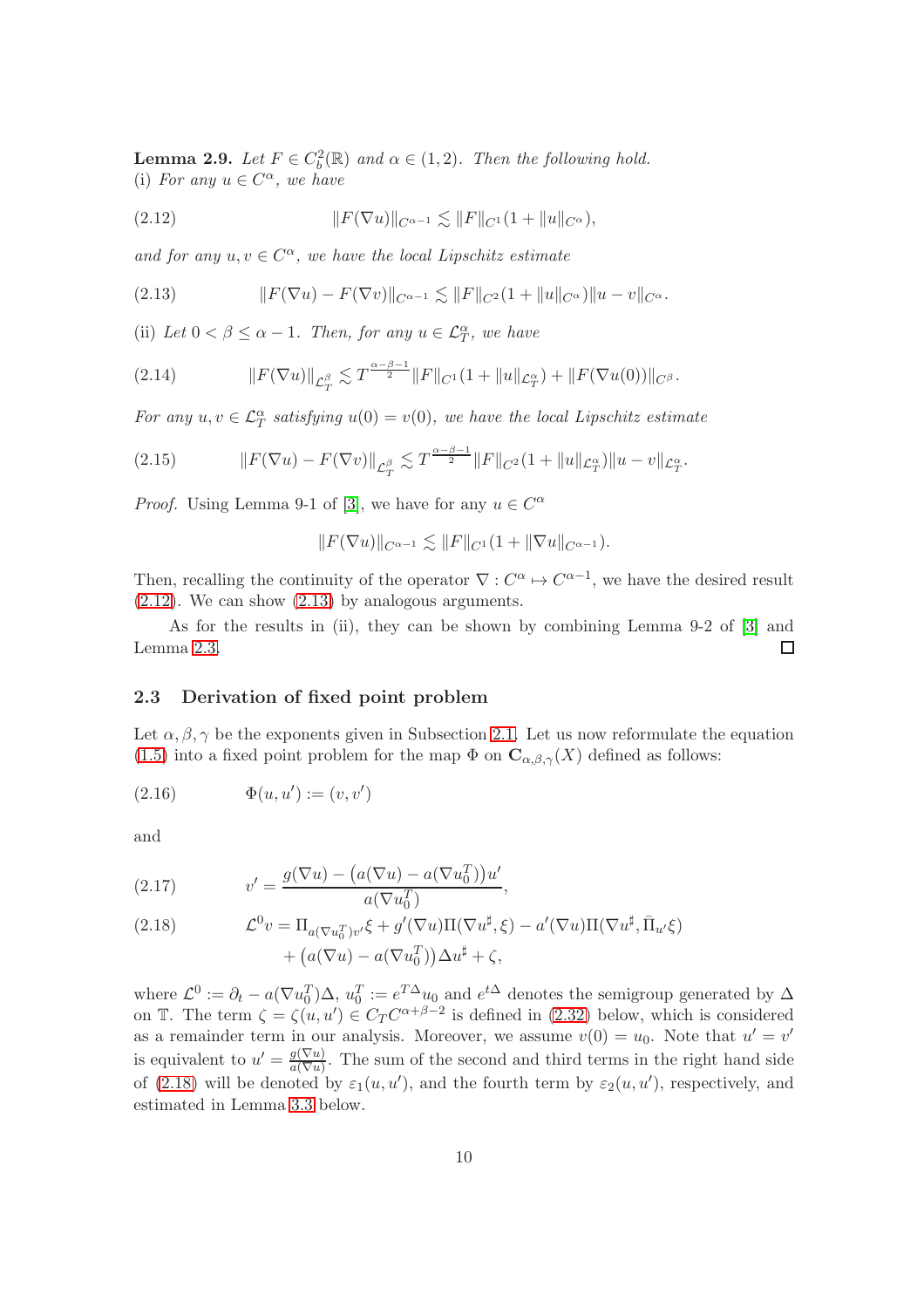The key point in our analysis is to rewrite the SPDE [\(1.5\)](#page-1-3) as in the form

<span id="page-10-1"></span>(2.19) 
$$
\mathcal{L}^0 u = \left( a(\nabla u) - a(\nabla u_0^T) \right) \Delta u + g(\nabla u) \cdot \xi.
$$

Although the leading part in the above equation is still the term  $(a(\nabla u) - a(\nabla u_0^T))\Delta u$ , we can show that it is well-defined when  $u$  is paracontrolled by  $X$ . To make it clear, we generalize Lemma 3 of [\[3\]](#page-37-0) to the next result, which is important for our goal.

<span id="page-10-0"></span>**Lemma 2.10.** For any  $f \in \mathcal{L}_T^{\beta}$  and  $u_0 \in C^{\alpha}$ , the following intertwining continuity estimate holds.

$$
\|\mathcal{L}^0(\bar{\Pi}_f X) - \Pi_{a(\nabla u_0^T)f}(-\Delta X)\|_{C_T C^{\alpha+\beta-2}} \lesssim (1+T^{-\frac{\gamma-\alpha}{2}}\|u_0\|_{C^\alpha})\|f\|_{\mathcal{L}_T^\beta}\|X\|_{C^\alpha}.
$$

Proof. This estimate can be shown analogously to Proposition 12 of [\[3\]](#page-37-0). One of the key points in the proof of Proposition 12 of [\[3\]](#page-37-0) is Lemma 11 of [\[3\]](#page-37-0). This lemma can be generalized to our case, that is, for any  $f \in C^{\beta}$ ,  $g \in C^{\gamma-1}$  and  $v \in C^{\alpha-2}$ , we have

 $||g\Pi_f v - \Pi_{af} v||_{C^{\alpha+\beta-2}} \leq ||f||_{C^{\beta}} ||g||_{C^{\gamma-1}} ||v||_{C^{\alpha-2}};$ 

recall that  $\alpha + \gamma > 3$ . On the other hand, by [\(2.12\)](#page-9-1) for  $F = a$  in Lemma [2.9](#page-9-4) and the Schauder estimate on  $u_0^T$ , see [\(3.1\)](#page-14-0) in Lemma [3.2](#page-14-1) below, we observe that

<span id="page-10-3"></span>
$$
(2.20) \t\t ||a(\nabla u_0^T)||_{C^{\gamma-1}} \lesssim ||a||_{C^1}(1+||u_0^T||_{C^{\gamma}}) \lesssim ||a||_{C^1}\big(1+T^{-\frac{\gamma-\alpha}{2}}||u_0||_{C^{\alpha}}\big).
$$

We can now complete the proof of this lemma by mimicking the proof of Proposition 12 of [\[3\]](#page-37-0).  $\Box$ 

Note that by the definition of  $X$ ,

<span id="page-10-5"></span>(2.21) kXkC<sup>α</sup> . kξkCα−<sup>2</sup>

holds, see p. 40 of [\[9\]](#page-38-2) for example. In particular, the estimate in Lemma [2.10](#page-10-0) is given by  $\|\xi\|_{C^{\alpha-2}}$  instead of  $\|X\|_{C^{\alpha}}$ , see also Remark [3.1](#page-15-1) below.

To derive the fixed point problem for the map  $\Phi$ , in [\(2.19\)](#page-10-1), we first expand

(2.22) 
$$
g(\nabla u) \cdot \xi = \Pi_{g(\nabla u)} \xi + \Pi_{\xi} g(\nabla u) + \Pi(g(\nabla u), \xi),
$$

where, as in p. 40 of [\[9\]](#page-38-2), by Lemma 2.7 (Taylor expansion) of [\[9\]](#page-38-2), we rewrite the resonant term as follows:

<span id="page-10-4"></span><span id="page-10-2"></span>
$$
\Pi(g(\nabla u), \xi) = g'(\nabla u) \Pi(\nabla u, \xi) + P_g(\nabla u, \xi),
$$

where  $P_g$  was denoted by  $\Pi_g$  in Lemma 2.7 of [\[9\]](#page-38-2). Note that  $P_g(\nabla u,\xi) \in C_T C^{3\alpha-4}$  is a good term, where  $3\alpha - 4$  is obtained from  $(\alpha - 1) + (\alpha - 1) + (\alpha - 2)$ . However, since

(2.23) 
$$
\nabla u = \nabla \bar{\Pi}_{u'} X + \nabla u^{\sharp} = \bar{\Pi}_{u'} \nabla X + \nabla u^{\sharp} + R_1
$$

with  $R_1 := [\nabla, \overline{\Pi}_{u'}]X \in C_T C^{\alpha+\beta-1}$  from [\(2.2\)](#page-4-1) and the continuity result [\(2.10\)](#page-7-2) on the commutator  $[\nabla, \overline{\Pi}]$  given in Lemma [2.6,](#page-7-5) we have

$$
\Pi(\nabla u,\xi) = \Pi(\bar{\Pi}_{u'}\nabla X,\xi) + \Pi(\nabla u^{\sharp},\xi) + \Pi(R_1,\xi)
$$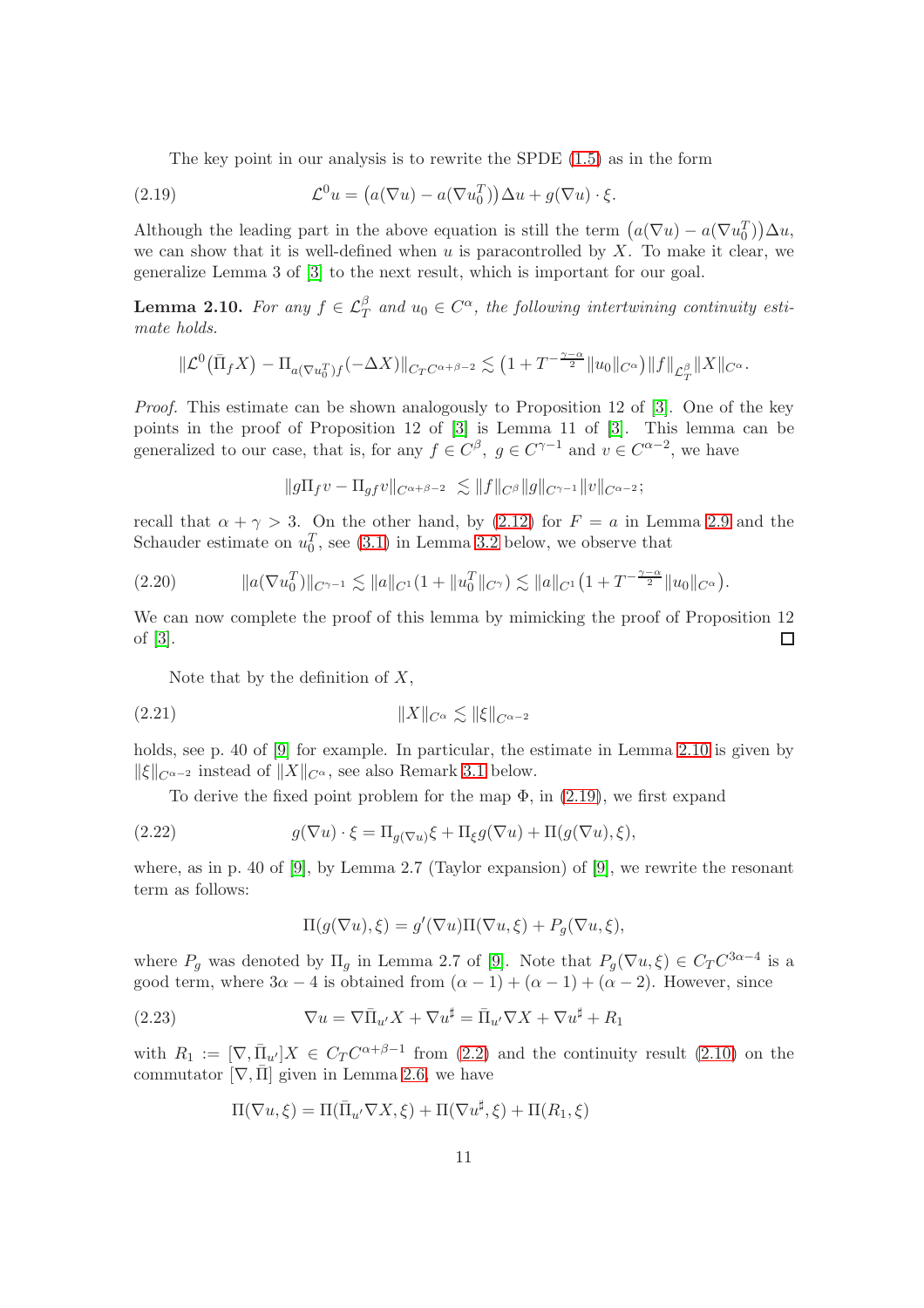$$
=u'\Pi(\nabla X,\xi)+\overline{C}(u',\nabla X,\xi)+\Pi(\nabla u^{\sharp},\xi)+\Pi(R_1,\xi),
$$

where  $\bar{C}$  is the modified commutator defined in Lemma [2.5.](#page-7-6) Note that although  $\Pi(\nabla u^{\sharp}, \xi)$ has nice spatial regularity at each  $t > 0$ , it should be evaluated in some proper space weighted in time under some regularity assumption on  $u^{\sharp}$  because of the explosive temporal property as  $t \downarrow 0$ , see Lemma [3.3](#page-15-0) for details.

By Lemma [2.5,](#page-7-6)  $\bar{C}(u', \nabla X, \xi) \in C_T C^{2\alpha+\beta-3}$  is a nice function. Therefore, showing that  $\Pi(R_1,\xi) \in C_T C^{2\alpha+\beta-3}$  is also nice by the regularity of  $R_1$  and  $2\alpha+\beta-3 > 0$ , we have

$$
\Pi(g(\nabla u), \xi) = g'(\nabla u)u'\Pi(\nabla X, \xi) + g'(\nabla u)\Pi(\nabla u^{\sharp}, \xi) + A_1,
$$

where

<span id="page-11-2"></span>(2.24) 
$$
A_1 = P_g(\nabla u, \xi) + g'(\nabla u) \{ \bar{C}(u', \nabla X, \xi) + \Pi(R_1, \xi) \} \in C_T C^{2\alpha + \beta - 3}.
$$

Hence, plugging the above equation into [\(2.22\)](#page-10-2), we have

<span id="page-11-1"></span>(2.25) 
$$
g(\nabla u) \cdot \xi = \Pi_{g(\nabla u)} \xi + \Pi_{\xi} g(\nabla u) + g'(\nabla u) u' \Pi(\nabla X, \xi) + g'(\nabla u) \Pi(\nabla u^{\sharp}, \xi) + A_1.
$$

Next, for the first term in  $(2.19)$ , by  $(2.2)$ , we have

$$
(a(\nabla u) - a(\nabla u_0^T))\Delta u = (a(\nabla u) - a(\nabla u_0^T))(\Delta \bar{\Pi}_{u'} X + \Delta u^{\sharp}).
$$

Then, by the continuity result [\(2.11\)](#page-7-3) on the commutator  $[\Delta, \overline{\Pi}]$  given in Lemma [2.6,](#page-7-5) we have

$$
\Delta \bar{\Pi}_{u'} X = \bar{\Pi}_{u'} \Delta X + R_2
$$
  
=  $-\bar{\Pi}_{u'} \xi + R_2$ 

with  $R_2 := [\Delta, \bar{\Pi}_{u'}]X \in C_T C^{\alpha+\beta-2}$  (note that  $\bar{\Pi}_{u'} 1 = 0$  by definition), so that

$$
(a(\nabla u) - a(\nabla u_0^T))\Delta u = -(a(\nabla u) - a(\nabla u_0^T))\overline{\Pi}_{u'}\xi + (a(\nabla u) - a(\nabla u_0^T))(\Delta u^{\sharp} + R_2),
$$

which, by Lemma [2.8,](#page-8-1) is further rewritten as

<span id="page-11-0"></span>(2.26) 
$$
(a(\nabla u) - a(\nabla u_0^T))\Delta u = -\Pi_{(a(\nabla u) - a(\nabla u_0^T))u'}\xi - \Pi((a(\nabla u) - a(\nabla u_0^T)), \overline{\Pi}_{u'}\xi) + (a(\nabla u) - a(\nabla u_0^T))\Delta u^{\sharp} + A_2,
$$

where

<span id="page-11-3"></span>(2.27) 
$$
A_2 = -R(a(\nabla u) - a(\nabla u_0^T), u'; \xi) - \Pi_{\bar{\Pi}_{u'}\xi}(a(\nabla u) - a(\nabla u_0^T)) + (a(\nabla u) - a(\nabla u_0^T))R_2 \in C_T C^{\alpha+\beta-2};
$$

see Lemma [2.8](#page-8-1) for the definition of the first term  $R$  in  $A_2$ .

As we stated above, the term including  $u^{\sharp}$  should be estimated in a weighted space with weight in time under the regularity assumption on  $u^{\sharp}$ . Hence we can not consider it as a remainder such as  $A_2$ .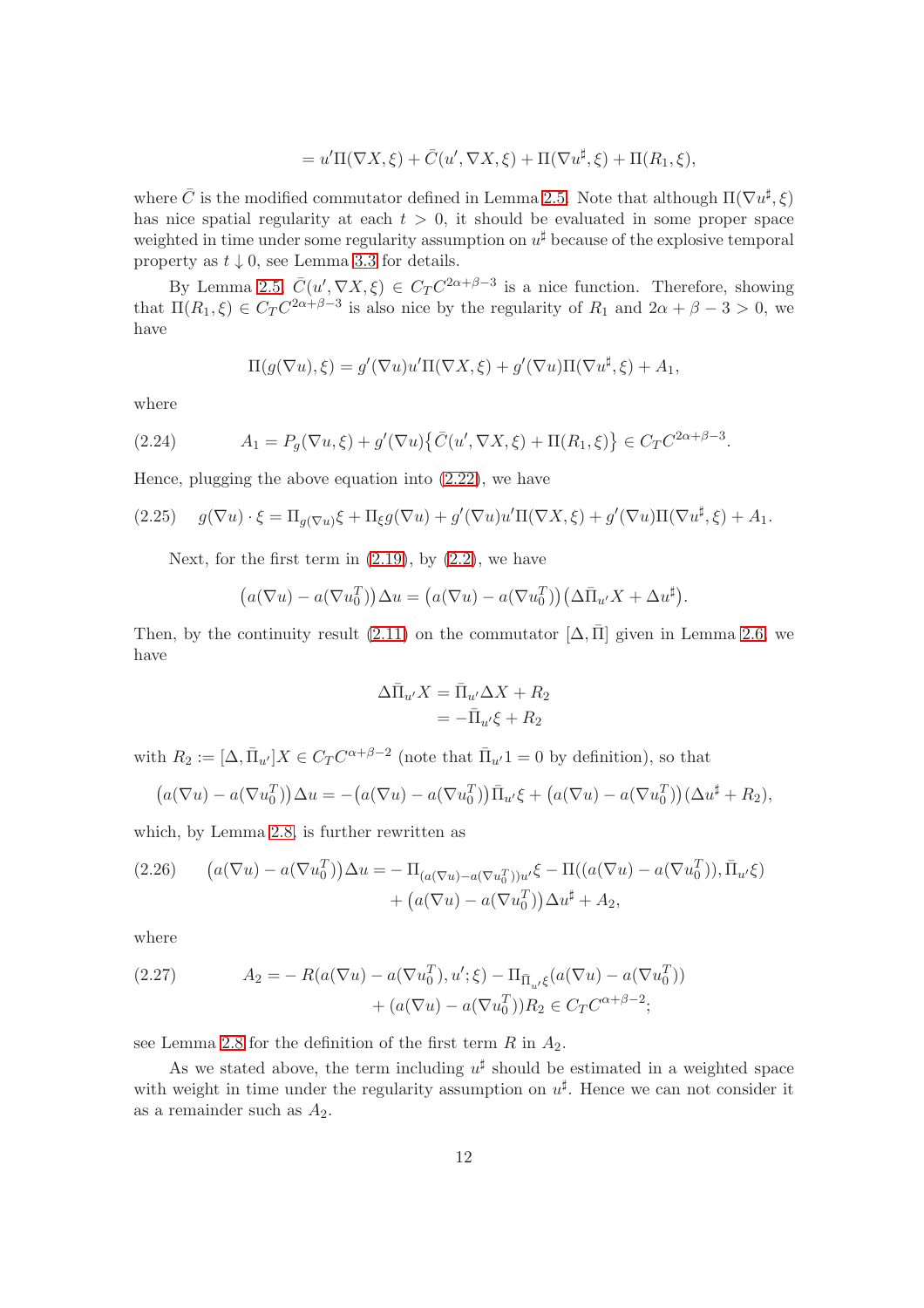To derive the map  $\Phi$ , we first note that the resonant term  $\Pi(a(\nabla u_0^T), \bar{\Pi}_{u'}\xi)$  in [\(2.26\)](#page-11-0) is well-defined for  $u_0 \in C^{\alpha}$ . In fact, by Lemma [2.1-](#page-5-0)(ii), [\(2.20\)](#page-10-3) and Lemma [2.4-](#page-7-1)(i), we have that

<span id="page-12-3"></span>(2.28)  
\n
$$
\|\Pi(a(\nabla u_0^T), \bar{\Pi}_{u'}\xi)\|_{C_T C^{\alpha+\gamma-3}}\n\lesssim ||a(\nabla u_0^T)||_{C^{\gamma-1}} \|\bar{\Pi}_{u'}\xi\|_{C_T C^{\alpha-2}}\n\lesssim ||a||_{C^1} (1+T^{-\frac{\gamma-\alpha}{2}}||u_0||_{C^{\alpha}})||u'||_{\mathcal{L}_T^{\beta}} ||\xi||_{C^{\alpha-2}};
$$

recall that for any  $\alpha + \gamma - 3 > 0$ . For the resonant term  $\Pi(a(\nabla u), \overline{\Pi}_{u'}\xi)$  in [\(2.26\)](#page-11-0), by Lemma 2.7 of  $[9]$  (Taylor expansion) and  $(2.23)$ ,

$$
\Pi(a(\nabla u), \overline{\Pi}_{u'}\xi) = a'(\nabla u)\Pi(\nabla u, \overline{\Pi}_{u'}\xi) + P_a(\nabla u, \overline{\Pi}_{u'}\xi)
$$
  
=  $a'(\nabla u)\Pi(\overline{\Pi}_{u'}\nabla X + \nabla u^{\sharp} + R_1, \overline{\Pi}_{u'}\xi) + P_a(\nabla u, \overline{\Pi}_{u'}\xi).$ 

Lemma [2.5](#page-7-6) yields

$$
\Pi(\bar{\Pi}_{u'}\nabla X, \bar{\Pi}_{u'}\xi) = u'\Pi(\nabla X, \bar{\Pi}_{u'}\xi) + \bar{C}(u', \nabla X, \bar{\Pi}_{u'}\xi)
$$
  
=  $(u')^2\Pi(\nabla X, \xi) + u'\bar{C}(u', \xi, \nabla X) + \bar{C}(u', \nabla X, \bar{\Pi}_{u'}\xi),$ 

where the last two commutators are in  $C_T C^{2\alpha+\beta-3}$ . Thus,

$$
\Pi(a(\nabla u), \overline{\Pi}_{u'}\xi) = a'(\nabla u)(u')^2\Pi(\nabla X, \xi) + a'(\nabla u)\Pi(\nabla u^{\sharp}, \overline{\Pi}_{u'}\xi) + A_3,
$$

where

<span id="page-12-4"></span>(2.29) 
$$
A_3 = P_a(\nabla u, \bar{\Pi}_{u'}\xi) + a'(\nabla u)\{u'\bar{C}(u', \xi, \nabla X) + \Pi(R_1, \bar{\Pi}_{u'}\xi) + \bar{C}(u', \nabla X, \bar{\Pi}_{u'}\xi)\}
$$

belongs to  $C_T C^{2\alpha+\beta-3}$ , since  $\bar{\Pi}_{u'}\xi \in C_T C^{\alpha-2}$  by Lemma [2.4-](#page-7-1)(i),

Thus, noting [\(2.26\)](#page-11-0), we have

<span id="page-12-1"></span>(2.30) 
$$
(a(\nabla u) - a(\nabla u_0^T))\Delta u
$$
  
=  $-\Pi_{(a(\nabla u) - a(\nabla u_0^T))u'}\xi + \Pi(a(\nabla u_0^T), \overline{\Pi}_{u'}\xi) + (a(\nabla u) - a(\nabla u_0^T))\Delta u^{\sharp} + A_2,$   
 $- \{a'(\nabla u)(u')^2\Pi(\nabla X, \xi) + a'(\nabla u)\Pi(\nabla u^{\sharp}, \overline{\Pi}_{u'}\xi) + A_3\}.$ 

Thus, assuming that  $\Pi(\nabla X,\xi)$  is nicely defined (see Lemma [5.2](#page-32-0) below) and using  $(2.25), (2.30),$  $(2.25), (2.30),$  $(2.25), (2.30),$  $(2.25), (2.30),$  we can rewrite the equation  $(2.19)$  and therefore  $(1.5)$  as

<span id="page-12-2"></span>(2.31) 
$$
\mathcal{L}^0 u = \Pi_{g(\nabla u) - (a(\nabla u) - a(\nabla u_0^T))u'} \xi + g'(\nabla u) \Pi(\nabla u^{\sharp}, \xi) - a'(\nabla u) \Pi(\nabla u^{\sharp}, \bar{\Pi}_{u'} \xi) + (a(\nabla u) - a(\nabla u_0^T)) \Delta u^{\sharp} + \zeta,
$$

where

<span id="page-12-0"></span>(2.32) 
$$
\zeta = \zeta(u, u') = \Pi_{\xi} g(\nabla u) + g'(\nabla u) u' \Pi(\nabla X, \xi) + A_1 + \Pi(a(\nabla u_0^T), \bar{\Pi}_{u'} \xi) + A_2 - \{a'(\nabla u)(u')^2 \Pi(\nabla X, \xi) + A_3\}.
$$

We have  $\zeta \in C_T C^{\alpha+\beta-2}$ . This leads to [\(2.18\)](#page-9-3) with [\(2.17\)](#page-9-5), more precisely, [\(2.31\)](#page-12-2) coincides with [\(2.18\)](#page-9-3) if  $u = v$  and  $u' = v'$ .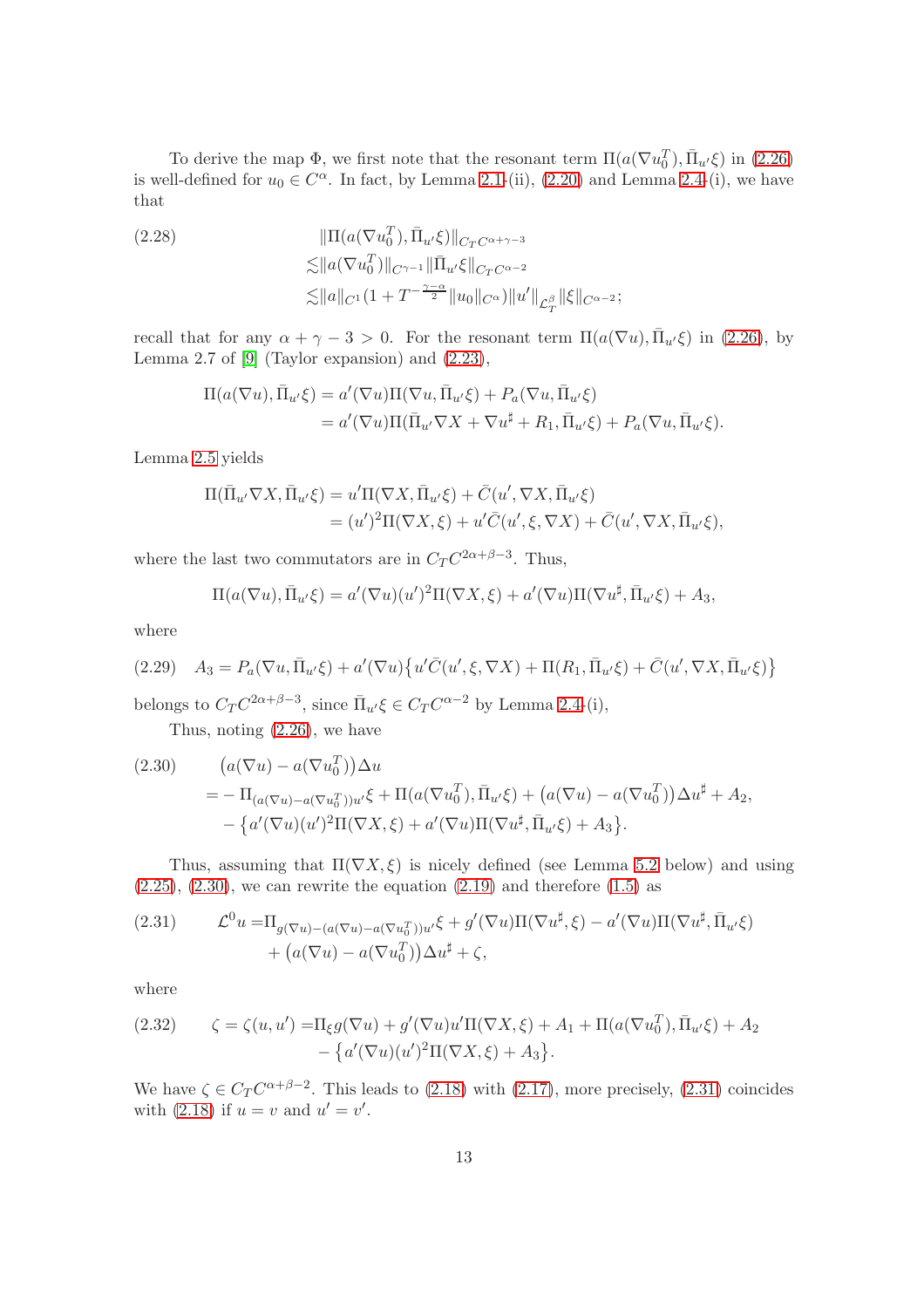By the above analysis, it is clear that the remainder  $\zeta$  is described explicitly in terms of multilinear maps of  $\nabla u$ ,  $u'$  or  $C_b^2$  functions of  $\nabla u$ , whose  $C^{\alpha+\beta-2}$ -norm depends polynomially on the norm  $\|(u, u')\|_{\alpha, \beta, \gamma}$  and the data. Hereafter, the data mean  $\|u_0\|_{C^{\alpha}}$ ,  $\|X\|_{C^{\alpha}}$ ,  $\|\xi\|_{C^{\alpha-2}}$ ,  $\|\Pi(\nabla X,\xi)\|_{C^{2\alpha-3}}$  and the norms relative to the coefficients a and g. Moreover, as a function defined on  $\mathbf{C}_{\alpha,\beta,\gamma}(X)$ , we will show that  $\zeta$  is locally Lipschitz continuous with a Lipschitz constant depending polynomially on  $||(u, u')||_{\alpha, \beta, \gamma}$  and the data, see Proposition [3.7](#page-24-0) in Section [3](#page-13-0) for details.

Throughout this paper, we denote by  $K_0$  a generic constant depending possibly on  $\|u_0\|_{C^\alpha}$  and the norms relative to a and g, but not on X,  $\xi$  and  $\Pi(\nabla X, \xi)$ . In addition, for simplicity, we denote by  $K(\|(u, u')\|_{\alpha, \beta, \gamma})$  a positive constant depending polynomially on both  $\|(u, u')\|_{\alpha, \beta, \gamma}$  and  $K_0$  of the above type, and by  $K(\|(u_1, u'_1)\|_{\alpha, \beta, \gamma}, \| (u_2, u'_2)\|_{\alpha, \beta, \gamma})$  a positive constant depending polynomially on  $\|(u_1, u'_1)\|_{\alpha,\beta,\gamma}$ ,  $\|(u_2, u'_2)\|_{\alpha,\beta,\gamma}$  and  $K_0$  when we study the Lipschitz property. All of the constants may change from line to line.

### <span id="page-13-0"></span>3 Solving fixed point problem

In this section, we solve the fixed point problem for the map  $\Phi$  on  $C_{\alpha,\beta,\gamma}(X)$  defined by [\(2.16\)](#page-9-0) and give the proof of Theorem [1.1.](#page-3-2)

#### 3.1 Formulation of the result and proof of Theorem [1.1](#page-3-2)

To solve our equation [\(1.5\)](#page-1-3) by the fixed point theorem, for  $\lambda > 0$ , we set

$$
\mathcal{B}_T(\lambda) := \Big\{ (u, u') \in \mathbf{C}_{\alpha, \beta, \gamma}(X); \ u(0) = u_0, \ u'(0) = \frac{g(\nabla u_0)}{a(\nabla u_0)}, \ \|(u, u')\|_{\alpha, \beta, \gamma} \le \lambda \Big\},\
$$

where  $u_0 \in C^{\alpha}, \alpha \in \left(\frac{4}{3}\right)$  $\frac{4}{3}, \frac{3}{2}$  $\frac{3}{2}$ , is given as in Theorem [1.1.](#page-3-2) Observe that the initial data  $u(0)$ and  $u'(0)$  are fixed in  $\mathcal{B}_T(\lambda)$ .

The main theorem of this section is the following.

<span id="page-13-1"></span>**Theorem 3.1.** (i) There exist a large enough  $\lambda > 0$  and a small enough  $T > 0$  such that the map  $\Phi$  defined by [\(2.16\)](#page-9-0) is contractive from  $\mathcal{B}_{T}(\lambda)$  into itself. In particular,  $\Phi$  has a unique fixed point on  $[0, T]$  for  $T > 0$  small enough, which solves the paracontrolled SPDE [\(1.5\)](#page-1-3) locally in time.

(ii) The map  $\Phi$  depends continuously on the enhanced noise  $\hat{\xi} := (\xi, \Pi(\nabla X, \xi)) \in C^{\alpha-2} \times$  $C^{2\alpha-3}$  and its contractivity on  $\mathcal{B}_T(\lambda)$  is locally uniform in  $\hat{\xi}$ . In particular, the unique fixed point of  $\Phi$  in  $\mathcal{B}_T(\lambda)$  inherits the continuity in  $\hat{\xi}$ .

Once Theorem [3.1](#page-13-1) is shown, one can prove Theorem [1.1.](#page-3-2)

*Proof of Theorem [1.1.](#page-3-2)* Let the initial value  $u_0 \in C^{\alpha}$  of [\(1.5\)](#page-1-3) be given. The fixed point  $(u, u')$  of the map  $\Phi$  satisfies [\(2.17\)](#page-9-5) and [\(2.18\)](#page-9-3) with  $v = u$  and  $v' = u'$  so that, by the arguments in Section [2,](#page-3-3) we see that  $u$  is a solution of SPDE  $(1.5)$  paracontrolled by X. Conversely, if u is a solution of [\(1.5\)](#page-1-3) paracontrolled by X, it is a fixed point of  $\Phi$ . Therefore, Theorem [3.1-](#page-13-1)(i) shows the existence and uniqueness of a local solution of the SPDE [\(1.5\)](#page-1-3).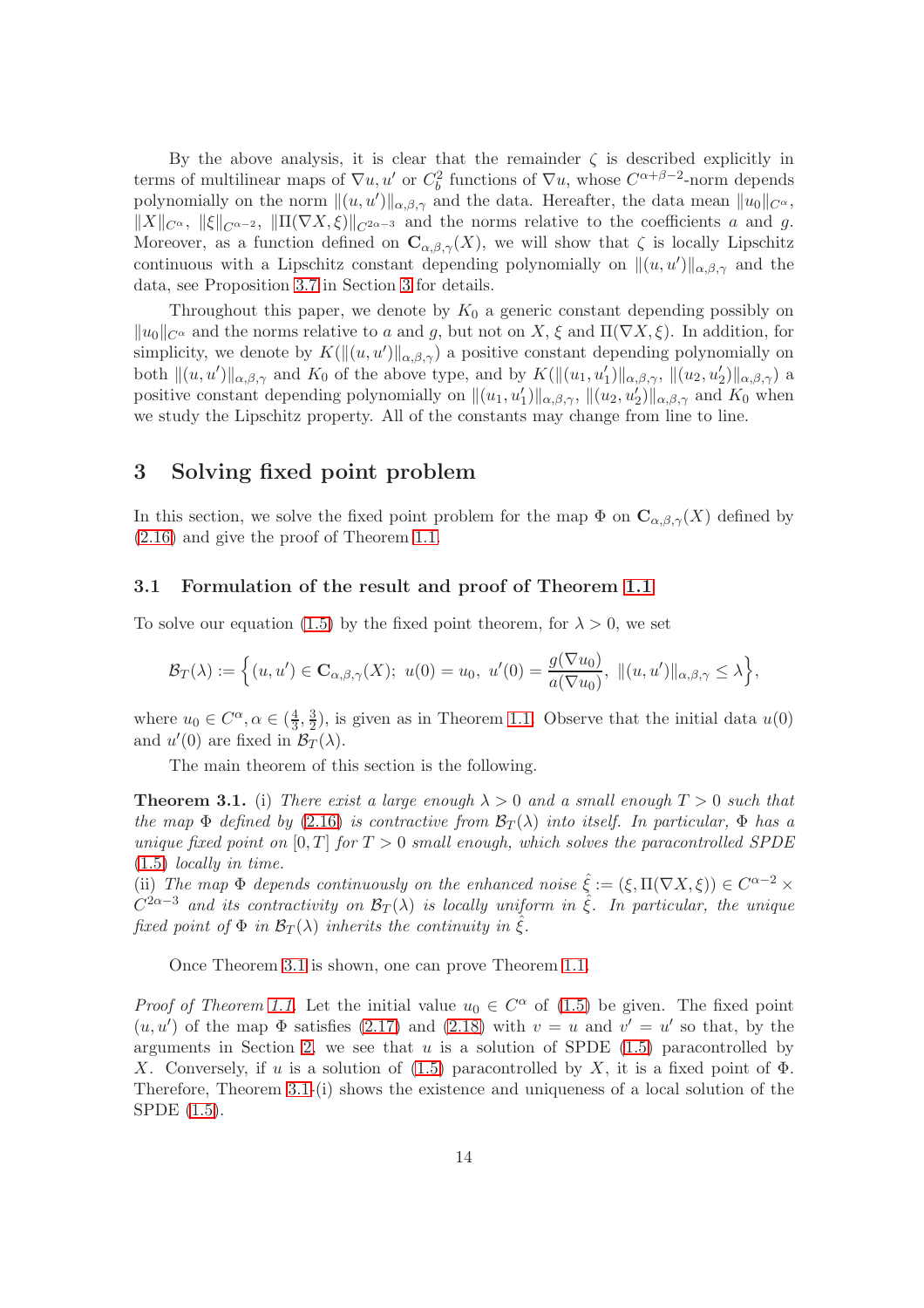For each enhanced noise  $\hat{\xi} = (\xi, \Pi(\nabla X, \xi)) \in C^{\alpha-2} \times C^{2\alpha-3}$ , let us denote the fixed point by  $\mathcal{J}(\hat{\xi})$ . Given a spatially mild noise  $\eta$  such as the smeared noise  $\xi^{\varepsilon}$  in Theorem [1.1](#page-3-2) or Lemma [5.2](#page-32-0) on T, let us denote by  $I(\eta)$  the unique solution of the well-posed equation [\(1.5\)](#page-1-3) with the mild noise  $\eta$  instead of  $\xi$ . We have that  $\mathcal{J}(\hat{\eta}) := \mathcal{J}(\eta, \Pi(\nabla Y, \eta))$  extends the map  $I(\eta)$  in the sense that  $\mathcal{J}(\hat{\eta}) = I(\eta)$  for any mild noise  $\eta$ , where  $Y = (-\Delta)^{-1}Q\eta$ . In particular, the convergence result in Theorem [1.1](#page-3-2) is obtained by the continuity of the map  $\mathcal J$  shown in Theorem [3.1-](#page-13-1)(ii) and Lemma [5.2](#page-32-0) in Section [5.](#page-31-0)  $\Box$ 

#### 3.2 Lipschitz estimates and Schauder estimates

We will give the proof of Theorem [3.1](#page-13-1) at the end of this section. Here, we prepare growth and Lipschitz estimates (Lemmas [3.3](#page-15-0) and [3.4](#page-18-0) and Proposition [3.7\)](#page-24-0) and Schauder estimates (Lemmas [3.2](#page-14-1) and [3.5](#page-19-0) and Corollary [3.6\)](#page-22-0).

The next results are taken from A.7 and A.8 of [\[9\]](#page-38-2), Corollary 2.7 of [\[15\]](#page-38-9) and Lemma 6 of [\[3\]](#page-37-0). Let us denote by  $P_t = e^{t\Delta}, t \ge 0$  the semigroup generated by  $\Delta$  on  $\mathbb{T}$ .

<span id="page-14-1"></span>**Lemma 3.2.** (Schauder estimates) Let  $\alpha \in \mathbb{R}$  and  $t \in (0,T]$ . Then the following hold. (i) (Lemma A.7 [\[9\]](#page-38-2) and Lemma 6 [\[3\]](#page-37-0)) For  $\beta \geq 0$  and  $u \in C^{\alpha}$ ,

<span id="page-14-0"></span>(3.1) 
$$
||P_t u||_{C^{\alpha+\beta}} \lesssim_T t^{-\frac{\beta}{2}} ||u||_{C^a}, \ t \in (0,T].
$$

Here and in the sequel, " $\leq_T$ " means the implicit multiplicative constant in the right hand depends uniformly on T for all  $t \in (0,T]$ . For  $\beta \geq 0$ ,

$$
||P_t u||_{C^\beta} \lesssim_T t^{-\frac{\beta}{2}} ||u||_{L^\infty}, \ t \in (0,T]
$$

and conversely for  $\beta < 0$ 

<span id="page-14-4"></span>(3.2) 
$$
||P_t u||_{L^{\infty}} \lesssim_T t^{\frac{\beta}{2}} ||u||_{C^{\beta}}, \ t \in (0,T].
$$

(ii) (Corollary 2.7 [\[15\]](#page-38-9) and Lemma A.8 [\[9\]](#page-38-2)) Let Id denote the identity operator and  $\beta \in$ [0, 2]. Then, we have for all  $t \geq 0$ 

<span id="page-14-2"></span>(3.3) 
$$
\| (P_t - \text{Id})u \|_{C^{\alpha}} \lesssim t^{\frac{\beta}{2}} \| u \|_{C^{\alpha+\beta}},
$$

<span id="page-14-3"></span>(3.4) 
$$
\| (P_t - \mathrm{Id}) u \|_{L^{\infty}} \lesssim t^{\frac{\beta}{2}} \| u \|_{C^{\beta}}.
$$

(iii) (Lemma A.9 [\[9\]](#page-38-2)) For any  $u \in C_T C^{\alpha}$ , let us denote by  $U(t)$  the convolution of  $P_t$  and  $u = u(\cdot)$ , that is,  $U(t) = \int_0^t P_{t-s}u(s)ds$ .

- For all  $\beta \in [0,1)$ , we have  $t^{\beta} ||U(t)||_{C^{\alpha+2}} \lesssim \sup_{s \in [0,t]} (s^{\beta} ||u(s)||_{C^{\alpha}})$ ,  $t \in [0,T]$ .
- If  $\alpha \in (-2,0)$ , then  $||U||_{C_T^{\alpha+2}L^{\infty}} \lesssim ||u||_{C_TC^{\alpha}}$ .

(iv) (Lemma 6 [\[3\]](#page-37-0)) Let us denote by  $Q_t$  the semigroup generated by  $\nabla(b\nabla\cdot)$  for some positive function  $b \in C_b^2(\mathbb{T})$ . Then the above statements in (i)-(iii) hold for  $Q_t$  instead of  $P_t$  with implicit multiplicative constants depending only on the  $C^{\alpha}$ -norm of b and positive lower bound of b.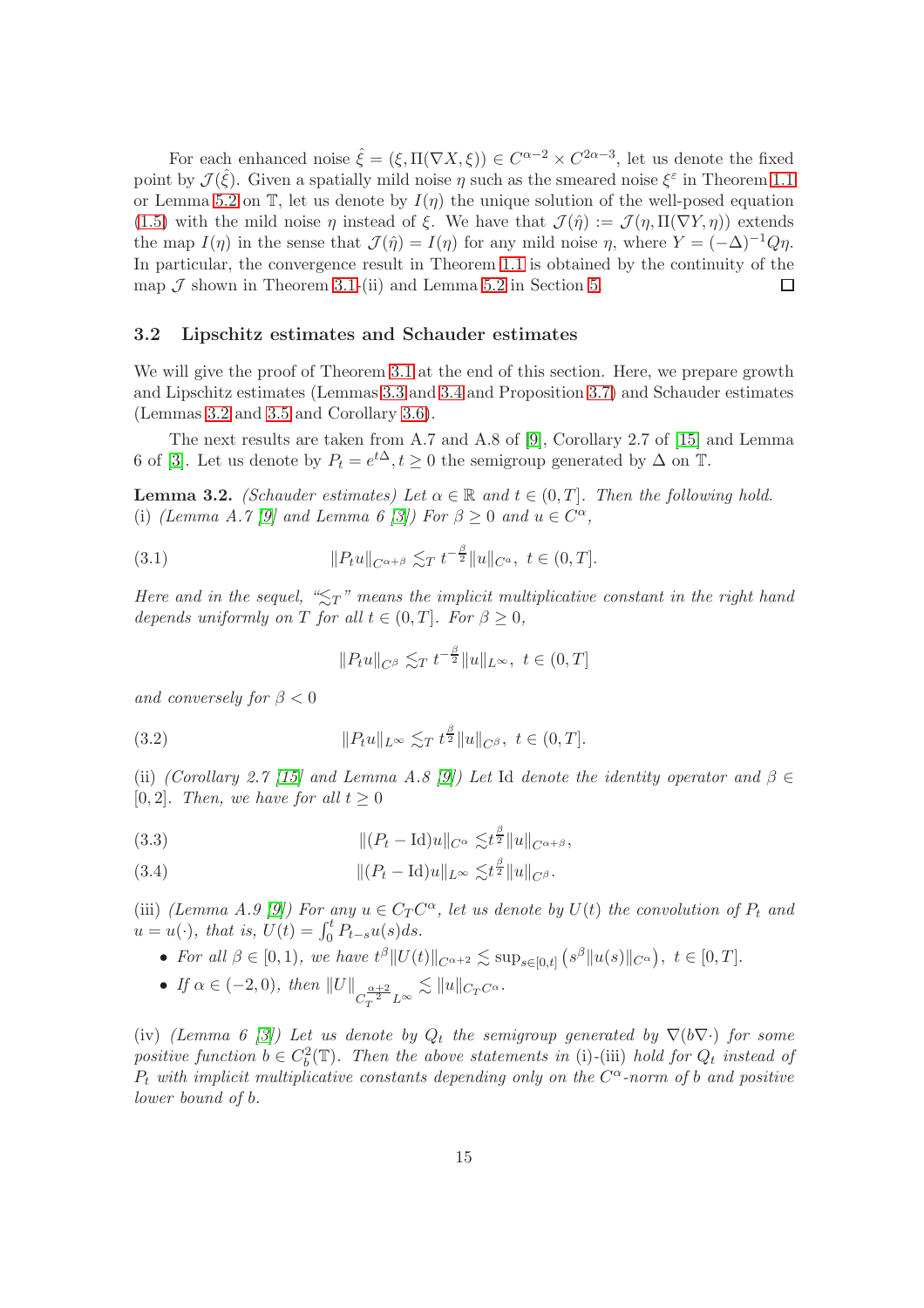As we stated in Section [2,](#page-3-3) one task is to evaluate the terms including  $u^{\sharp}$ . It is formulated in the following lemma.

<span id="page-15-0"></span>**Lemma 3.3.** For  $\mathbf{u} := (u, u') \in \mathcal{B}_T(\lambda)$ , set

$$
\varepsilon_1(\mathbf{u}) := \varepsilon_1(u, u') = g'(\nabla u) \Pi(\nabla u^{\sharp}, \xi) - a'(\nabla u) \Pi(\nabla u^{\sharp}, \overline{\Pi}_{u'} \xi),
$$
  

$$
\varepsilon_2(\mathbf{u}) := \varepsilon_2(u, u') = (a(\nabla u) - a(\nabla u_0^T)) \Delta u^{\sharp}.
$$

Then we have the local growth estimates

<span id="page-15-3"></span>(3.5) 
$$
\sup_{0 < t \leq T} t^{\frac{\gamma - \alpha}{2}} \|\varepsilon_1(\mathbf{u})(t)\|_{C^{2\alpha - 3}} \lesssim K(\|\mathbf{u}\|_{\alpha, \beta, \gamma})(1 + \|\xi\|_{C^{\alpha - 2}}) \|\xi\|_{C^{\alpha - 2}},
$$

<span id="page-15-6"></span>(3.6) 
$$
\sup_{0 < t \leq T} t^{\frac{\gamma - \alpha}{2}} \| \varepsilon_2(\mathbf{u})(t) \|_{C^{\gamma - 2}} \lesssim T^{\frac{\alpha - \beta - 1}{2}} K(\|\mathbf{u}\|_{\alpha, \beta, \gamma})(1 + \|\xi\|_{C^{\alpha - 2}}) + K_0
$$

for two constants  $K(\|\mathbf{u}\|_{\alpha,\beta,\gamma})$  and  $K_0$ .

Moreover, we have the local Lipschitz estimates: for any  $\mathbf{u}_1 := (u_1, u'_1)$  and  $\mathbf{u}_2 :=$  $(u_2, u'_2) \in \mathcal{B}_T(\lambda),$ 

<span id="page-15-5"></span>(3.7) 
$$
\sup_{0 < t \leq T} t^{\frac{\gamma - \alpha}{2}} \|(\varepsilon_1(\mathbf{u}_1) - \varepsilon_1(\mathbf{u}_2)) (t) \|_{C^{2\alpha - 3}} \n\lesssim K (\|\mathbf{u}_1\|_{\alpha, \beta, \gamma}, \|\mathbf{u}_2\|_{\alpha, \beta, \gamma}) \|\mathbf{u}_1 - \mathbf{u}_2\|_{\alpha, \beta, \gamma} (1 + \|\xi\|_{C^{\alpha - 2}})^2 \|\xi\|_{C^{\alpha - 2}},
$$
\n(3.8) 
$$
\sup_{0 < t \leq T} t^{\frac{\gamma - \alpha}{2}} \|(\varepsilon_2(\mathbf{u}_1) - \varepsilon_2(\mathbf{u}_2)) (t) \|_{C^{\gamma - 2}}
$$

<span id="page-15-7"></span>
$$
\lesssim T^{\frac{\alpha-\beta-1}{2}}K(\|\mathbf{u}_1\|_{\alpha,\beta,\gamma},\|\mathbf{u}_2\|_{\alpha,\beta,\gamma})\|\mathbf{u}_1-\mathbf{u}_2\|_{\alpha,\beta,\gamma}(1+\|\xi\|_{C^{\alpha-2}})^2
$$

hold for some constant  $K(\|\mathbf{u}_1\|_{\alpha,\beta,\gamma}, \|\mathbf{u}_2\|_{\alpha,\beta,\gamma}).$ 

<span id="page-15-1"></span>Remark 3.1. In the following in the proofs of Lemmas [3.3,](#page-15-0) [3.4,](#page-18-0) Corollary [3.6,](#page-22-0) Proposition [3.7](#page-24-0) and Lemmas [4.1-](#page-27-1)[4.4,](#page-30-0) we keep the norm  $||X||_{C^\alpha}$  in estimates to make its origin clear, but eventually by [\(2.21\)](#page-10-5), we bound it by  $\|\xi\|_{C^{\alpha-2}}$ .

*Proof of Lemma [3.3.](#page-15-0)* To prove this lemma, let us first note that for any  $\mathbf{u} \in \mathcal{B}_T(\lambda)$ , we have

<span id="page-15-2"></span>(3.9) 
$$
||u||_{\mathcal{L}_T^{\alpha}} \lesssim ||u'||_{\mathcal{L}_T^{\beta}} ||X||_{C^{\alpha}} + ||u^{\sharp}||_{\mathcal{L}_T^{\alpha}} \leq (1 + ||X||_{C^{\alpha}}) ||\mathbf{u}||_{\alpha,\beta,\gamma},
$$

which can be shown by Lemma 13 of [\[3\]](#page-37-0), see also Lemma 2.10 of [\[11\]](#page-38-10). Indeed, the proof of Lemma 13 of [\[3\]](#page-37-0) shows that  $\|\bar{\Pi}_f g\|_{\mathcal{L}^{\alpha}_T} \lesssim \|f\|_{\mathcal{L}^{\beta}_T} \|g\|_{C^{\alpha}}$  for any  $f \in \mathcal{L}^{\beta}_T, \beta \in (0,1)$  and  $g \in C^{\alpha}, \alpha \in (0, 2)$ . So we obtain [\(3.9\)](#page-15-2) by recalling [\(2.2\)](#page-4-1). By Lemma [2.4-](#page-7-1)(i), we easily have the weak estimate  $||u||_{C_T C^{\alpha}} \lesssim (1 + ||X||_{C^{\alpha}}) ||u||_{\alpha,\beta,\gamma}$ , which is enough for us to prove the estimates on  $\varepsilon_1(\mathbf{u})$ . But, for  $\varepsilon_2(\mathbf{u})$  and Lemma [3.4](#page-18-0) below, we have to use [\(3.9\)](#page-15-2). So we state it here.

We now prove [\(3.5\)](#page-15-3). Noting that  $\alpha < \gamma$  and  $0 < \alpha + \gamma - 3 < \beta$ , we have

<span id="page-15-4"></span>
$$
(3.10) \quad \|\varepsilon_1(\mathbf{u})(t)\|_{C^{2\alpha-3}} \lesssim \|\varepsilon_1(\mathbf{u})(t)\|_{C^{\alpha+\gamma-3}} \lesssim \|g'(\nabla u)(t)\|_{C^{\beta}} \|\Pi(\nabla u^{\sharp}, \xi)(t)\|_{C^{\alpha+\gamma-3}} + \|a'(\nabla u)(t)\|_{C^{\beta}} \|\Pi(\nabla u^{\sharp}, \bar{\Pi}_{u'}\xi)(t)\|_{C^{\alpha+\gamma-3}}
$$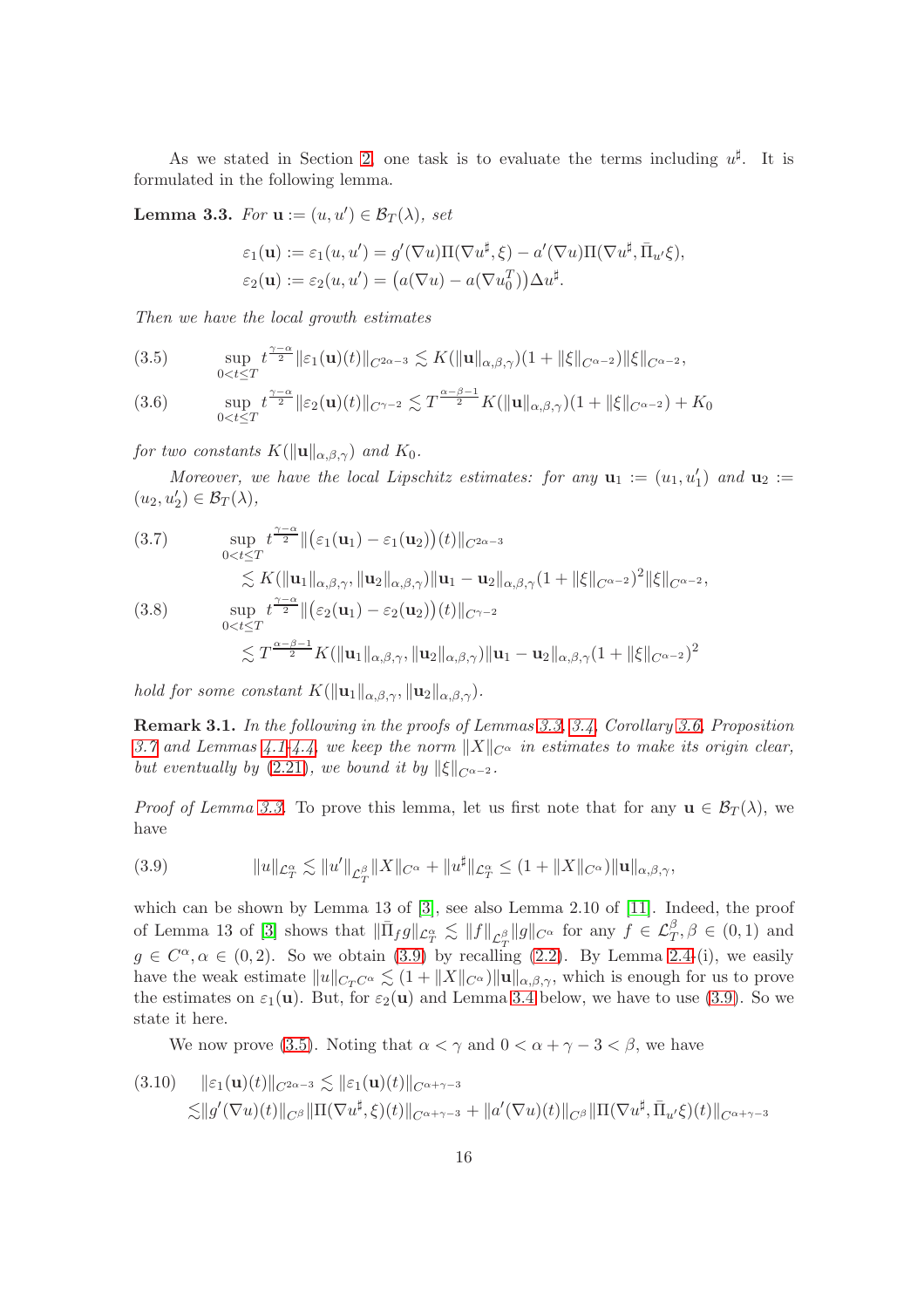$$
\leq ||g'(\nabla u)(t)||_{C^{\beta}} ||\nabla u^{\sharp}(t)||_{C^{\gamma-1}} ||\xi||_{C^{\alpha-2}}+ ||a'(\nabla u)(t)||_{C^{\beta}} ||\nabla u^{\sharp}(t)||_{C^{\gamma-1}} ||u'||_{C_T C^{\beta}} ||\xi||_{C^{\alpha-2}}\leq (||g'(\nabla u)(t)||_{C^{\beta}} + ||a'(\nabla u)(t)||_{C^{\beta}})(1 + ||u'||_{C_T C^{\beta}}) ||u^{\sharp}(t)||_{C^{\gamma}} ||\xi||_{C^{\alpha-2}},
$$

where we have used Lemma [2.1-](#page-5-0)(i) and (ii) for the first and second inequalities, respectively, and Lemma [2.1-](#page-5-0)(ii) and Lemma [2.4](#page-7-1) for the third inequality.

Using  $(2.12)$  in Lemma [2.9](#page-9-4) together with  $(3.9)$ , we have

<span id="page-16-0"></span>
$$
(3.11) \quad ||g'(\nabla u)(t)||_{C^{\beta}} + ||a'(\nabla u)(t)||_{C^{\beta}} \lesssim (||g'||_{C^1} + ||a'||_{C^1})(1 + ||u(t)||_{C^{\beta+1}}) \leq (||g'||_{C^1} + ||a'||_{C^1})(1 + (1 + ||X||_{C^{\alpha}})||\mathbf{u}||_{\alpha,\beta,\gamma}) \leq (||g'||_{C^1} + ||a'||_{C^1})(1 + ||\mathbf{u}||_{\alpha,\beta,\gamma})(1 + ||X||_{C^{\alpha}}).
$$

Combining  $(3.10)$  with  $(3.11)$ , we have

<span id="page-16-1"></span>(3.12) 
$$
\|\varepsilon_1(\mathbf{u})(t)\|_{C^{2\alpha-3}}\leq (\|g'\|_{C^1} + \|a'\|_{C^1})(1 + \|\mathbf{u}\|_{\alpha,\beta,\gamma})^2(1 + \|X\|_{C^{\alpha}})\|u^{\sharp}(t)\|_{C^{\gamma}}\|\xi\|_{C^{\alpha-2}},
$$

and then by multiplying both sides of [\(3.12\)](#page-16-1) by  $t^{\frac{\gamma-\alpha}{2}}$ , we obtain [\(3.5\)](#page-15-3) with the constant

$$
K(\|\mathbf{u}\|_{\alpha,\beta,\gamma})=\big(\|g'\|_{C^1}+\|a'\|_{C^1}\big)(1+\|\mathbf{u}\|_{\alpha,\beta,\gamma})^2\|\mathbf{u}\|_{\alpha,\beta,\gamma}.
$$

We remark all of the other constants  $K$  and  $K_0$  used in this paper can be obtained by the similar way. So the details for them will be omitted in the sequel.

The local Lipschitz estimate [\(3.7\)](#page-15-5) of  $\varepsilon_1$  is proved as follows. By the multilinearity of the resonant and the modified paraproduct, we have

<span id="page-16-5"></span>
$$
(3.13)
$$

$$
\|(\varepsilon_1(\mathbf{u}_1) - \varepsilon_1(\mathbf{u}_2))(t)\|_{C^{2\alpha-3}}\leq \|(\mathcal{g}'(\nabla u_1)\Pi(\nabla(u_1^{\sharp} - u_2^{\sharp}), \xi) - a'(\nabla u_1)\Pi(\nabla(u_1^{\sharp} - u_2^{\sharp}), \bar{\Pi}_{u'_1}\xi))(t)\|_{C^{2\alpha-3}}+\|((\mathcal{g}'(\nabla u_1) - \mathcal{g}'(\nabla u_2))\Pi(\nabla u_2^{\sharp}, \xi) - (a'(\nabla u_1) - a'(\nabla u_2))\Pi(\nabla u_2^{\sharp}, \bar{\Pi}_{u'_1}\xi))(t)\|_{C^{2\alpha-3}}+\|(\mathcal{a}'(\nabla u_2)\Pi(\nabla u_2^{\sharp}, \bar{\Pi}_{u'_1 - u'_2}\xi))(t)\|_{C^{2\alpha-3}}=: I(t) + II(t) + III(t).
$$

From [\(3.12\)](#page-16-1), it follows that

<span id="page-16-3"></span>
$$
(3.14) \tI(t) \lesssim K(||\mathbf{u}_1||_{\alpha,\beta,\gamma})||\left(u_1^{\sharp} - u_2^{\sharp}\right)(t)||_{C^{\gamma}}\left(1 + ||X||_{C^{\alpha}}\right)||\xi||_{C^{\alpha-2}}, \ t \in [0,T].
$$

To evaluate the second term  $II(t)$ , we first note that

<span id="page-16-2"></span>
$$
(3.15) \qquad ||(g'(\nabla u_1) - g'(\nabla u_2))(t)||_{C^\beta} + ||(a'(\nabla u_1) - a'(\nabla u_2))(t)||_{C^\beta}
$$
  
\n
$$
\lesssim (||g'||_{C^2} + ||a'||_{C^2})(1 + (1 + ||X||_{C^\alpha})||\mathbf{u}_1||_{\alpha,\beta,\gamma})(1 + ||X||_{C^\alpha})||\mathbf{u}_1 - \mathbf{u}_2||_{\alpha,\beta,\gamma}
$$
  
\n
$$
\lesssim K(||\mathbf{u}_1||_{\alpha,\beta,\gamma})||\mathbf{u}_1 - \mathbf{u}_2||_{\alpha,\beta,\gamma}(1 + ||X||_{C^\alpha})^2, \ t \in [0,T],
$$

which follows from  $(2.13)$  and the similar arguments for  $(3.11)$ . We remark that  $(3.11)$ and [\(3.15\)](#page-16-2) also hold for  $g, a$  instead of  $g', a'$ , which will be used in the sequel. Using this estimate and repeating essentially the same arguments for [\(3.12\)](#page-16-1), we have

<span id="page-16-4"></span>
$$
(3.16) \qquad H(t) \lesssim K(||\mathbf{u}_1||_{\alpha,\beta,\gamma}, \|\mathbf{u}_2\|_{\alpha,\beta,\gamma})||\mathbf{u}_1 - \mathbf{u}_2||_{\alpha,\beta,\gamma}||u_2^{\sharp}(t)||_{C^{\gamma}}(1 + \|X\|_{C^{\alpha}})^2||\xi||_{C^{\alpha-2}}
$$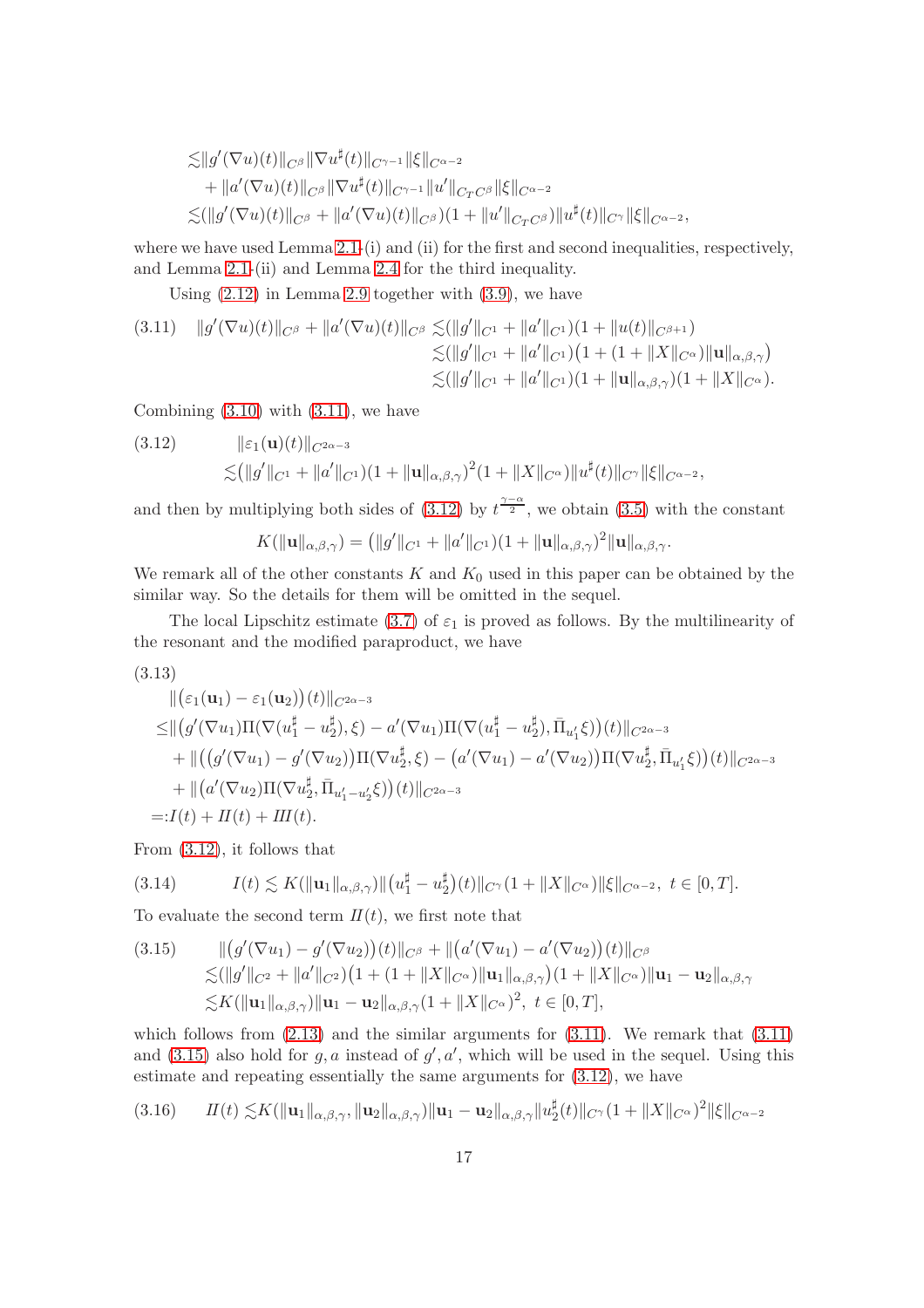for all  $t \in [0, T]$ . Moreover, thanks to  $(3.11)$ , the similar arguments give that

$$
III(t) \lesssim K(||\mathbf{u}_2||_{\alpha,\beta,\gamma})||\mathbf{u}_1 - \mathbf{u}_2||_{\alpha,\beta,\gamma}||u_2^{\sharp}(t)||_{C^{\gamma}}(1 + ||X||_{C^{\alpha}})||\xi||_{C^{\alpha-2}}, \ t \in [0,T].
$$

Plugging this,  $(3.14)$  and  $(3.16)$  into  $(3.13)$ , we obtain  $(3.7)$ .

Let us now turn to the proofs of [\(3.6\)](#page-15-6) and [\(3.8\)](#page-15-7). Since  $\beta > 0 > \gamma - 2$  and  $\beta + \gamma - 2 >$  $3\beta - 1 > 0$ , Lemma [2.1-](#page-5-0)(ii) implies for all  $t \in [0, T]$ ,

$$
\| \varepsilon_2(\mathbf{u})(t) \|_{C^{\gamma-2}} \lesssim \| \varepsilon_2(\mathbf{u})(t) \|_{C^{\beta+\gamma-2}} \n\lesssim \| (a(\nabla u) - a(\nabla u_0^T))(t) \|_{C^{\beta}} \| \Delta u^{\sharp}(t) \|_{C^{\gamma-2}} \n\lesssim \| a(\nabla u) - a(\nabla u_0^T) \|_{C_T C^{\beta}} \| u^{\sharp}(t) \|_{C^{\gamma}}.
$$

Then, we can obtain [\(3.6\)](#page-15-6) if there exists a constant  $K(\|\mathbf{u}\|_{\alpha,\beta,\gamma})$  such that

$$
||a(\nabla u) - a(\nabla u_0^T)||_{C_T C^{\beta}} \lesssim T^{\frac{\alpha-\beta-1}{2}} K(||\mathbf{u}||_{\alpha,\beta,\gamma})(1+||X||_{C^{\alpha}}) + K_0.
$$

To obtain the important factor  $T^{\frac{\alpha-\beta-1}{2}}$ , we use Lemma [2.9-](#page-9-4)(ii) and show a stronger result: for any  $u \in \mathcal{L}_T^{\alpha}$ ,

<span id="page-17-1"></span>
$$
(3.17) \t\t ||a(\nabla u) - a(\nabla u_0^T)||_{\mathcal{L}_T^{\beta}} \lesssim T^{\frac{\alpha-\beta-1}{2}} K(||\mathbf{u}||_{\alpha,\beta,\gamma})(1+||X||_{C^{\alpha}}) + K_0,
$$

which will be frequently used in the sequel.

From [\(2.15\)](#page-9-6) and  $\beta < \alpha - 1$ , it follows that

<span id="page-17-0"></span>(3.18) 
$$
||a(\nabla u) - a(\nabla u_0)||_{\mathcal{L}_T^{\beta}}\n\lesssim T^{\frac{\alpha-\beta-1}{2}}||a||_{C^2}(1+||u_0||_{C^{\alpha}})||u - u_0||_{\mathcal{L}_T^{\alpha}}\n\lesssim T^{\frac{\alpha-\beta-1}{2}}||a||_{C^2}(1+||u_0||_{C^{\alpha}})(||\mathbf{u}||_{\alpha,\beta,\gamma} + ||u_0||_{C^{\alpha}})(1+||X||_{C^{\alpha}}),
$$

where the strong estimate [\(3.9\)](#page-15-2) has been used for the last inequality. On the other hand, applying [\(2.12\)](#page-9-1) and then using [\(3.3\)](#page-14-2) in Lemma [3.2,](#page-14-1) we have

$$
||a(\nabla u_0^T) - a(\nabla u_0)||_{C^\beta} \lesssim ||a||_{C^2} (1 + ||u_0||_{C^\alpha}) ||u_0^T - u_0||_{C^\alpha} \lesssim ||a||_{C^2} (1 + ||u_0||_{C^\alpha}) ||u_0||_{C^\alpha}.
$$

Combining this with [\(3.18\)](#page-17-0), we obtain [\(3.17\)](#page-17-1) and therefore complete the proof of [\(3.6\)](#page-15-6).

Finally, let us show the local Lipschitz estimate [\(3.8\)](#page-15-7) of  $\varepsilon_2$ . By repeating essentially the same arguments for [\(3.18\)](#page-17-0), we have

<span id="page-17-2"></span>(3.19) 
$$
||a(\nabla u_1) - a(\nabla u_2)||_{\mathcal{L}_T^{\beta}} \leq T^{\frac{\alpha-\beta-1}{2}} ||a||_{C^2} (1+||\mathbf{u}_1||_{\alpha,\beta,\gamma}) ||\mathbf{u}_1 - \mathbf{u}_2||_{\alpha,\beta,\gamma} (1+||X||_{C^{\alpha}})^2.
$$

The definition of  $\varepsilon_2$  gives that

$$
\|(\varepsilon_2(\mathbf{u}_1) - \varepsilon_2(\mathbf{u}_2))(t)\|_{C^{\gamma-2}}\n\n\leq \|((a(\nabla u_1) - a(\nabla u_2))\Delta u_1^{\sharp})(t)\|_{C^{\gamma-2}} + \|((a(\nabla u_2) - a(\nabla u_0^T))\Delta (u_1^{\sharp} - u_2^{\sharp}))(t)\|_{C^{\gamma-2}}\n\n\lesssim \|a(\nabla u_1) - a(\nabla u_2)\|_{\mathcal{L}_T^{\beta}}\|u_1^{\sharp}(t)\|_{C^{\gamma}} + \|a(\nabla u_2) - a(\nabla u_0^T)\|_{\mathcal{L}_T^{\beta}}\|(u_1^{\sharp} - u_2^{\sharp})(t)\|_{C^{\gamma}}
$$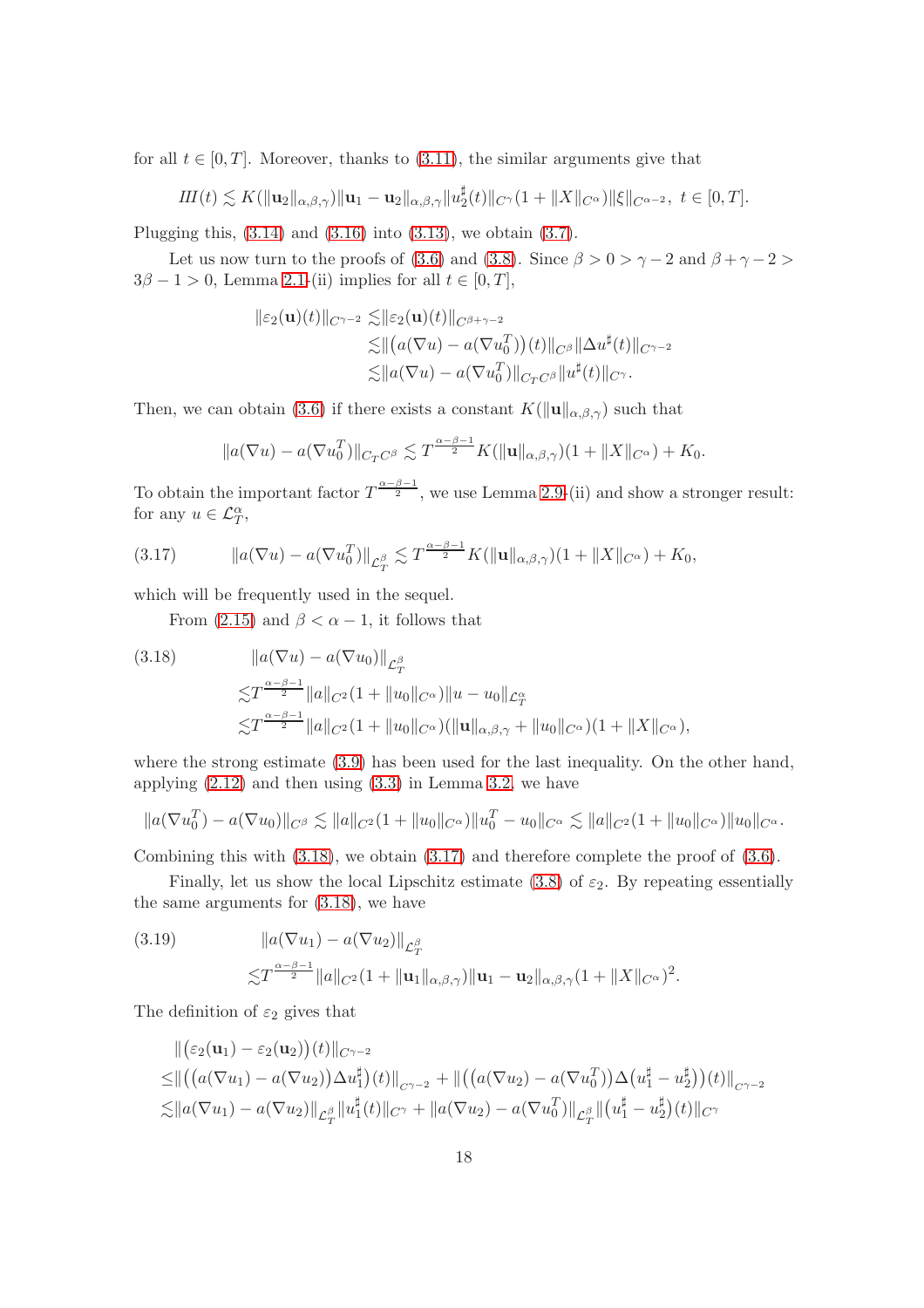$$
\begin{split} \lesssim & T^{\frac{\alpha-\beta-1}{2}} K(||\mathbf{u}_1||_{\alpha,\beta,\gamma}, \|\mathbf{u}_2\|_{\alpha,\beta,\gamma})(1 + \|X\|_{C^{\alpha}})^2 \\ & \times ( \|\mathbf{u}_1 - \mathbf{u}_2\|_{\alpha,\beta,\gamma} \|u_1^{\sharp}(t)\|_{C^{\gamma}} + \| (u_1^{\sharp} - u_2^{\sharp})(t)\|_{C^{\gamma}}), \end{split}
$$

where we have used [\(3.19\)](#page-17-2) and [\(3.17\)](#page-17-1) with  $u = u_2$  for the last inequality. Hence, we complete the proof of [\(3.8\)](#page-15-7) and then the proof of this lemma.  $\Box$ 

The next lemma gives the local growth and local Lipschitz properties of the map  $\Phi(u, u')$  in u'.

<span id="page-18-0"></span>**Lemma 3.4.** For  $\mathbf{u}_1 = (u_1, u'_1)$  and  $\mathbf{u}_2 = (u_2, u'_2) \in \mathcal{B}_T(\lambda)$ , set  $\mathbf{v}_1 := \Phi(\mathbf{u}_1) = (v_1, v'_1)$ and  $\mathbf{v}_2 := \Phi(\mathbf{u}_2) = (v_2, v_2')$ . Then, we have the local growth estimate

<span id="page-18-1"></span>(3.20) 
$$
\|v_1'\|_{\mathcal{L}_T^{\beta}} \lesssim T^{\frac{\alpha-\beta-1}{2}} K(\|\mathbf{u}_1\|_{\alpha,\beta,\gamma})(1 + \|\xi\|_{C^{\alpha-2}}) + K_0.
$$

Moreover, the following local Lipschitz estimate also holds.

<span id="page-18-4"></span>
$$
(3.21) \t\t ||v'_1 - v'_2||_{\mathcal{L}_T^{\beta}} \lesssim T^{\frac{\alpha-\beta-1}{2}} K(||\mathbf{u}_1||_{\alpha,\beta,\gamma}, \|\mathbf{u}_2\|_{\alpha,\beta,\gamma}) \|\mathbf{u}_1 - \mathbf{u}_2\|_{\alpha,\beta,\gamma} (1 + \|\xi\|_{C^{\alpha-2}})^2.
$$

*Proof.* The proof is similar to that of Lemma 5 of [\[3\]](#page-37-0). By  $(2.14)$  in Lemma [2.9](#page-9-4) and  $(3.9)$ , we have that

<span id="page-18-2"></span>
$$
(3.22) \quad ||g(\nabla u_1)||_{\mathcal{L}_T^{\beta}} \lesssim T^{\frac{\alpha-\beta-1}{2}} ||g||_{C^1} (1+||u_1||_{\mathcal{L}_T^{\alpha}}) + ||g||_{C^1} (1+||u_0||_{C^{\alpha}})
$$
  

$$
\lesssim T^{\frac{\alpha-\beta-1}{2}} ||g||_{C^1} (1+||u_1||_{\alpha,\beta,\gamma})(1+||X||_{C^{\alpha}}) + ||g||_{C^1} (1+||u_0||_{C^{\alpha}}).
$$

Recalling the assumption on a:  $a \in C_b^3(\mathbb{R})$  and  $0 < c \le a(v) \le C$ , we have  $\frac{1}{a(\nabla u_0^T)} \in C^{\beta}$ . More precisely, [\(2.12\)](#page-9-1) and [\(3.1\)](#page-14-0) in Lemma [3.2](#page-14-1) yield that

<span id="page-18-3"></span>(3.23) 
$$
\left\| \frac{1}{a(\nabla u_0^T)} \right\|_{C^\beta} \lesssim c^{-2} \|a(\nabla u_0^T)\|_{C^\beta} \lesssim c^{-2} \|a\|_{C^1} (1 + \|u_0^T\|_{C^\alpha})
$$

$$
\lesssim c^{-2} \|a\|_{C^1} (1 + \|u_0\|_{C^\alpha}).
$$

Then, by the definition of  $\Phi$  and Lemma [2.1,](#page-5-0) it follows that

$$
\|v_1'\|_{\mathcal{L}^{\beta}_T} \lesssim \left\|\frac{1}{a(\nabla u_0^T)}\right\|_{C^\beta} \left\{\left\|g(\nabla u_1)\right\|_{\mathcal{L}^{\beta}_T} + \|a(\nabla u_1) - a(\nabla u_0^T)\|_{\mathcal{L}^{\beta}_T} \|u_1'\|_{\mathcal{L}^{\beta}_T}\right\},\right.
$$

which gives  $(3.20)$  by  $(3.17)$  with  $u = u_1$ ,  $(3.22)$  and  $(3.23)$ .

Next, we give the proof of [\(3.21\)](#page-18-4). It is enough for us to show the local Lipschitz estimates for  $g(\nabla u)$  and  $(a(\nabla u) - a(\nabla u_0^T))u'$ , respectively. For the term  $g(\nabla u)$ , thanks to  $(2.15)$  in Lemma [2.9,](#page-9-4) we see that the local Lipschitz estimate  $(3.19)$  holds also for g instead of a. To deal with  $(a(\nabla u) - a(\nabla u_0^T))u'$ , we set  $b_i = a(\nabla u_i) - a(\nabla u_0^T)$  for  $i = 1, 2$ . Then it is enough to estimate  $||b_1u'_1-b_2u'_2||_{\mathcal{L}_T^{\beta}}$ . Since  $||fg||_{\mathcal{L}_T^{\beta}} \lesssim ||f||_{\mathcal{L}_T^{\beta}}||g||_{\mathcal{L}_T^{\beta}}$  holds for any  $f, g \in \mathcal{L}_T^{\beta}$ , we have

$$
||b_1u'_1 - b_2u'_2||_{\mathcal{L}_T^{\beta}} \le ||b_1||_{\mathcal{L}_T^{\beta}}||u'_1 - u'_2||_{\mathcal{L}_T^{\beta}} + ||b_1 - b_2||_{\mathcal{L}_T^{\beta}}||u'_2||_{\mathcal{L}_T^{\beta}}
$$
  

$$
\lesssim T^{\frac{\alpha-\beta-1}{2}}K(||\mathbf{u}_1||_{\alpha,\beta,\gamma}, ||\mathbf{u}_2||_{\alpha,\beta,\gamma})||\mathbf{u}_1 - \mathbf{u}_2||_{\alpha,\beta,\gamma}(1 + ||X||_{C^{\alpha}})^2,
$$

where we have used  $(3.17)$  and  $(3.19)$ . Therefore, we have  $(3.21)$ .

 $\Box$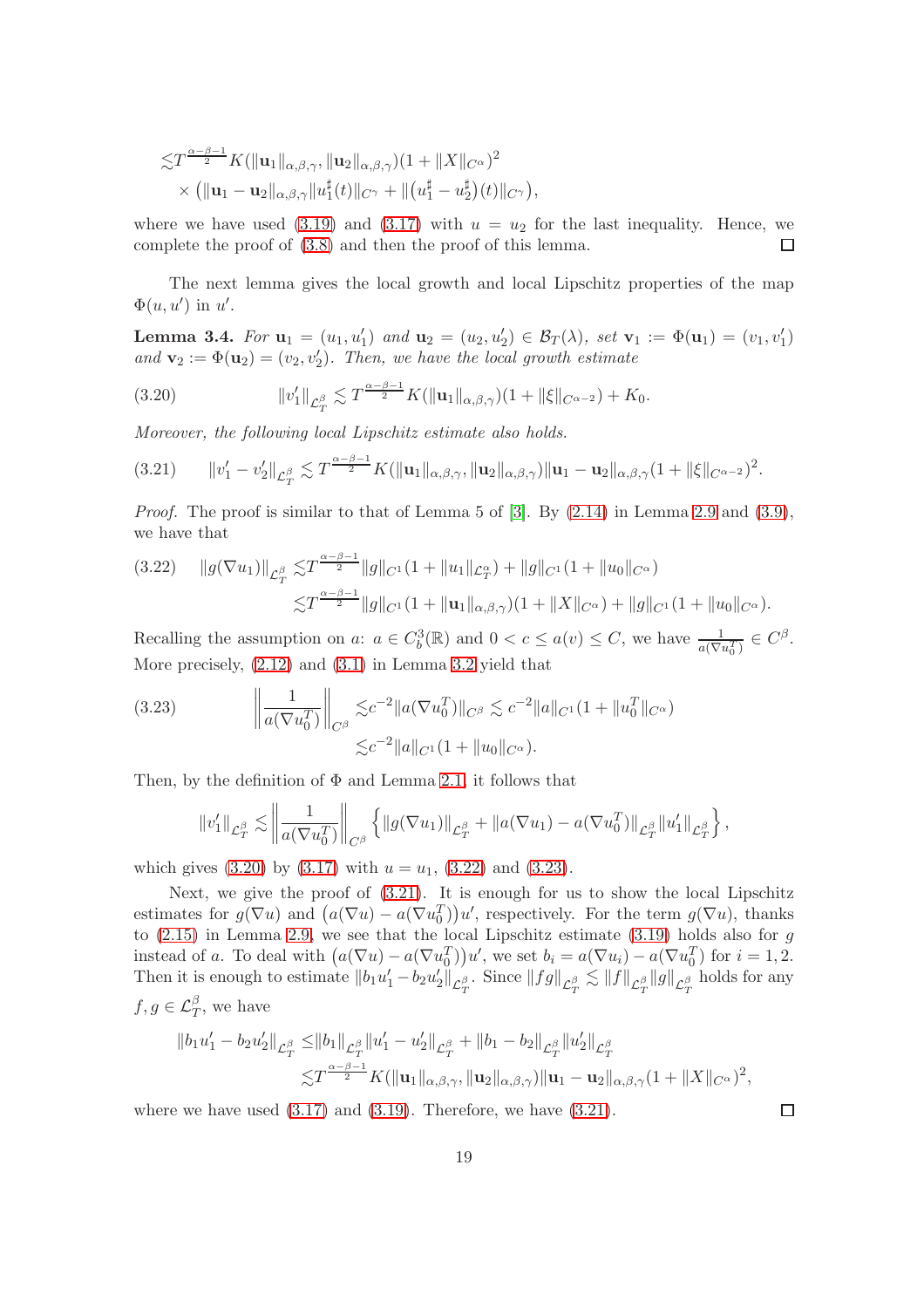Now we turn to the study of the property of  $v^{\sharp}$ . To do it, according to our observation in Section [2,](#page-3-3) we give the following Schauder estimate as preparation. We will take  $b =$  $a(\nabla u_0^T)$  in the next lemma to show Corollary [3.6](#page-22-0) for  $v^{\sharp}$ .

<span id="page-19-0"></span>**Lemma 3.5.** (Schauder estimate) Let an initial value  $f_0 \in C^{\alpha}$  and a function  $b \in C_b^2(\mathbb{T})$ , which is uniformly positive:  $b \ge c > 0$ , be given. Let  $\phi_1 \in C((0,T], C^{\gamma-2})$  satisfying

$$
\sup_{0
$$

and  $\phi_2 \in C((0,T], C^{\alpha+\beta-2})$  satisfying

<span id="page-19-5"></span>(3.24) 
$$
\sup_{0
$$

be given. Let f be the solution of the parabolic equation

<span id="page-19-1"></span>(3.25) 
$$
\partial_t f - b \Delta f = \phi_1 + \phi_2, \quad f(0) = f_0.
$$

Then, choosing  $T > 0$  small enough, we have

<span id="page-19-4"></span>
$$
(3.26) \quad \sup_{0 < t \le T} t^{\frac{\gamma - \alpha}{2}} \|f(t)\|_{C^{\gamma}} + \|f\|_{\mathcal{L}_T^{\alpha}}
$$
\n
$$
\lesssim \|f_0\|_{C^{\alpha}} + \sup_{0 < t \le T} t^{\frac{\gamma - \alpha}{2}} \|\phi_1(t)\|_{C^{\gamma - 2}} + T^{\frac{\alpha + \beta - \gamma}{2}} \sup_{0 < t \le T} t^{\frac{\gamma - \alpha}{2}} \|\phi_2(t)\|_{C^{\alpha + \beta - 2}}
$$

with an implicit multiplicative positive constant in the right hand side depending only on the  $C^{\alpha}$ -norm of b and the lower bound  $c > 0$  of b.

*Proof.* To show this lemma, we use the semigroup approach similar to that in [\[3\]](#page-37-0). By the relation  $b\Delta f = \nabla(b\nabla f) - \nabla b \cdot \nabla f$ , the parabolic equation [\(3.25\)](#page-19-1) can be rewritten as

$$
\partial_t f - \nabla (b \nabla f) = -\nabla b \cdot \nabla f + \phi_1 + \phi_2, \quad f(0) = f_0.
$$

Let  $Q_t$  denote the semigroup generated by  $\partial_t - \nabla(b\nabla \cdot)$ . Then the solution f of [\(3.25\)](#page-19-1) can be represented in the mild form as

<span id="page-19-3"></span>
$$
(3.27) \t f(t) = Q_t f_0 + \int_0^t Q_{t-s} \phi_1(s) ds + \int_0^t Q_{t-s} \phi_2(s) ds - \int_0^t Q_{t-s} (\nabla b \cdot \nabla f(s)) ds
$$
  
=:  $I_0(t) + I_1(t) + I_2(t) + I_3(t)$ .

It is shown in [\[2\]](#page-37-3) that  $Q_t$  satisfies some important Schauder estimates similar to Lemma [3.2](#page-14-1) for  $P_t$ ; recall Lemma [3.2-](#page-14-1)(iv). We divide the proof into three steps.

Step 1. We show that there exists a small enough time horizon  $T > 0$  such that

<span id="page-19-2"></span>(3.28) 
$$
\sup_{0 < t \leq T} t^{\frac{\gamma - \alpha}{2}} \|f(t)\|_{C^{\gamma}} \lesssim \|f_0\|_{C^{\alpha}} + \sup_{0 < t \leq T} t^{\frac{\gamma - \alpha}{2}} \|\phi_1(t)\|_{C^{\gamma - 2}} + T^{\frac{\alpha + \beta - \gamma}{2}} \sup_{0 < t \leq T} t^{\frac{\gamma - \alpha}{2}} \|\phi_2(t)\|_{C^{\alpha + \beta - 2}}.
$$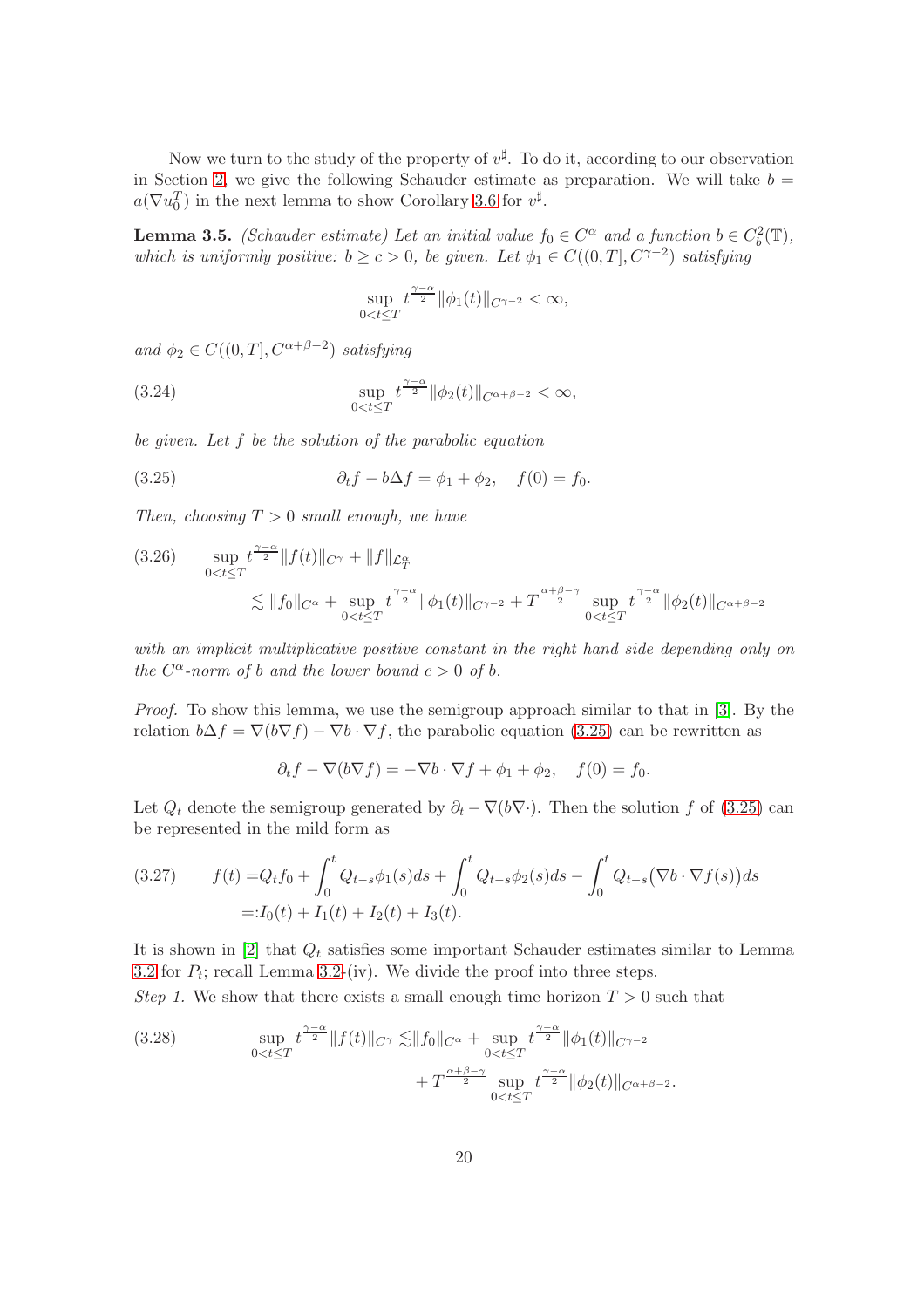This will be used in both *Step 2* and *Step 3*. From  $(3.1)$  and  $(iii)$  in Lemma [3.2](#page-14-1) for  $Q_t$ instead of  $P_t$ , it follows easily that

<span id="page-20-2"></span>
$$
(3.29) \t t^{\frac{\gamma-\alpha}{2}} \|I_0(t)\|_{C^{\gamma}} \lesssim \|f_0\|_{C^{\alpha}} \text{ and } t^{\frac{\gamma-\alpha}{2}} \|I_1(t)\|_{C^{\gamma}} \lesssim \sup_{0 < s \le t} s^{\frac{\gamma-\alpha}{2}} \|\phi_1(s)\|_{C^{\gamma-2}}.
$$

Since  $\gamma > 0 > \alpha + \beta - 2$ , by [\(3.1\)](#page-14-0) for  $Q_t$ , we see that

<span id="page-20-0"></span>
$$
(3.30) \t t^{\frac{\gamma-\alpha}{2}} \|I_2(t)\|_{C^{\gamma}} \leq t^{\frac{\gamma-\alpha}{2}} \int_0^t \|Q_{t-s}\phi_2(s)\|_{C^{\gamma}} ds
$$
  

$$
\lesssim t^{\frac{\gamma-\alpha}{2}} \int_0^t (t-s)^{-\frac{\gamma-(\alpha+\beta-2)}{2}} \|\phi_2(s)\|_{C^{\alpha+\beta-2}} ds
$$
  

$$
\lesssim t^{\frac{\gamma-\alpha}{2}} \sup_{0  

$$
\lesssim T^{\frac{\alpha+\beta-\gamma}{2}} \sup_{0
$$
$$

Here the fact that for any  $t > 0$ 

<span id="page-20-1"></span>(3.31) 
$$
\int_0^t (t-s)^{p-1} s^{q-1} ds = t^{p+q-1} B(p,q), \quad p,q \in (0,1),
$$

and  $\alpha + \beta - \gamma$ ,  $\gamma - \alpha \in (0, 1)$  have been used for the last line, where  $B(p, q)$  denotes the beta function with parameters  $p, q$ .

To evaluate the third term  $I_3(t)$ , we first note that for any  $0 < t \leq T$ 

<span id="page-20-4"></span>
$$
(3.32) \quad \sup_{0 < s \le t} s^{\frac{\gamma - \alpha}{2}} \|\nabla b \cdot \nabla f(s)\|_{C^{\alpha - 1}} \lesssim \sup_{0 < s \le t} s^{\frac{\gamma - \alpha}{2}} \|\nabla b\|_{C^{\alpha - 1}} \|\nabla f(s)\|_{C^{\gamma - 1}}
$$
\n
$$
\lesssim \sup_{0 < s \le t} s^{\frac{\gamma - \alpha}{2}} \|f(s)\|_{C^{\gamma}},
$$

where  $1 < \alpha < \gamma$  and Lemma [2.1](#page-5-0) have been used for the first inequality. Then, by analogous arguments for [\(3.30\)](#page-20-0), we have

$$
t^{\frac{\gamma-\alpha}{2}} \|I_3(t)\|_{C^{\gamma}} \lesssim t^{\frac{\gamma-\alpha}{2}} \int_0^t (t-s)^{-\frac{\gamma-\alpha+1}{2}} \|\nabla b \cdot \nabla f(s)\|_{C^{\alpha-1}} ds
$$
  

$$
\lesssim T^{\frac{1-\gamma+\alpha}{2}} \sup_{0 < s \le t} s^{\frac{\gamma-\alpha}{2}} \|f(s)\|_{C^{\gamma}}, \ t \in [0, T],
$$

where we have used  $1 - \gamma + \alpha \in (0, 1)$  and  $(3.31)$  for the last inequality. So, using the relation  $1 - \gamma + \alpha > 0$ , we can choose a small enough  $T > 0$  such that

<span id="page-20-3"></span>(3.33) 
$$
t^{\frac{\gamma-\alpha}{2}} \|I_3(t)\|_{C^{\gamma}} \leq \frac{1}{2} \sup_{0 < s \leq t} s^{\frac{\gamma-\alpha}{2}} \|f(s)\|_{C^{\gamma}}, \ t \in [0, T].
$$

Consequently, by [\(3.29\)](#page-20-2), [\(3.30\)](#page-20-0), [\(3.33\)](#page-20-3) and  $1 - \gamma + \alpha > 0$ , we obtain [\(3.28\)](#page-19-2).

Step 2. In this step, we derive the estimate on the norm  $||f||_{C_T C^{\alpha}}$ . By [\(3.1\)](#page-14-0) with  $\beta = 0$  in Lemma [3.2](#page-14-1) for  $Q_t$ , it is easy to know that  $||I_0(t)||_{C^{\alpha}} \lesssim ||f_0||_{C^{\alpha}}$ . Using [\(3.1\)](#page-14-0) for  $Q_t$  again and the relation  $\alpha - \gamma + 2 \in (1, 2), \gamma - \alpha \in (0, 1)$ , we have

<span id="page-20-5"></span>(3.34) kI1(t)kC<sup>α</sup> + kI2(t)kC<sup>α</sup>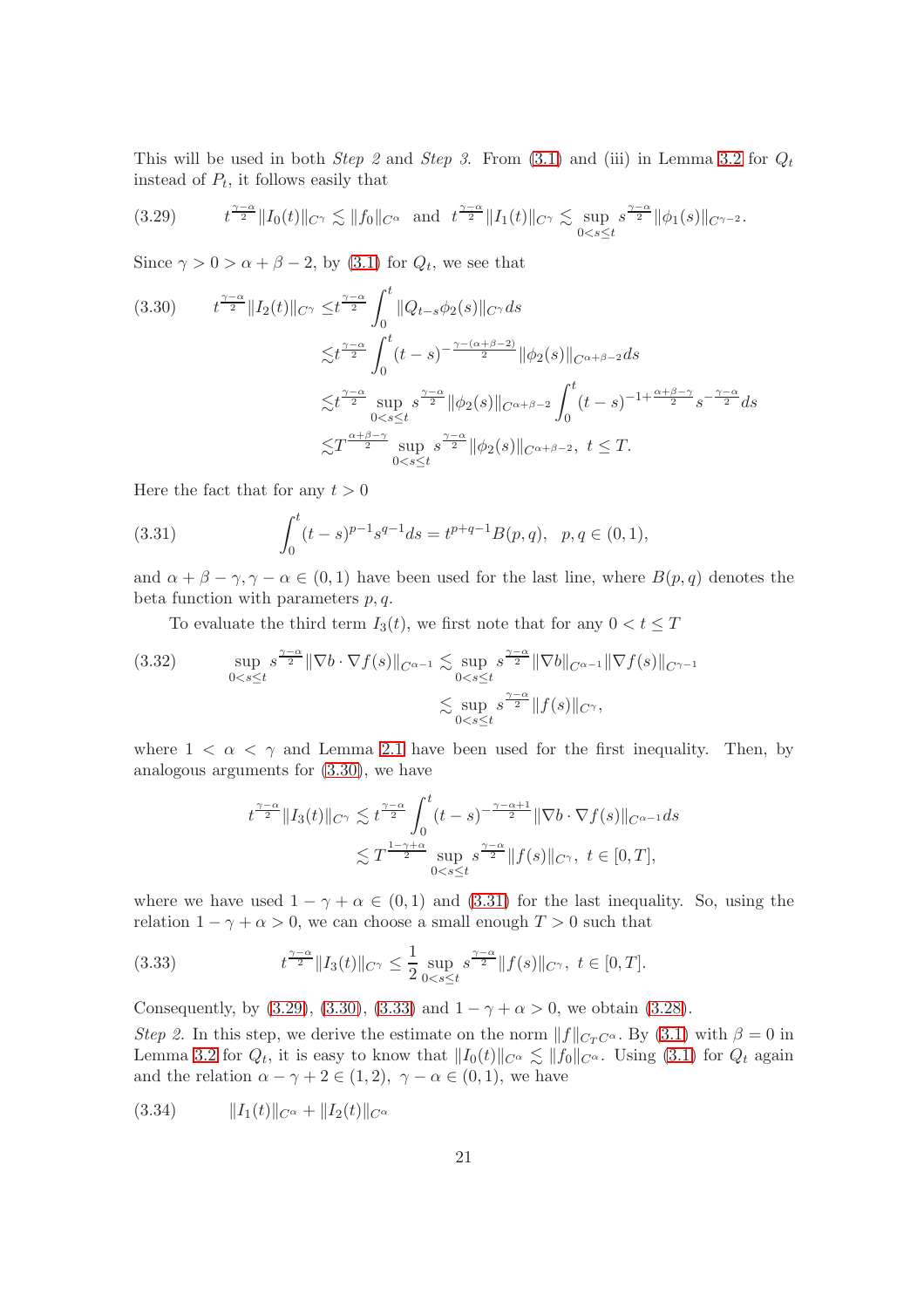$$
\leq \int_0^t (||Q_{t-s}\phi_1(s)||_{C^{\alpha}} + ||Q_{t-s}\phi_2(s)||_{C^{\alpha}})ds
$$
  
\n
$$
\lesssim \int_0^t ((t-s)^{-\frac{\alpha-\gamma+2}{2}} ||\phi_1(s)||_{C^{\gamma-2}} + (t-s)^{-\frac{2-\beta}{2}} ||\phi_2(s)||_{C^{\alpha+\beta-2}}) ds
$$
  
\n
$$
\leq \sup_{0 < s \leq t} s^{\frac{\gamma-\alpha}{2}} ||\phi_1(s)||_{C^{\gamma-2}} \int_0^t (t-s)^{-\frac{\alpha-\gamma+2}{2}} s^{-\frac{\gamma-\alpha}{2}} ds
$$
  
\n
$$
+ \sup_{0 < s \leq t} s^{\frac{\gamma-\alpha}{2}} ||\phi_2(s)||_{C^{\alpha+\beta-2}} \int_0^t (t-s)^{-\frac{2-\beta}{2}} s^{-\frac{\gamma-\alpha}{2}} ds
$$
  
\n
$$
\lesssim \sup_{0 < s \leq t} s^{\frac{\gamma-\alpha}{2}} ||\phi_1(s)||_{C^{\gamma-2}} + T^{\frac{\alpha+\beta-\gamma}{2}} \sup_{0 < s \leq t} t^{\frac{\gamma-\alpha}{2}} ||\phi_2(s)||_{C^{\alpha+\beta-2}}, t \leq T.
$$

Using  $(3.1)$  for  $Q_t$  and  $(3.32)$ , we similarly have

<span id="page-21-0"></span>(3.35) 
$$
||I_3(t)||_{C^{\alpha}} \le \int_0^t ||Q_{t-s}(\nabla b \cdot \nabla f(s))||_{C^{\alpha}} ds
$$

$$
\lesssim \int_0^t (t-s)^{-\frac{1}{2}} ||\nabla b \cdot \nabla f(s)||_{C^{\alpha-1}} ds
$$

$$
\lesssim T^{\frac{1-\gamma+\alpha}{2}} \sup_{0
$$

From the above estimates and [\(3.28\)](#page-19-2), we obtain that

<span id="page-21-1"></span>
$$
(3.36) \quad ||f||_{C_TC^{\alpha}} \lesssim ||f_0||_{C^{\alpha}} + \sup_{0 < t \leq T} t^{\frac{\gamma - \alpha}{2}} ||\phi_1(t)||_{C^{\gamma - 2}} + T^{\frac{\alpha + \beta - \gamma}{2}} \sup_{0 < t \leq T} t^{\frac{\gamma - \alpha}{2}} ||\phi_2(t)||_{C^{\alpha + \beta - 2}}.
$$

Step 3. We devote to evaluating  $||f||_{C_T^{\frac{\alpha}{2}}L^{\infty}}$ . Let  $0 \leq s < t \leq T$ . Then by [\(3.27\)](#page-19-3), we have

$$
||f(t) - f(s)||_{L^{\infty}}\n\leq ||(Q_t - Q_s)f_0||_{L^{\infty}} + ||\int_0^s (Q_{t-r} - Q_{s-r})\phi_1(r)dr||_{L^{\infty}} + ||\int_s^t Q_{t-r}\phi_1(r)dr||_{L^{\infty}}\n+ ||\int_0^s (Q_{t-r} - Q_{s-r})\phi_2(r)dr||_{L^{\infty}} + ||\int_s^t Q_{t-r}\phi_2(r)dr||_{L^{\infty}}\n+ ||\int_0^s (Q_{t-r} - Q_{s-r})(\nabla b \cdot \nabla f(r))dr||_{L^{\infty}} + ||\int_s^t Q_{t-r}(\nabla b \cdot \nabla f(r))dr||_{L^{\infty}}\n=:J_0(s,t) + J_1(s,t) + J_2(s,t) + J_3(s,t) + J_4(s,t) + J_5(s,t) + J_6(s,t).
$$

By [\(3.4\)](#page-14-3) in Lemma [3.2](#page-14-1) for  $Q_t$  and the contractivity of the semigroup  $Q_t$  on  $L^{\infty}$ , we have

$$
J_0(s,t)\lesssim \|(Q_{t-s}-\text{Id})f_0\|_{L^\infty}\lesssim |t-s|^{\frac{\alpha}{2}}\|f_0\|_{C^\alpha}.
$$

Thanks to [\(3.4\)](#page-14-3), the terms  $J_i(s, t)$ ,  $i = 1, 3, 5$  can be estimated by repeating essentially the same arguments in *Step 2*. In fact, using  $(3.4)$ , we have

$$
J_1(s,t) + J_3(s,t) \lesssim |t-s|^{\frac{\alpha}{2}} \int_0^s (||Q_{s-r}\phi_1(r)||_{C^{\alpha}} + ||Q_{s-r}\phi_2(r)||_{C^{\alpha}}) dr,
$$
  

$$
J_5(s,t) \lesssim |t-s|^{\frac{\alpha}{2}} \int_0^s ||Q_{s-r}(\nabla b \cdot \nabla f(r))||_{C^{\alpha}} dr.
$$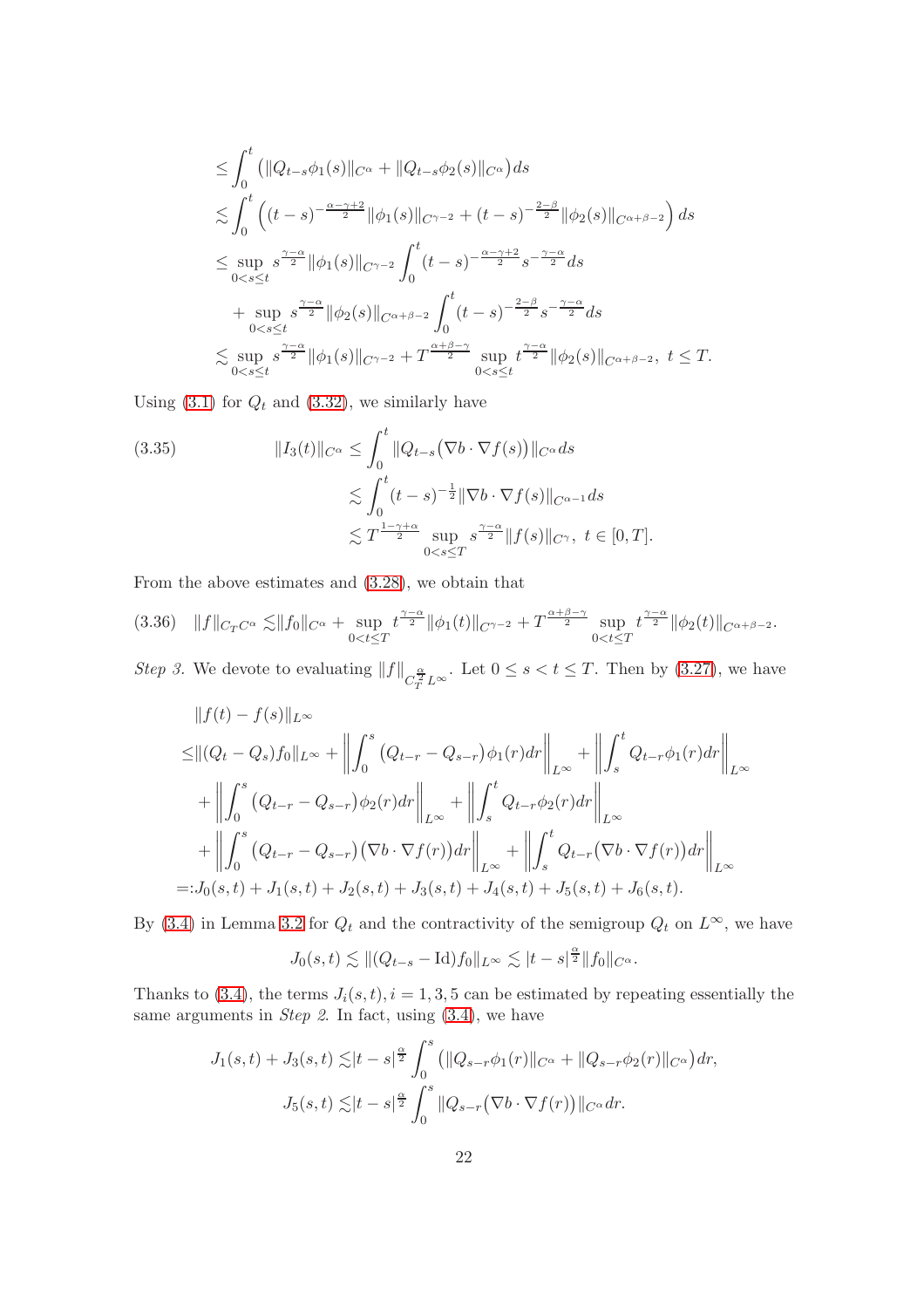Then, by the analogous arguments for  $(3.34)$  and  $(3.35)$ , we have

$$
J_1(s,t) + J_3(s,t) \lesssim |t-s|^{\frac{\alpha}{2}} \Big( \sup_{0 < r \leq T} r^{\frac{\gamma - \alpha}{2}} \|\phi_1(r)\|_{C^{\gamma-2}} + T^{\frac{\alpha + \beta - \gamma}{2}} \sup_{0 < r \leq T} r^{\frac{\gamma - \alpha}{2}} \|\phi_2(r)\|_{C^{\alpha+\beta-2}} \Big),
$$
  

$$
J_5(s,t) \lesssim |t-s|^{\frac{\alpha}{2}} T^{\frac{1-\gamma+\alpha}{2}} \sup_{0 < r \leq T} r^{\frac{\gamma - \alpha}{2}} \|f(r)\|_{C^{\gamma}}.
$$

It is easier to evaluate  $J_2(s,t)$  and  $J_4(s,t)$  by noting that  $\gamma - 2 < 0$  and  $\alpha + \beta - 2 < 0$  and using  $(3.2)$  in Lemma [3.2](#page-14-1) for  $Q_t$ . In fact, we have

$$
J_2(s,t) + J_4(s,t)
$$
  
\n
$$
\lesssim \int_s^t \left( |t-r|^{\frac{\gamma-2}{2}} \|\phi_1(r)\|_{C^{\gamma-2}} + |t-r|^{\frac{\alpha+\beta-2}{2}} \|\phi_2(r)\|_{C^{\alpha+\beta-2}} \right) dr
$$
  
\n
$$
\leq |t-s|^{\frac{\alpha}{2}} \sup_{0 < r \leq t} r^{\frac{\gamma-\alpha}{2}} \|\phi_1(r)\|_{C^{\gamma-2}} \int_0^t (t-r)^{-1+\frac{\gamma-\alpha}{2}} r^{-\frac{\gamma-\alpha}{2}} dr
$$
  
\n
$$
+ |t-s|^{\frac{\alpha}{2}} \sup_{0 < r \leq t} r^{\frac{\gamma-\alpha}{2}} \|\phi_2(r)\|_{C^{\alpha+\beta-2}} \int_0^t (t-r)^{-1+\frac{\beta}{2}} r^{-\frac{\gamma-\alpha}{2}} dr
$$
  
\n
$$
\lesssim |t-s|^{\frac{\alpha}{2}} \Big( \sup_{0 < r \leq T} r^{\frac{\gamma-\alpha}{2}} \|\phi_1(r)\|_{C^{\gamma-2}} + T^{\frac{\alpha+\beta-\gamma}{2}} \sup_{0 < r \leq T} r^{\frac{\gamma-\alpha}{2}} \|\phi_2(r)\|_{C^{\alpha+\beta-2}} \Big).
$$

For the term  $J_6(s, t)$ , thanks to the contractivity of the semigroup  $Q_t$  on  $L^{\infty}$  and the fact  $C^{\alpha-1} \subset L^{\infty}$ , by [\(3.32\)](#page-20-4), we have

$$
J_6(s,t) \leq \int_s^t \left\|Q_{t-r}(\nabla b \cdot \nabla f(r))\right\|_{L^\infty} dr
$$
  

$$
\lesssim \int_s^t \|\nabla b \cdot \nabla f(r)\|_{C^{\alpha-1}} dr
$$
  

$$
\lesssim |t-s|^{\frac{\alpha}{2}} T^{1-\frac{\gamma}{2}} \sup_{0 < r \leq T} r^{\frac{\gamma-\alpha}{2}} \|f(r)\|_{C^\gamma}.
$$

Noting that  $1 - \frac{\gamma}{2} > 0$  and using the above estimates in this step together with [\(3.28\)](#page-19-2), we have that

<span id="page-22-1"></span>
$$
(3.37) \quad ||f||_{C_T^{\frac{\alpha}{2}}L^{\infty}} \lesssim ||f_0||_{C^{\alpha}} + \sup_{0 < t \leq T} t^{\frac{\gamma - \alpha}{2}} ||\phi_1(t)||_{C^{\gamma - 2}} + T^{\frac{\alpha + \beta - \gamma}{2}} \sup_{0 < t \leq T} t^{\frac{\gamma - \alpha}{2}} ||\phi_2(t)||_{C^{\alpha + \beta - 2}}
$$

holds for small enough  $T > 0$ .

Consequently, we obtain the desired result  $(3.26)$  by  $(3.28)$ ,  $(3.36)$  and  $(3.37)$ . Hence the proof is completed.  $\Box$ 

Applying Lemma [3.5](#page-19-0) to the equation [\(3.38\)](#page-22-2) below, which is essentially [\(2.18\)](#page-9-3) in our fixed point problem, we have the following estimate for  $v^{\sharp} := v - \bar{\Pi}_{v'} X$  for v determined by [\(2.18\)](#page-9-3) and [\(2.17\)](#page-9-5).

<span id="page-22-0"></span>Corollary 3.6. Let  $\phi_1 \in C((0,T], C^{\gamma-2})$  and  $\phi_2 \in C((0,T], C^{\alpha+\beta-2})$  be functions as in Lemma [3.5.](#page-19-0) For given  $z_0 \in C^{\alpha}$  and  $z' \in \mathcal{L}_T^{\beta}$ , let z be the solution of the equation

<span id="page-22-2"></span>(3.38) 
$$
(\partial_t - a(\nabla u_0^T)\Delta)z = \Pi_{a(\nabla u_0^T)z'}\xi + \phi_1 + \phi_2, \quad z(0) = z_0.
$$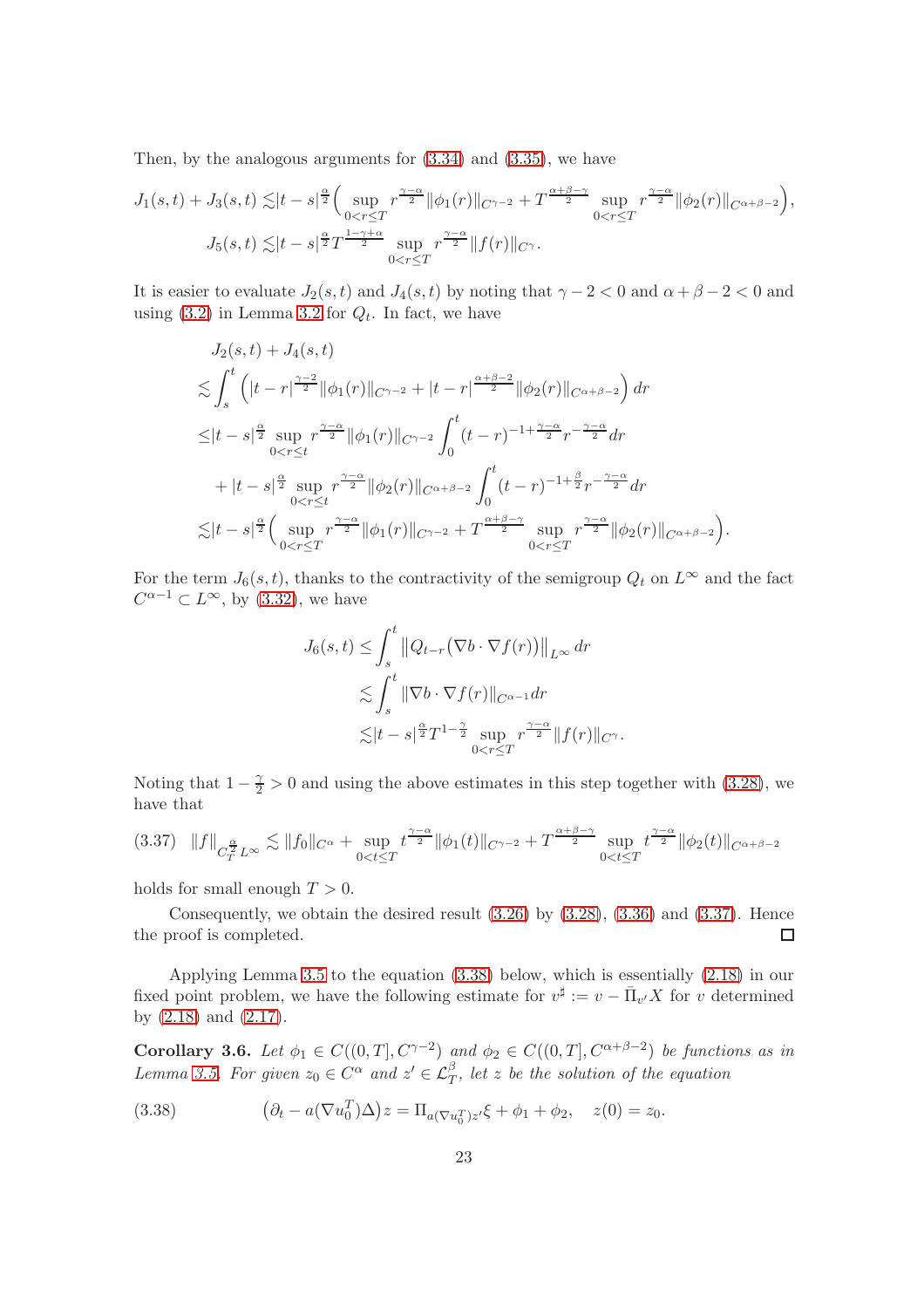Then,  $(z, z') \in \mathbf{C}_{\alpha, \beta, \gamma}(X)$  and we have the estimate

<span id="page-23-0"></span>(3.39) 
$$
\sup_{0 < t \leq T} t^{\frac{\gamma - \alpha}{2}} \|z^{\sharp}(t)\|_{C^{\gamma}} + \|z^{\sharp}\|_{\mathcal{L}^{\alpha}_{T}} \n\lesssim \|z_{0}\|_{C^{\alpha}} + \|z'(0)\|_{L^{\infty}} \|\xi\|_{C^{\alpha - 2}} + T^{\frac{\alpha + \beta - \gamma}{2}} (1 + \|u_{0}\|_{C^{\alpha}}) \|z'\|_{\mathcal{L}^{\beta}_{T}} \|\xi\|_{C^{\alpha - 2}} \n+ \sup_{0 < t \leq T} t^{\frac{\gamma - \alpha}{2}} \|\phi_{1}(t)\|_{C^{\gamma - 2}} + T^{\frac{\alpha + \beta - \gamma}{2}} \sup_{0 < t \leq T} t^{\frac{\gamma - \alpha}{2}} \|\phi_{2}(t)\|_{C^{\alpha + \beta - 2}}
$$

with a multiplicative positive constant in the right hand side depending only on the  $C^{\alpha}$ norm of  $u_0$ .

If  $(y, y') \in \mathbf{C}_{\alpha, \beta, \gamma}(X)$  is associated similarly to another set of data  $\psi_1, \psi_2, y_0$  and  $y'$ with y the solution of the equation

$$
(\partial_t - a(\nabla u_0^T)\Delta)y = \Pi_{a(\nabla u_0^T)y'}\xi + \psi_1 + \psi_2, \quad y(0) = y_0 \in C^{\alpha},
$$

then we have the Lipschitz continuity bound

<span id="page-23-1"></span>
$$
(3.40)
$$
\n
$$
\sup_{0 < t \leq T} t^{\frac{\gamma - \alpha}{2}} \|z^{\sharp}(t) - y^{\sharp}(t)\|_{C^{\gamma}} + \|z^{\sharp} - y^{\sharp}\|_{\mathcal{L}_{T}^{\alpha}}
$$
\n
$$
\lesssim \|z_{0} - y_{0}\|_{C^{\alpha}} + \|z'(0) - y'(0)\|_{L^{\infty}} \|\xi\|_{C^{\alpha - 2}} + T^{\frac{\alpha + \beta - \gamma}{2}} (1 + \|u_{0}\|_{C^{\alpha}}) \|z' - y'\|_{\mathcal{L}_{T}^{\beta}} \|\xi\|_{C^{\alpha - 2}}
$$
\n
$$
+ \sup_{0 < t \leq T} t^{\frac{\gamma - \alpha}{2}} \|\phi_{1}(t) - \psi_{1}(t)\|_{C^{\gamma - 2}} + T^{\frac{\alpha + \beta - \gamma}{2}} \sup_{0 < t \leq T} t^{\frac{\gamma - \alpha}{2}} \|\phi_{2}(t) - \psi_{2}(t)\|_{C^{\alpha + \beta - 2}}
$$

with a multiplicative positive constant in the right hand side depending only on the  $C^{\alpha}$ norm of  $u_0$ .

Proof. Set

$$
z^{\sharp} = z - \bar{\Pi}_{z'} X.
$$

Then, to prove the first part of this lemma, it is enough for us to show [\(3.39\)](#page-23-0). Recalling that  $\mathcal{L}^0 = \partial_t - a(\nabla u_0^T) \Delta$  and noting that

$$
\mathcal{L}^0(\bar{\Pi}_{z'}X) = \left\{ \mathcal{L}^0(\bar{\Pi}_{z'}X) - \Pi_{a(\nabla u_0^T)z'}(-\Delta X) \right\} + \Pi_{a(\nabla u_0^T)z'}(-\Delta X),
$$

we have that

<span id="page-23-2"></span>(3.41) 
$$
\mathcal{L}^0 z^{\sharp} = \phi_1 + \phi_2 - \{ \mathcal{L}^0(\bar{\Pi}_{z'} X) - \Pi_{a(\nabla u_0^T) z'} (-\Delta X) \}
$$

with the initial condition  $z^{\sharp}(0) = z_0 - (\bar{\Pi}_{z'}X)(0) = z_0 - \Pi_{z'(0)}X \in C^{\alpha}$ . Note that  $(\bar{\Pi}_{z'}X)(0) = \Pi_{z'(0)}X$  because X is independent of time t, see p. 45 of [\[3\]](#page-37-0). We write  $\Pi_{z'(0)}X$  for  $(\bar{\Pi}_{z'}X)(0)$  whenever  $z' \in \mathcal{L}_T^{\beta}$  in this paper.

Since  $z' \in \mathcal{L}_T^{\beta}$ , by the intertwining continuity estimate in Lemma [2.10,](#page-10-0) we see that

$$
\|\mathcal{L}^{0}(\bar{\Pi}_{z'}X) - \Pi_{a(\nabla u_{0}^{T})z'}(-\Delta X)\|_{C_{T}C^{\alpha+\beta-2}} \lesssim (1+T^{-\frac{\gamma-\alpha}{2}}\|u_{0}\|_{C^{\alpha}})\|z'\|_{\mathcal{L}_{T}^{\beta}}\|X\|_{C^{\alpha}},
$$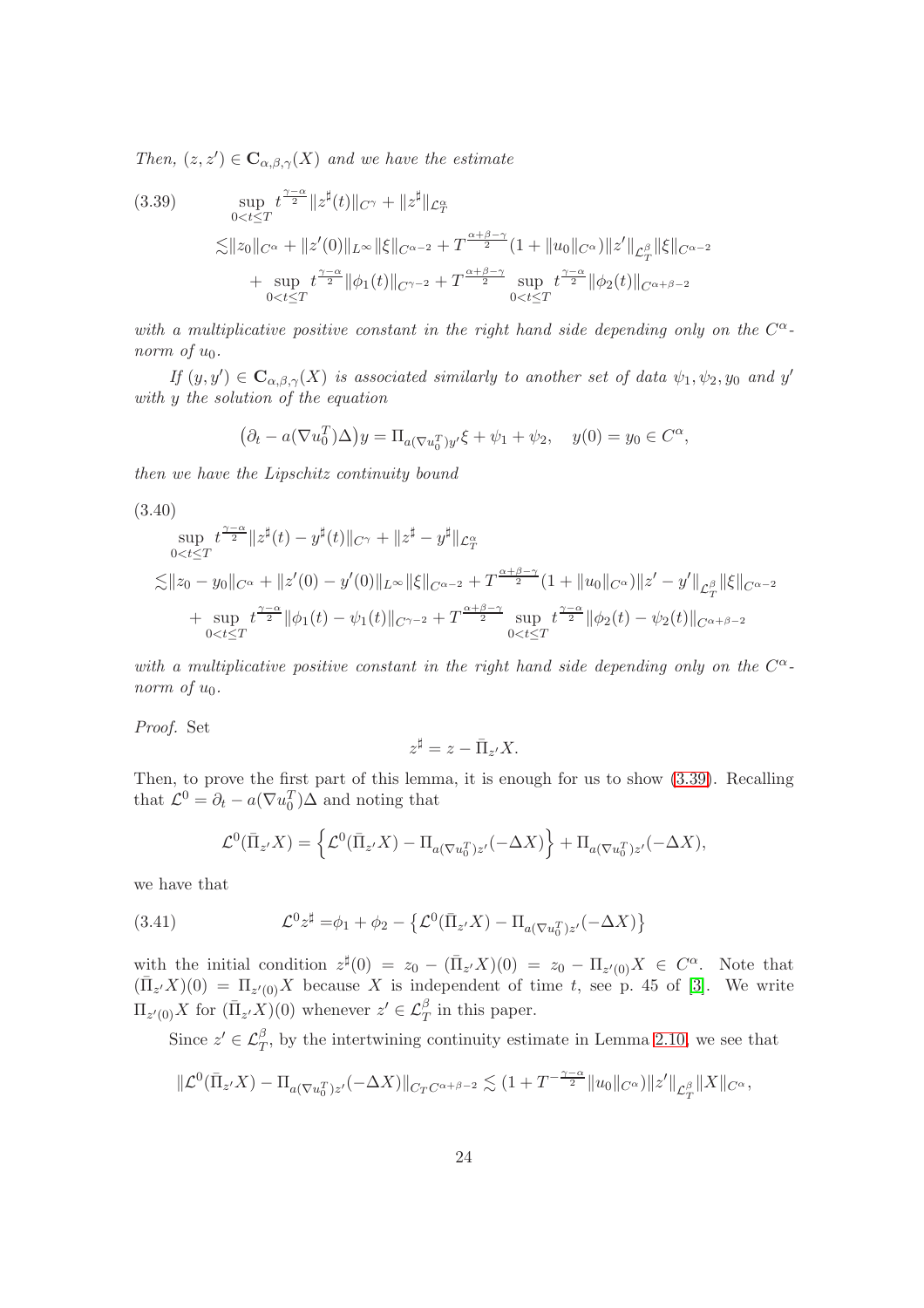which particularly implies that

<span id="page-24-1"></span>
$$
(3.42) \sup_{0 < t \le T} t^{\frac{\gamma - \alpha}{2}} \|\big(\mathcal{L}^0(\bar{\Pi}_{z'}X) - \Pi_{a(\nabla u_0^T)z'}(-\Delta X)\big)(t)\|_{C^{\alpha+\beta-2}} \lesssim (1 + \|u_0\|_{C^{\alpha}}) \|z'\|_{\mathcal{L}_T^{\beta}} \|X\|_{C^{\alpha}}.
$$

So, the condition [\(3.24\)](#page-19-5) in Lemma [3.5](#page-19-0) holds for  $\phi_2 - \left\{ \mathcal{L}^0(\bar{\Pi}_{z'}X) - \Pi_{a(\nabla u_0^T)z'}(-\Delta X) \right\}$ .

Now, let  $b(x) = a(\nabla u_0^T(x))$ . By the assumption on a, we know b satisfies the assumption of Lemma [3.5.](#page-19-0) Then, [\(3.39\)](#page-23-0) is obtained by Lemma [3.5,](#page-19-0) [\(3.42\)](#page-24-1) and noting that  $||z^{\sharp}(0)||_{C^{\alpha}} \lesssim ||z_0||_{C^{\alpha}} + ||z'(0)||_{L^{\infty}}||X||_{C^{\alpha}}.$ 

Next, let us give the proof of [\(3.40\)](#page-23-1), which is shown similarly to [\(3.39\)](#page-23-0) with the help of Lemma [3.5.](#page-19-0) In fact, by the assumptions on  $(z, z')$  and  $(y, y')$ , we deduce that

$$
(\partial_t - a(\nabla u_0^T)\Delta)(y - z) = \Pi_{a(\nabla u_0^T)(y' - z')} \xi + (\psi_1 - \phi_1) + (\psi_2 - \phi_2)
$$

with  $y(0) - z(0) = y_0 - z_0 \in C^{\alpha}$ .

Setting  $y^{\sharp} = y - \overline{\Pi}_{y'} X$  and then similarly to [\(3.41\)](#page-23-2), we have that

$$
\mathcal{L}^{0}(y^{\sharp} - z^{\sharp}) = (\psi_{1} - \phi_{1}) + (\psi_{2} - \phi_{2}) - \{ \mathcal{L}^{0}(\bar{\Pi}_{y'}X) - \Pi_{a(\nabla u_{0}^{T})y'}(-\Delta X) \} \n+ \{ \mathcal{L}^{0}(\bar{\Pi}_{z'}X) - \Pi_{a(\nabla u_{0}^{T})z'}(-\Delta X) \} \n= (\psi_{1} - \phi_{1}) + (\psi_{2} - \phi_{2}) - \{ \mathcal{L}^{0}(\bar{\Pi}_{y'-z'}X) - \Pi_{a(\nabla u_{0}^{T}) (y'-z')}(-\Delta X) \}
$$

with the initial condition  $(y^{\sharp} - z^{\sharp})(0) = (y_0 - z_0) - \Pi_{(y' - z')(0)}X \in C^{\alpha}$ . Hence, the desired result [\(3.40\)](#page-23-1) can be easily obtained by Lemma [3.5.](#page-19-0)  $\Box$ 

The next proposition shows the local growth and local Lipschitz continuity of the remainder term  $\zeta$  defined by [\(2.32\)](#page-12-0). The proof is given in Section [4.](#page-27-0)

<span id="page-24-0"></span>**Proposition 3.7.** For any  $\mathbf{u}_1 = (u_1, u'_1), \mathbf{u}_2 = (u_2, u'_2) \in \mathcal{B}_T(\lambda)$ , we have

<span id="page-24-2"></span>(3.43) 
$$
\sup_{0
$$

<span id="page-24-4"></span>(3.44) 
$$
\sup_{0 < t \leq T} t^{\frac{\gamma - \alpha}{2}} \|(\zeta(\mathbf{u}_1) - \zeta(\mathbf{u}_2))(t)\|_{C^{\alpha + \beta - 2}} \n\lesssim K(\|\mathbf{u}_1\|_{\alpha, \beta, \gamma}, \|\mathbf{u}_2\|_{\alpha, \beta, \gamma}) \|\mathbf{u}_1 - \mathbf{u}_2\|_{\alpha, \beta, \gamma} \tilde{K}_2(X, \xi),
$$

where

$$
\tilde{K}_1(X,\xi) = (1 + \|\xi\|_{C^{\alpha-2}})^2 (\|\xi\|_{C^{\alpha-2}} + \|\Pi(\nabla X,\xi)\|_{C^{2\alpha-3}}),
$$
\n
$$
\tilde{K}_2(X,\xi) = (1 + \|\xi\|_{C^{\alpha-2}})^2 ((1 + \|\xi\|_{C^{\alpha-2}})^2 + \|\Pi(\nabla X,\xi)\|_{C^{2\alpha-3}})
$$

.

### 3.3 Proof of Theorem [3.1](#page-13-1)

Based on these preparations, we are at the position to give the proof of Theorem [3.1.](#page-13-1)

First, we give the proof of (i). Let us recall that for any  $\mathbf{u} = (u, u') \in \mathcal{B}_T(\lambda)$ , the map  $\Phi(\mathbf{u}) = \Phi(u, u')$  is defined by [\(2.16\)](#page-9-0). Using the notations  $\varepsilon_1(u, u')$  and  $\varepsilon_2(u, u')$  introduced in Lemma [3.3,](#page-15-0) we can rewrite  $\mathcal{L}^0 v$  in [\(2.18\)](#page-9-3) as the following:

<span id="page-24-3"></span>(3.45) 
$$
\mathcal{L}^0 v = \Pi_{a(\nabla u_0^T)v'} \xi + \varepsilon_1(u, u') + \varepsilon_2(u, u') + \zeta,
$$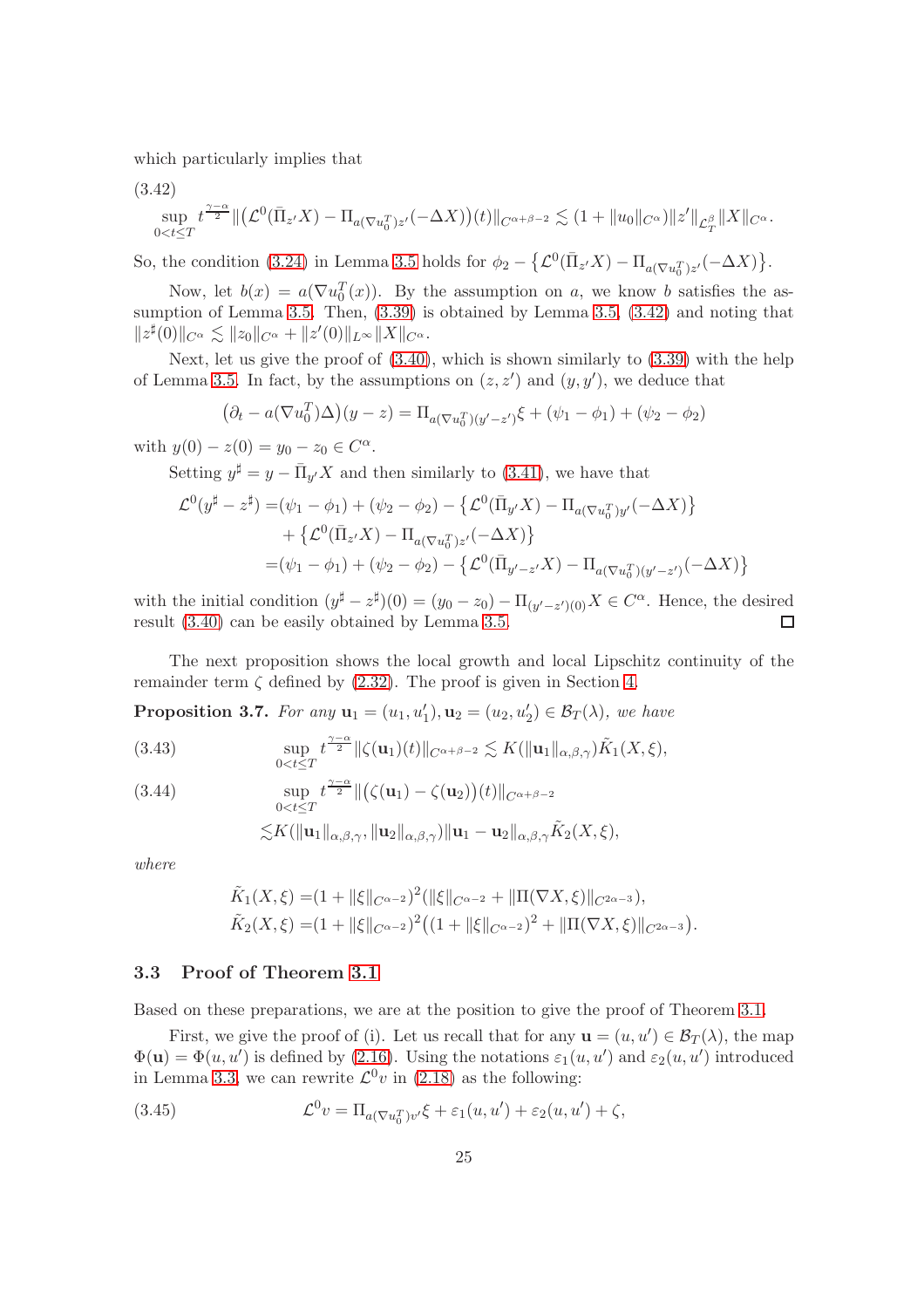with the initial value  $v(0) = u_0 \in C^{\alpha}$ .

We first show that  $\Phi$  maps  $\mathcal{B}_T(\lambda)$  into itself, if we choose  $\lambda > 0$  sufficiently large and  $T > 0$  small enough. We have  $v' \in \mathcal{L}^{\beta}_{T}$  for  $v'$  determined by [\(2.17\)](#page-9-5) by Lemma [3.4.](#page-18-0) Since  $\beta < \alpha - 1$ , Lemmas 2.1-(i) and [3.3](#page-15-0) yield that

<span id="page-25-0"></span>
$$
(3.46) \quad \sup_{0 < t \leq T} t^{\frac{\gamma - \alpha}{2}} \| \varepsilon_1(u, u') \|_{C^{\alpha + \beta - 2}} \lesssim K(\| \mathbf{u} \|_{\alpha, \beta, \gamma})(1 + \| \xi \|_{C^{\alpha - 2}}) \| \xi \|_{C^{\alpha - 2}}.
$$

Now, let  $\phi_1 = \varepsilon_2(u, u')$  and  $\phi_2 = \varepsilon_1(u, u') + \zeta$ . By Lemma [3.3,](#page-15-0) [\(3.46\)](#page-25-0) and [\(3.43\)](#page-24-2), we see that  $\phi_1$  and  $\phi_2$  satisfy the assumptions in Corollary [3.6.](#page-22-0) In addition, according to the definition of v', we have  $v'(0) = u'(0) \in L^{\infty}$ , by recalling that  $u'(0) = \frac{g(\nabla u_0)}{a(\nabla u_0)}$ . Applying Corollary [3.6](#page-22-0) to  $(3.45)$ , and then using Lemmas [3.3,](#page-15-0) [3.4](#page-18-0) and  $(3.43)$ , we have

<span id="page-25-1"></span>
$$
(3.47) \sup_{0 < t \leq T} t^{\frac{\gamma - \alpha}{2}} \|v^{\sharp}(t)\|_{C^{\gamma}} + \|v^{\sharp}\|_{\mathcal{L}^{\alpha}_{T}}
$$
  
\n
$$
\lesssim \|u_{0}\|_{C^{\alpha}} + \|v'(0)\|_{L^{\infty}} \|\xi\|_{C^{\alpha-2}} + T^{\frac{\alpha + \beta - \gamma}{2}} (1 + \|u_{0}\|_{C^{\alpha}}) \|v'\|_{\mathcal{L}^{\beta}_{T}} \|\xi\|_{C^{\alpha-2}}
$$
  
\n
$$
+ \sup_{0 < t \leq T} t^{\frac{\gamma - \alpha}{2}} \|\phi_{1}(t)\|_{C^{\gamma-2}} + T^{\frac{\alpha + \beta - \gamma}{2}} \sup_{0 < t \leq T} t^{\frac{\gamma - \alpha}{2}} (\|\varepsilon_{1}(u, u')\|_{C^{\alpha + \beta - 2}} + \|\zeta(t)\|_{C^{\alpha + \beta - 2}})
$$
  
\n
$$
\lesssim T^{\frac{\alpha + \beta - \gamma}{2}} K(\|u\|_{\alpha, \beta, \gamma}) \tilde{K}_{1}(X, \xi) + K_{0}(1 + \|\xi\|_{C^{\alpha - 2}}),
$$

where  $\tilde{K}_1(X,\xi)$  is the constant defined in Proposition [3.7,](#page-24-0) and the relation  $0 < \alpha + \beta - \gamma <$  $\alpha - \beta - 1$  has been used to obtain the order  $\frac{\alpha + \beta - \gamma}{2}$  of T in the last inequality.

Recall that  $\|\Phi(\mathbf{u})\|_{\alpha,\beta,\gamma} = \|(v,v')\|_{\alpha,\beta,\gamma} = \|v'\|_{\mathcal{L}_T^\beta} + \|v^{\sharp}\|_{\mathcal{L}_T^\alpha} + \sup_{0 < t \leq T} t^{\frac{\gamma-\alpha}{2}} \|v^{\sharp}(t)\|_{C^{\gamma}}.$ Therefore, thanks to Lemma [3.4](#page-18-0) and [\(3.47\)](#page-25-1), we obtain

<span id="page-25-3"></span>(3.48) 
$$
\|\Phi(\mathbf{u})\|_{\alpha,\beta,\gamma} \lesssim T^{\frac{\alpha+\beta-\gamma}{2}} K(\|\mathbf{u}\|_{\alpha,\beta,\gamma}) \tilde{K}_1(X,\xi) + K_0(1+\|\xi\|_{C^{\alpha-2}}),
$$

where we have used the relation  $\alpha + \beta - \gamma < \alpha - \beta - 1$  again. Consequently, noting that  $\alpha + \beta - \gamma > 0$ , we can choose sufficient large  $\lambda > 0$  and small enough  $T > 0$  such that  $\Phi$ maps  $\mathcal{B}_{T}(\lambda)$  into itself.

Now we give the proof of the contractive property of  $\Phi$  on  $\mathcal{B}_T(\lambda)$ . We use the same notations introduced in Lemmas [3.3](#page-15-0) and [3.4.](#page-18-0) Note that for any  $\mathbf{u}_1 := (u_1, u'_1) \in \mathcal{B}_T(\lambda)$ and  $\mathbf{u}_2 := (u_2, u'_2) \in \mathcal{B}_T(\lambda)$ , we have  $u_1(0) = u_2(0) = u_0$  and  $u'_1(0) = u'_2(0)$ . So, the definition of  $\Phi$  implies that  $v_1(0) = v_2(0) = u_0$  and  $v'_1(0) = v'_2(0)$ . Applying [\(3.40\)](#page-23-1) with this fact and repeating essentially the same arguments for [\(3.47\)](#page-25-1), we have

<span id="page-25-2"></span>
$$
(3.49)
$$
\n
$$
\sup_{0 < t \leq T} t^{\frac{\gamma - \alpha}{2}} \|v_1^{\sharp}(t) - v_2^{\sharp}(t)\|_{C^{\gamma}} + \|v_1^{\sharp} - v_2^{\sharp}\|_{\mathcal{L}_T^{\alpha}}
$$
\n
$$
\lesssim \sup_{0 < t \leq T} t^{\frac{\gamma - \alpha}{2}} \|(\varepsilon_2(\mathbf{u}_1) - \varepsilon_2(\mathbf{u}_2))(t)\|_{C^{\gamma - 2}} + T^{\frac{\alpha + \beta - \gamma}{2}} (1 + \|u_0\|_{C^{\alpha}}) \|v_1' - v_2'\|_{\mathcal{L}_T^{\beta}} \| \xi \|_{C^{\alpha - 2}}
$$
\n
$$
+ T^{\frac{\alpha + \beta - \gamma}{2}} \sup_{0 < t \leq T} t^{\frac{\gamma - \alpha}{2}} \Big( \|(\varepsilon_1(\mathbf{u}_1) - \varepsilon_1(\mathbf{u}_2))(t)\|_{C^{\alpha + \beta - 2}} + \|(\zeta(\mathbf{u}_1) - \zeta(\mathbf{u}_2))(t)\|_{C^{\alpha + \beta - 2}} \Big)
$$
\n
$$
\lesssim T^{\frac{\alpha + \beta - \gamma}{2}} K(\|\mathbf{u}_1\|_{\alpha, \beta, \gamma}, \|\mathbf{u}_2\|_{\alpha, \beta, \gamma}) \|\mathbf{u}_1 - \mathbf{u}_2\|_{\alpha, \beta, \gamma} \tilde{K}_2(X, \xi),
$$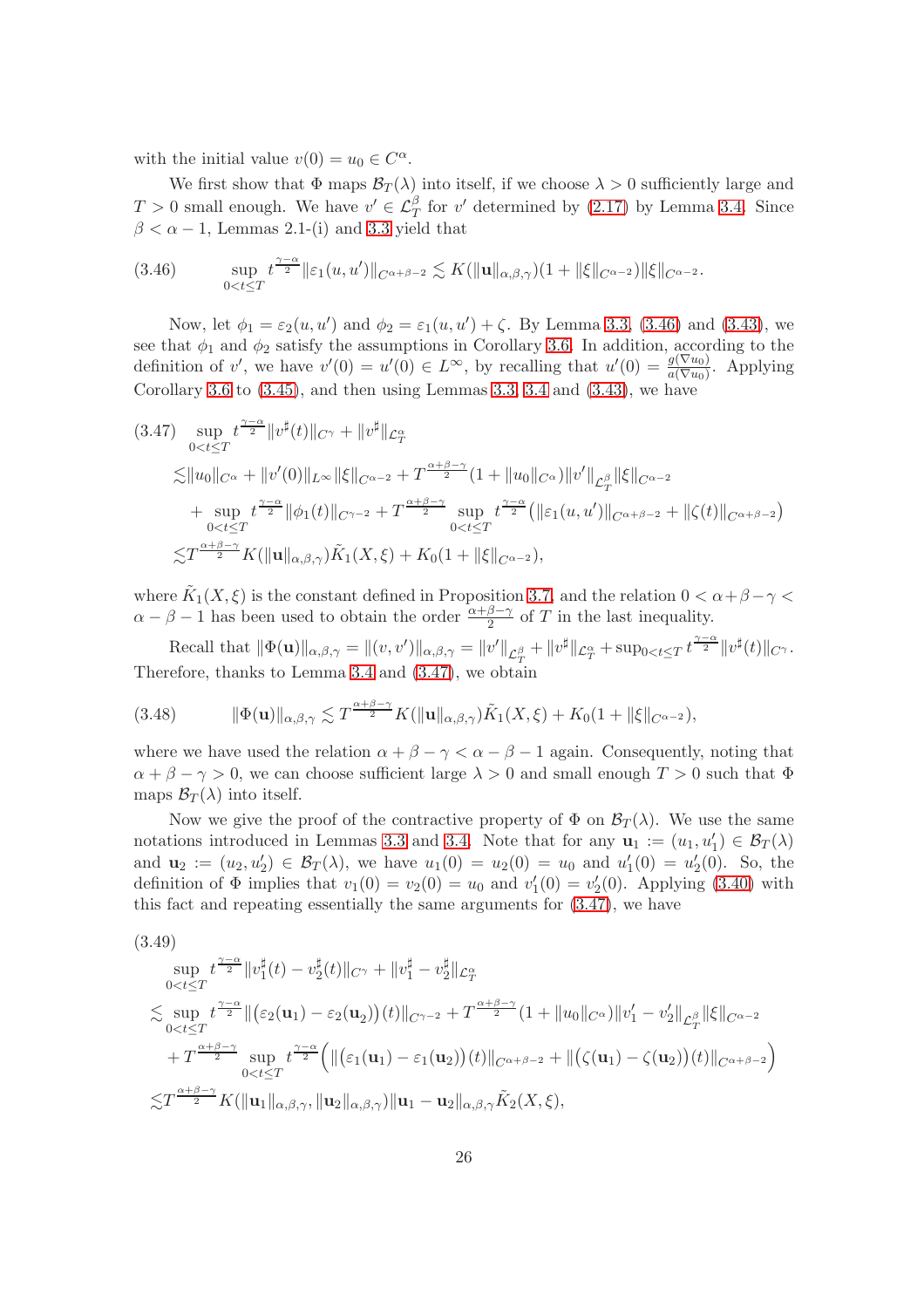where  $\tilde{K}_2(X, \xi)$  is the constant defined in defined in Proposition [3.7.](#page-24-0) Here, for the second inequality, we have used Lemma [3.3](#page-15-0) for the terms involving  $\varepsilon_1$  (note  $\alpha + \beta - 2 < 2\alpha - 3$ ) and  $\varepsilon_2$  (note  $\alpha + \beta - \gamma < \alpha - \beta - 1$ ), Lemma [3.4](#page-18-0) for  $||v_1' - v_2'||_{\mathcal{L}_T^{\beta}}$  and [\(3.44\)](#page-24-4) in Proposition [3.7](#page-24-0) for  $\zeta = \zeta(u, u')$ . Finally, by [\(3.21\)](#page-18-4) in Lemma [3.4](#page-18-0) again and [\(3.49\)](#page-25-2), we have that

<span id="page-26-0"></span>
$$
(3.50) \quad \|\Phi(\mathbf{u}_1)-\Phi(\mathbf{u}_2)\|_{\alpha,\beta,\gamma} \lesssim T^{\frac{\alpha+\beta-\gamma}{2}}K(\|\mathbf{u}_1\|_{\alpha,\beta,\gamma},\|\mathbf{u}_2\|_{\alpha,\beta,\gamma})\|\mathbf{u}_1-\mathbf{u}_2\|_{\alpha,\beta,\gamma}\tilde{K}_2(X,\xi),
$$

which clearly implies that the map  $\Phi$  inherits its contractivity on  $\mathcal{B}_T(\lambda)$  if  $T > 0$  is chosen sufficient small. This concludes the proof of the assertion (i) of the theorem.

In the end, let us give the proof of (ii). Let  $\lambda$  and T be the chosen values in the proof of (i). We first show the contractive property of  $\Phi$  is locally uniform in the enhanced noise  $\hat{\xi} = (\xi, \Pi(\nabla X, \xi)) \in C^{\alpha-2} \times C^{2\alpha-3}$ . According to the definition of  $\tilde{K}_2(X, \xi)$ , we easily observe that  $\tilde{K}_2(X, \xi)$  is bounded from above by an increasing polynomial P of the norm of  $\hat{\xi}$ . Then, for all  $\hat{\xi} \in B_r := \{ \hat{\xi} = (\xi, \Pi(\nabla X, \xi)) : ||\xi||_{C^{\alpha-2}} + ||\Pi(\nabla X, \xi)||_{C^{2\alpha-3}} \leq r \}, r > 0$ , by [\(3.50\)](#page-26-0), we have  $\|\Phi(\mathbf{u}_1)-\Phi(\mathbf{u}_2)\|_{\alpha,\beta,\gamma}$  is controlled by  $T^{\frac{\alpha+\beta-\gamma}{2}}K(\|\mathbf{u}_1\|_{\alpha,\beta,\gamma},\|\mathbf{u}_2\|_{\alpha,\beta,\gamma})\|\mathbf{u}_1-\$  $\mathbf{u}_{2}\|_{\alpha,\beta,\gamma}P(r)$ . Therefore, using the fact that  $\|\mathbf{u}_{i}\|_{\alpha,\beta,\gamma} \leq \lambda, i = 1, 2$  and  $K(\|\mathbf{u}_{1}\|_{\alpha,\beta,\gamma},)$  $\|\mathbf{u}_2\|_{\alpha,\beta,\gamma}$  does not depend on  $X,\xi$  and  $\Pi(\nabla X,\xi)$ , we obviously see the map  $\Phi$  is locally Lipschitz on  $\mathcal{B}_T(\lambda)$  for all  $\zeta \in B_r$  by making  $T > 0$  small enough if necessary. The important observation is that T can be chosen as the function of r for all  $\hat{\xi} \in B_r$ . Therefore, the desired result is proved.

Next, let us show the remaining part, that is,  $\Phi$  depends continuously on  $\hat{\xi}$  and the unique fixed point of  $\Phi$  in  $\mathcal{B}_T(\lambda)$  is also continuous in  $\xi$ . In order to do it, it is more convenient to take the pair  $\tilde{\mathbf{u}} = (u', u^{\sharp})$  as a variable instead of  $\mathbf{u} = (u, u')$  and regard  $\Phi = \Phi(\tilde{\mathbf{u}}, \hat{\xi})$  as a map from  $\tilde{\mathbf{C}}_{\alpha,\beta,\gamma} \times (C^{\alpha-2} \times C^{2\alpha-3})$  to  $\tilde{\mathbf{C}}_{\alpha,\beta,\gamma}$ , where  $\tilde{\mathbf{C}}_{\alpha,\beta,\gamma} = {\tilde{\mathbf{u}}} \equiv$  $(u',u^{\sharp}) \in \mathcal{L}_{\mathcal{T}}^{\beta} \times \mathcal{L}_{\mathcal{T}}^{\alpha}; \|\tilde{\mathbf{u}}\|_{\alpha,\beta,\gamma} < \infty$ . Note that the norm  $\|\cdot\|_{\alpha,\beta,\gamma}$  in [\(2.3\)](#page-4-2) is defined essentially for  $\tilde{u}$  and all estimates we obtained in  $u$  is the same in  $\tilde{u}$ . In particular, the space  $\mathbf{C}_{\alpha,\beta,\gamma}$  does not depend on the noise  $\xi$  or X.

Then, thanks to the implicit function theorem, see Proposition C.1.1 of [\[5\]](#page-37-4) and the locally uniform contractivity of  $\Phi$  in  $\tilde{u}$ , it is enough for us to show the continuity of  $\Phi$  in  $(\tilde{\mathbf{u}}, \hat{\xi})$ . In fact, we can show that  $\Phi$  is locally Lipschitz continuous in  $(\tilde{\mathbf{u}}, \hat{\xi})$ . For any two elements  $(\tilde{\mathbf{u}}_1, \hat{\xi}_1)$  and  $(\tilde{\mathbf{u}}_2, \hat{\xi}_2)$ , we see  $\|\Phi(\tilde{\mathbf{u}}_1, \hat{\xi}_1) - \Phi(\tilde{\mathbf{u}}_2, \hat{\xi}_2)\|_{\alpha,\beta,\gamma}$  is bounded by

$$
\|\Phi(\tilde{\mathbf{u}}_1,\hat{\xi}_1)-\Phi(\tilde{\mathbf{u}}_2,\hat{\xi}_1)\|_{\alpha,\beta,\gamma}+\|\Phi(\tilde{\mathbf{u}}_2,\hat{\xi}_1)-\Phi(\tilde{\mathbf{u}}_2,\hat{\xi}_2)\|_{\alpha,\beta,\gamma}.
$$

According to [\(3.50\)](#page-26-0), we only have to study the second term. However, thanks to the multilinear property of  $\varepsilon_1$  and  $\zeta$  in the variable  $(X, \xi, \Pi(\nabla X, \xi))$ , by analogous, but simpler, arguments for [\(3.48\)](#page-25-3), we have

$$
\begin{split} \|\Phi(\tilde{\mathbf{u}}_2,\hat{\xi}_1)-\Phi(\tilde{\mathbf{u}}_2,\hat{\xi}_2)\|_{\alpha,\beta,\gamma} \lesssim & T^{\frac{\alpha+\beta-\gamma}{2}}K(\|\tilde{\mathbf{u}}_2\|_{\alpha,\beta,\gamma})(1+\|\xi_1\|_{C^{\alpha-2}}+\|\xi_2\|_{C^{\alpha-2}})^3\\ &\times \left(\|\xi_1-\xi_2\|_{C^{\alpha-2}}+\|\Pi(\nabla X_1,\xi_1)-\Pi(\nabla X_2,\xi_2)\|_{C^{2\alpha-3}}\right). \end{split}
$$

Indeed, the cubic power of  $\|\xi_i\|_{C^{\alpha-2}}$ ,  $i = 1, 2$ , in the Lipschitz coefficient in the above estimate arises from the terms  $P_q$  in  $A_1$  and  $P_a$  in  $A_3$  of  $\Phi$  as computed in Lemmas [4.2](#page-28-0) and [4.4,](#page-30-0) respectively, later and this is reflected in  $\tilde{K}_2(X, \xi)$  in Proposition [3.7,](#page-24-0) which involves the fourth power of  $\|\xi\|_{C^{\alpha-2}}$ . All other terms in  $\Phi$  have lower orders as we can see from Lemmas 3.3, 3.4. Proposition 3.7 and (3.47). Consequently, the proof is completed.  $\square$ Lemmas [3.3,](#page-15-0) [3.4,](#page-18-0) Proposition [3.7](#page-24-0) and [\(3.47\)](#page-25-1). Consequently, the proof is completed.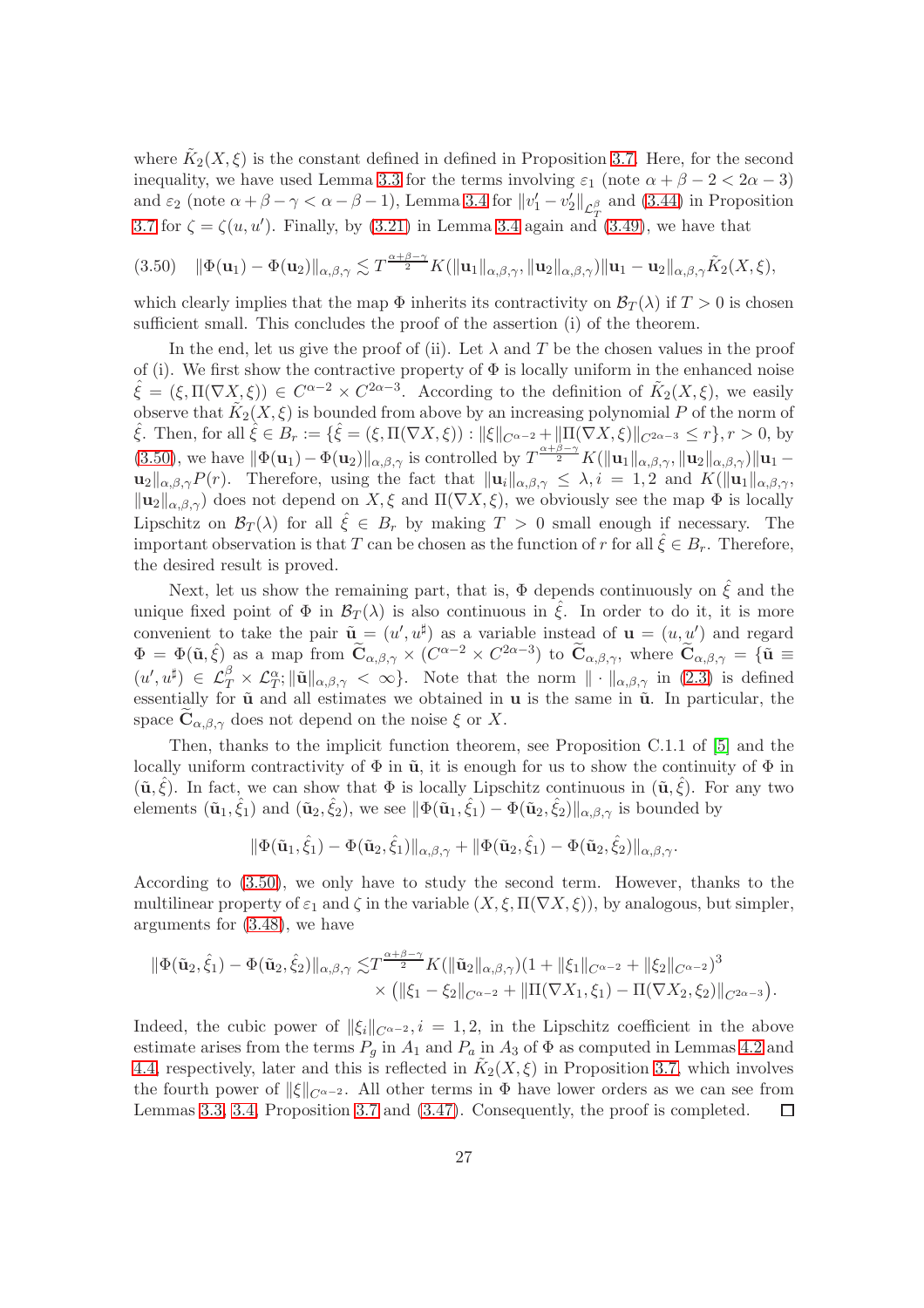### <span id="page-27-0"></span>4 Proof of Proposition [3.7](#page-24-0)

This section is devoted to the proof of Proposition [3.7.](#page-24-0) In order to do it, we study each term appeared in  $\zeta$  given in [\(2.32\)](#page-12-0) separately and divide it into four lemmas.

Let us denote by  $A_0$  all of the terms in  $\zeta$  except the three terms  $A_1$ ,  $A_2$  and  $A_3$ , that is,

$$
A_0 = A_0(u, u') = \Pi_{\xi} g(\nabla u) + g'(\nabla u) u' \Pi(\nabla X, \xi)
$$
  
+ 
$$
\Pi(a(\nabla u_0^T), \overline{\Pi}_{u'} \xi) - a'(\nabla u)(u')^2 \Pi(\nabla X, \xi),
$$

so that  $\zeta = A_0 + A_1 + A_2 - A_3$ . We first show  $A_0$  has the desired estimates.

<span id="page-27-1"></span>**Lemma 4.1.** For any  $\mathbf{u}_1 = (u_1, u'_1), \mathbf{u}_2 = (u_2, u'_2) \in \mathcal{B}_T(\lambda)$ , we have

<span id="page-27-3"></span><span id="page-27-2"></span>(4.1)  
\n
$$
\sup_{0\n(4.2)  
\n
$$
\sup_{0
$$
$$

*Proof.* We first give the proof of  $(4.1)$ . Applying Lemma [2.1](#page-5-0) together with  $(3.11)$  for g instead of  $g'$ , we get

$$
\|\Pi_{\xi}g(\nabla u_1)(t)\|_{C^{\alpha+\beta-2}} \lesssim \|g(\nabla u_1)(t)\|_{C^{\beta}} \|\xi\|_{C^{\alpha-2}} \lesssim K(\|u_1\|_{\alpha,\beta,\gamma})(1+\|X\|_{C^{\alpha}}) \|\xi\|_{C^{\alpha-2}},
$$

where we have used the relation  $0 < \alpha + \beta - 2 < \beta$  for the first inequality.

Recall that  $0 < 2\alpha + \beta - 3 < \beta$  and  $\Pi(\nabla X, \xi) \in C^{2\alpha - 3}$  is assumed. Applying now Lemma [2.1](#page-5-0) and  $(3.11)$ , we obtain

$$
\begin{aligned} \| \big( g'(\nabla u_1) u_1' \Pi(\nabla X, \xi) \big)(t) \|_{C^{2\alpha - 3}} &\lesssim & \| g'(\nabla u_1)(t) \|_{C^\beta} \| u_1'(t) \|_{C^\beta} \| \Pi(\nabla X, \xi) \|_{C^{2\alpha - 3}} \\ &\lesssim & K( \| \mathbf{u}_1 \|_{\alpha, \beta, \gamma})(1 + \| X \|_{C^\alpha}) \| \Pi(\nabla X, \xi) \|_{C^{2\alpha - 3}}. \end{aligned}
$$

Thanks to [\(3.11\)](#page-16-0), the similar arguments give that

$$
\| (a'(\nabla u_1)(u_1')^2 \Pi(\nabla X,\xi)(t) \|_{C^{2\alpha-3}} \lesssim K (\| \mathbf{u}_1 \|_{\alpha,\beta,\gamma})(1 + \| X \|_{C^\alpha}) \| \Pi(\nabla X,\xi) \|_{C^{2\alpha-3}}.
$$

By [\(2.28\)](#page-12-3) and  $\gamma - \alpha > 0$ , we easily have

$$
\sup_{0
$$

Thus, by the above estimates together with  $\gamma - \alpha > 0$ , we obtain the desired result [\(4.1\)](#page-27-2); recall Remark [3.1](#page-15-1) and the same applies hereafter.

Next, we give the proof of [\(4.2\)](#page-27-3). For the term  $\Pi_{\xi}g(\nabla u)$ , by [\(3.15\)](#page-16-2) for g and the bilinearity of the paraproduct, we have

$$
\|\Pi_{\xi}g(\nabla u_1)(t)-\Pi_{\xi}g(\nabla u_2)(t)\|_{C^{\alpha+\beta-2}}
$$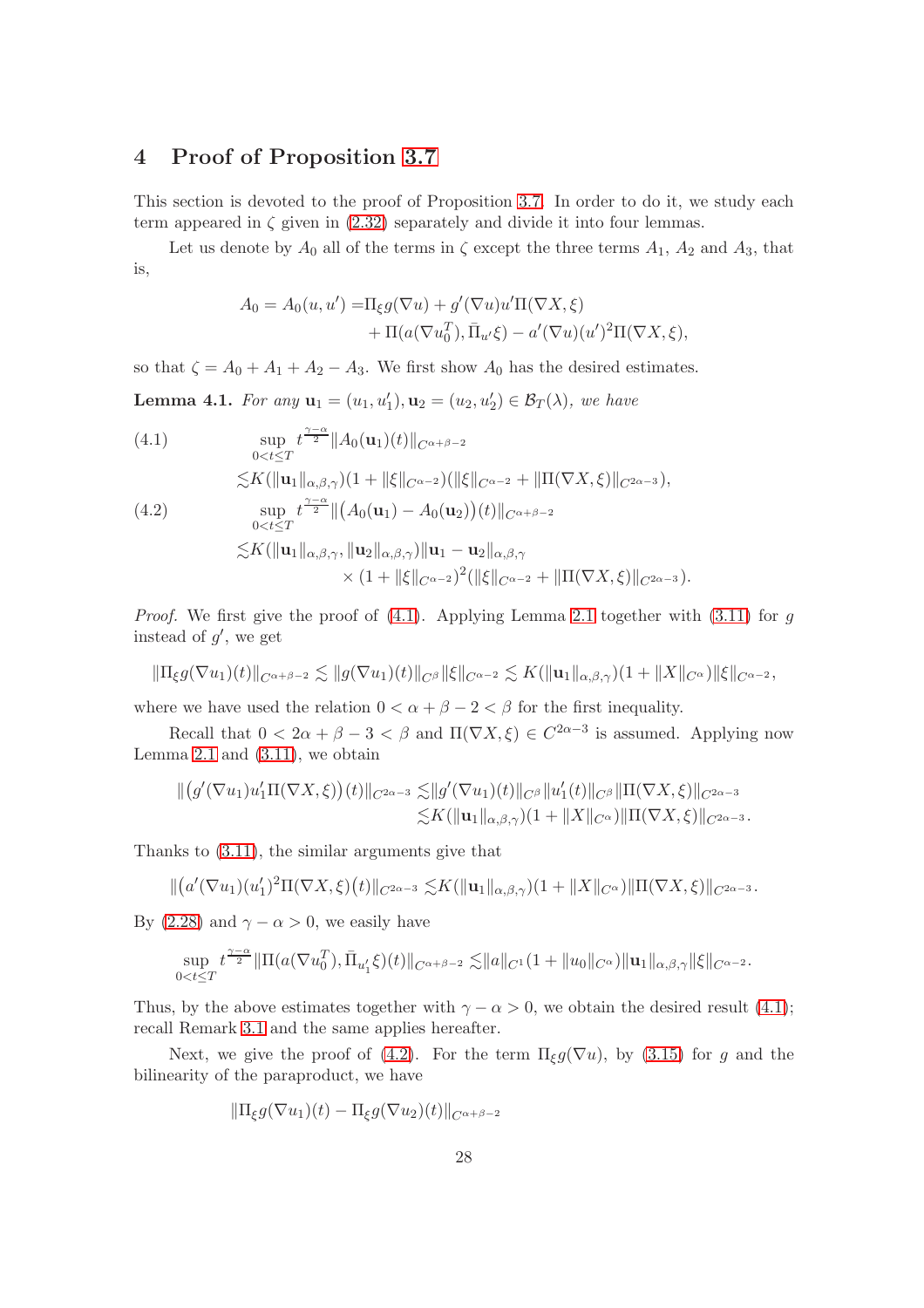$$
\lesssim ||g(\nabla u_1)(t) - g(\nabla u_2)(t)||_{C^{\beta}} ||\xi||_{C^{\alpha-2}}\lesssim K(||\mathbf{u}_1||_{\alpha,\beta,\gamma}) ||\mathbf{u}_1 - \mathbf{u}_2||_{\alpha,\beta,\gamma} (1 + ||X||_{C^{\alpha}})^2 ||\xi||_{C^{\alpha-2}}, \ t \in [0,T].
$$

For the term  $g'(\nabla u)u'\Pi(\nabla X,\xi)$ , noting that  $\Pi(\nabla X,\xi)\in C^{2\alpha-3}$ ,  $2\alpha-3+\beta>0$  and using the estimate for the product  $uv$  given in Lemma [2.1,](#page-5-0) we may give the estimate on

$$
\| (g'(\nabla u_1)u'_1 - g'(\nabla u_2)u'_2)(t) \|_{C^\beta}.
$$

But, this is bounded again by the estimate for the product in Lemma [2.1](#page-5-0) as

$$
\lesssim ||g'(\nabla u_1)(t)||_{C^{\beta}}||u'_1(t) - u'_2(t)||_{C^{\beta}} + ||(g'(\nabla u_1(t)) - g'(\nabla u_2))(t)||_{C^{\beta}}||u'_2(t)||_{C^{\beta}}\lesssim K(||\mathbf{u}_1||_{\alpha,\beta,\gamma}, ||\mathbf{u}_2||_{\alpha,\beta,\gamma})||\mathbf{u}_1 - \mathbf{u}_2||_{\alpha,\beta,\gamma}(1 + ||X||_{C^{\alpha}})^2
$$

for all  $t \in [0, T]$ , where [\(3.11\)](#page-16-0) and [\(3.15\)](#page-16-2) have been used for the last inequality.

The term  $a'(\nabla u)(u')^2\Pi(\nabla X,\xi)$  is treated similarly, for example, by estimating as

$$
\| (u'_1)^2(t) - (u'_2)^2(t) \|_{C^\beta} \lesssim ( \|u'_1(t)\|_{C^\beta} + \|u'_2(t)\|_{C^\beta}) \|u'_1(t) - u'_2(t)\|_{C^\beta}
$$
  

$$
\lesssim (\| \mathbf{u}_1 \|_{\alpha,\beta,\gamma} + \| \mathbf{u}_2 \|_{\alpha,\beta,\gamma}) \| \mathbf{u}_1 - \mathbf{u}_2 \|_{\alpha,\beta,\gamma}
$$

for all  $t \in [0, T]$ . Thus, from the above estimates, it follows that

$$
\| (g'(\nabla u_1)u'_1 - a'(\nabla u_1)(u'_1)^2 - (g'(\nabla u_2)u'_2 - a'(\nabla u_2)(u'_2)^2)) (t)\Pi(\nabla X,\xi) \|_{C^{2\alpha-3}} \leq K(\| \mathbf{u}_1 \|_{\alpha,\beta,\gamma}, \| \mathbf{u}_2 \|_{\alpha,\beta,\gamma}) \| \mathbf{u}_1 - \mathbf{u}_2 \|_{\alpha,\beta,\gamma} (1 + \|X\|_{C^\alpha})^2 \| \Pi(\nabla X,\xi) \|_{C^{2\alpha-3}}.
$$

For the third term  $\Pi(a(\nabla u_0^T), \overline{\Pi}_{u'}\xi)$ , from [\(2.28\)](#page-12-3) and  $\alpha + \beta - 2 < 0 < \alpha + \gamma - 3$ , we have

$$
\|\Pi(a(\nabla u_0^T), \bar{\Pi}_{u'_1}\xi - \bar{\Pi}_{u'_2}\xi)(t)\|_{C^{\alpha+\beta-2}}\n\lesssim \|\Pi(a(\nabla u_0^T), \bar{\Pi}_{u'_1}\xi - \bar{\Pi}_{u'_2}\xi)\|_{C_T C^{\alpha+\gamma-3}}\n\lesssim \|a\|_{C^1}(1+T^{-\frac{\gamma-\alpha}{2}}\|u_0\|_{C^{\alpha}})\|u_1 - u_2\|_{\alpha,\beta,\gamma}\|\xi\|_{C^{\alpha-2}}.
$$

Multiply the both sides by  $t^{\frac{\gamma-\alpha}{2}}$  and take the supremum in  $t \in (0,T]$ . Then the factor  $T^{-\frac{\gamma-\alpha}{2}}$  (which is large for small  $T>0$ ) is absorbed and we obtain the desired estimate for this term.

Consequently, the proof of [\(4.2\)](#page-27-3) is completed by recalling  $\alpha + \beta - 2 < 2\alpha - 3$ .  $\Box$ 

We proceed to handle the term  $A_1$  defined by [\(2.24\)](#page-11-2) with  $R_1 = R_1(u', X) = [\nabla, \overline{\Pi}_{u'}]X$ .

<span id="page-28-0"></span>**Lemma 4.2.** For any  $\mathbf{u}_1 = (u_1, u'_1), \mathbf{u}_2 = (u_2, u'_2) \in \mathcal{B}_T(\lambda)$ , we have

<span id="page-28-1"></span>(4.3) 
$$
||A_1(\mathbf{u}_1)||_{C_T C^{2\alpha+\beta-3}} \lesssim K(||\mathbf{u}_1||_{\alpha,\beta,\gamma})(1+||\xi||_{C^{\alpha-2}})^2 ||\xi||_{C^{\alpha-2}},
$$

<span id="page-28-2"></span>(4.4) 
$$
||A_1(\mathbf{u}_1) - A_1(\mathbf{u}_2)||_{C_T C^{2\alpha + \beta - 3}}
$$

$$
\lesssim K(||\mathbf{u}_1||_{\alpha,\beta,\gamma}, \|\mathbf{u}_2\|_{\alpha,\beta,\gamma})||\mathbf{u}_1-\mathbf{u}_2||_{\alpha,\beta,\gamma}(1+\|\xi\|_{C^{\alpha-2}})^4.
$$

*Proof.* We start with the proof of  $(4.3)$ . Noting that  $2\alpha - 3 < 0$  and  $3\alpha - 4 > 0$ , by Lemma 2.7 of [\[9\]](#page-38-2), we have  $P_g: (\nabla u, \xi) \in C^{\alpha-1} \times C^{\alpha-2} \mapsto P_g(\nabla u, \xi) \in C^{2(\alpha-1)+\alpha-2} = C^{3\alpha-4}$  and

(4.5) 
$$
||P_g(\nabla u_1, \xi)||_{C_T C^{3\alpha-4}} \lesssim ||g||_{C^2} (1 + ||\nabla u_1||^2_{C_T C^{\alpha-1}}) ||\xi||_{C^{\alpha-2}}
$$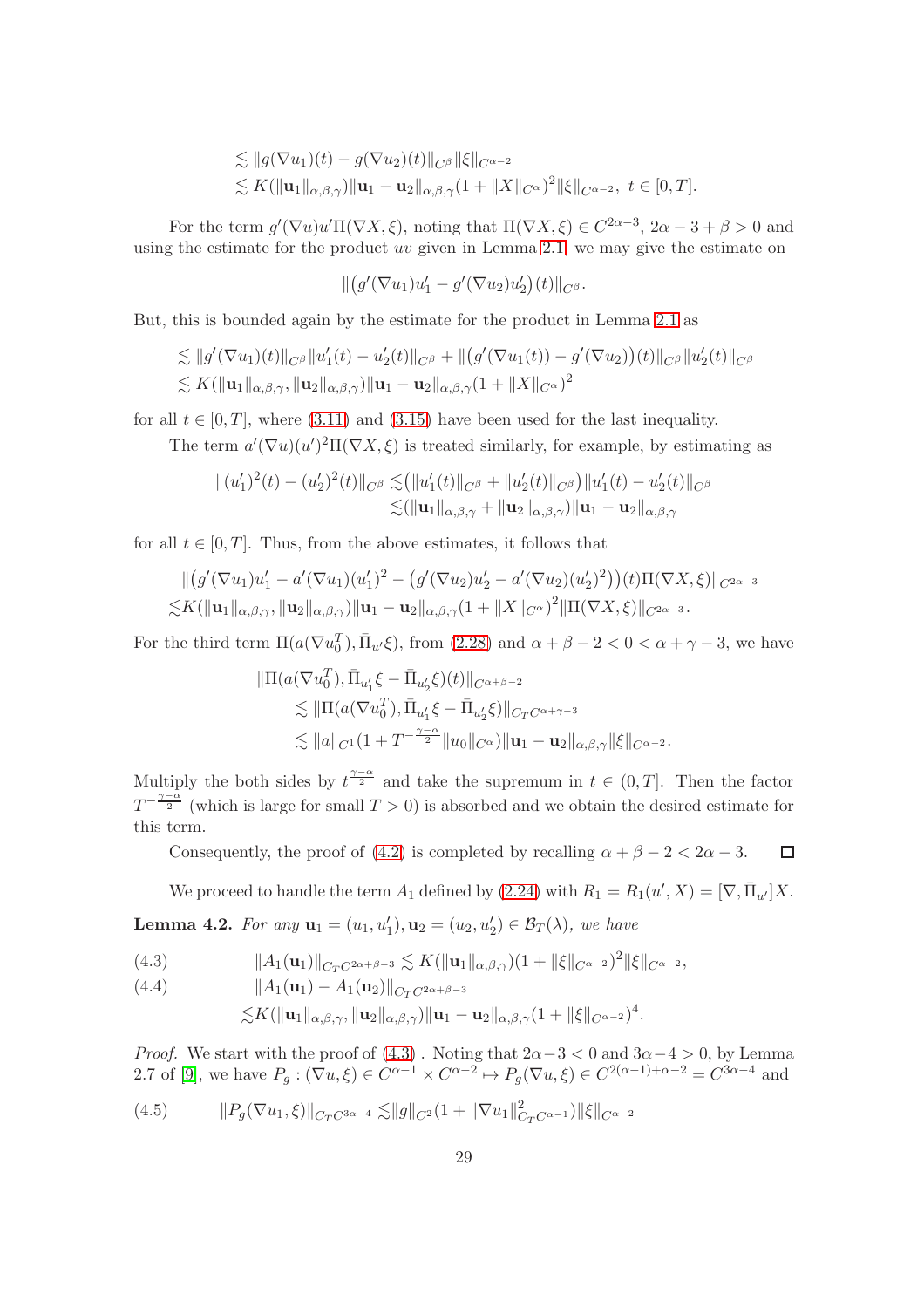$$
\begin{aligned}\n&\lesssim \|g\|_{C^2} \big(1 + (1 + \|X\|_{C^\alpha})^2 \|\mathbf{u}_1\|_{\alpha,\beta,\gamma}^2\big) \|\xi\|_{C^{\alpha-2}} \\
&\lesssim \|g\|_{C^2} \big(1 + \|\mathbf{u}_1\|_{\alpha,\beta,\gamma}^2\big) \big(1 + \|X\|_{C^\alpha}\big)^2 \|\xi\|_{C^{\alpha-2}},\n\end{aligned}
$$

where we have used [\(3.9\)](#page-15-2) for the second inequality. On the other hand, thanks to Lemmas [2.5](#page-7-6) and [2.6](#page-7-5) together with [\(3.11\)](#page-16-0), we easily have that the  $C_T C^{2\alpha+\beta-3}$ -norm of the second term of  $A_1$  is bounded by

$$
K(\|\mathbf{u}_1\|_{\alpha,\beta,\gamma})(1+\|X\|_{C^{\alpha}})\|X\|_{C^{\alpha}}\|\xi\|_{C^{\alpha-2}}.
$$

Therefore, we obtain [\(4.3\)](#page-28-1) by the above estimates.

From now on, we show  $(4.4)$ . For the first term of  $A<sub>1</sub>$ , by the Lipschitz estimate given in Lemma 2.7 of  $[9]$  and  $(3.9)$ , we have

<span id="page-29-0"></span>
$$
(4.6)
$$

$$
||P_g(\nabla u_1,\xi) - P_g(\nabla u_2,\xi)||_{C_T C^{3\alpha-4}}
$$
  
\n
$$
\lesssim ||g||_{C_b^3} \Big(1 + (||\nabla u_1||_{C_T C^{\alpha-1}} + ||\nabla u_2||_{C_T C^{\alpha-1}})\Big)^2 + ||\xi||_{C^{\alpha-2}}\Big)||\nabla u_1 - \nabla u_2||_{C_T C^{\alpha-1}}
$$
  
\n
$$
\lesssim ||g||_{C_b^3} \Big(1 + (1 + ||X||_{C^{\alpha}})^2 \big(||\mathbf{u}_1||_{\alpha,\beta,\gamma} + ||\mathbf{u}_2||_{\alpha,\beta,\gamma}\big)^2 + ||\xi||_{C^{\alpha-2}}\Big)(1 + ||X||_{C^{\alpha}})||\mathbf{u}_1 - \mathbf{u}_2||_{\alpha,\beta,\gamma},
$$

which gives the bound

$$
||P_g(\nabla u_1,\xi)-P_g(\nabla u_2,\xi)||_{C_T C^{3\alpha-4}}\le K(||\mathbf{u}_1||_{\alpha,\beta,\gamma},||\mathbf{u}_2||_{\alpha,\beta,\gamma})||\mathbf{u}_1-\mathbf{u}_2||_{\alpha,\beta,\gamma}(1+||X||_{C^{\alpha}})^3(1+||\xi||_{C^{\alpha-2}}).
$$

Thanks to the multilinear properties of  $\overline{C}$ , the resonant and  $R_1$ , we can easily show that

$$
\|g'(\nabla u_1)\{\bar{C}(u'_1, \nabla X, \xi) + \Pi(R_1(u'_1, X), \xi)\}- g'(\nabla u_2)\{\bar{C}(u'_2, \nabla X, \xi) + \Pi(R_1(u'_2, X), \xi)\}\|_{C_T C^{2\alpha+\beta-3}}\lesssim K(\|\mathbf{u}_1\|_{\alpha,\beta,\gamma}, \|\mathbf{u}_2\|_{\alpha,\beta,\gamma})\|\mathbf{u}_1 - \mathbf{u}_2\|_{\alpha,\beta,\gamma}(1 + \|X\|_{C^{\alpha}})^2\|X\|_{C^{\alpha}}\|\xi\|_{C^{\alpha-2}}.
$$

For instance, by the linearity of  $\overline{C}$  in u' and Lemma [2.5,](#page-7-6) we have

$$
\|\bar{C}(u'_1, \nabla X, \xi) - \bar{C}(u'_2, \nabla X, \xi)\|_{C_T C^{2\alpha+\beta-3}} = \|\bar{C}(u'_1 - u'_2, \nabla X, \xi)\|_{C_T C^{2\alpha+\beta-3}} \lesssim \|\mathbf{u}_1 - \mathbf{u}_2\|_{\alpha,\beta,\gamma} \|X\|_{C^{\alpha}} \|\xi\|_{C^{\alpha-2}}.
$$

Then, thanks to [\(3.11\)](#page-16-0) and [\(3.15\)](#page-16-2), the usual arguments give the desired result for  $g'(\nabla u_1)$  $\bar{C}(u'_1, \nabla X, \xi)$ . Consequently, the above estimates and the fact that  $2\alpha + \beta - 3 < 3\alpha - 4$ yield [\(4.4\)](#page-28-2).

For the reader's convenience, we recall the definition of  $A_2$  from [\(2.27\)](#page-11-3):

$$
A_2 = A_2(u, u') = -R(a(\nabla u) - a(\nabla u_0^T), u'; \xi) - \Pi_{\bar{\Pi}_{u'}\xi}(a(\nabla u) - a(\nabla u_0^T)) + (a(\nabla u) - a(\nabla u_0^T))R_2,
$$

where R is defined in Lemma [2.8](#page-8-1) and  $R_2 = R_2(u', X) = [\Delta, \overline{\Pi}_{u'}]X$ . The next lemma gives the estimates on  $A_2$ .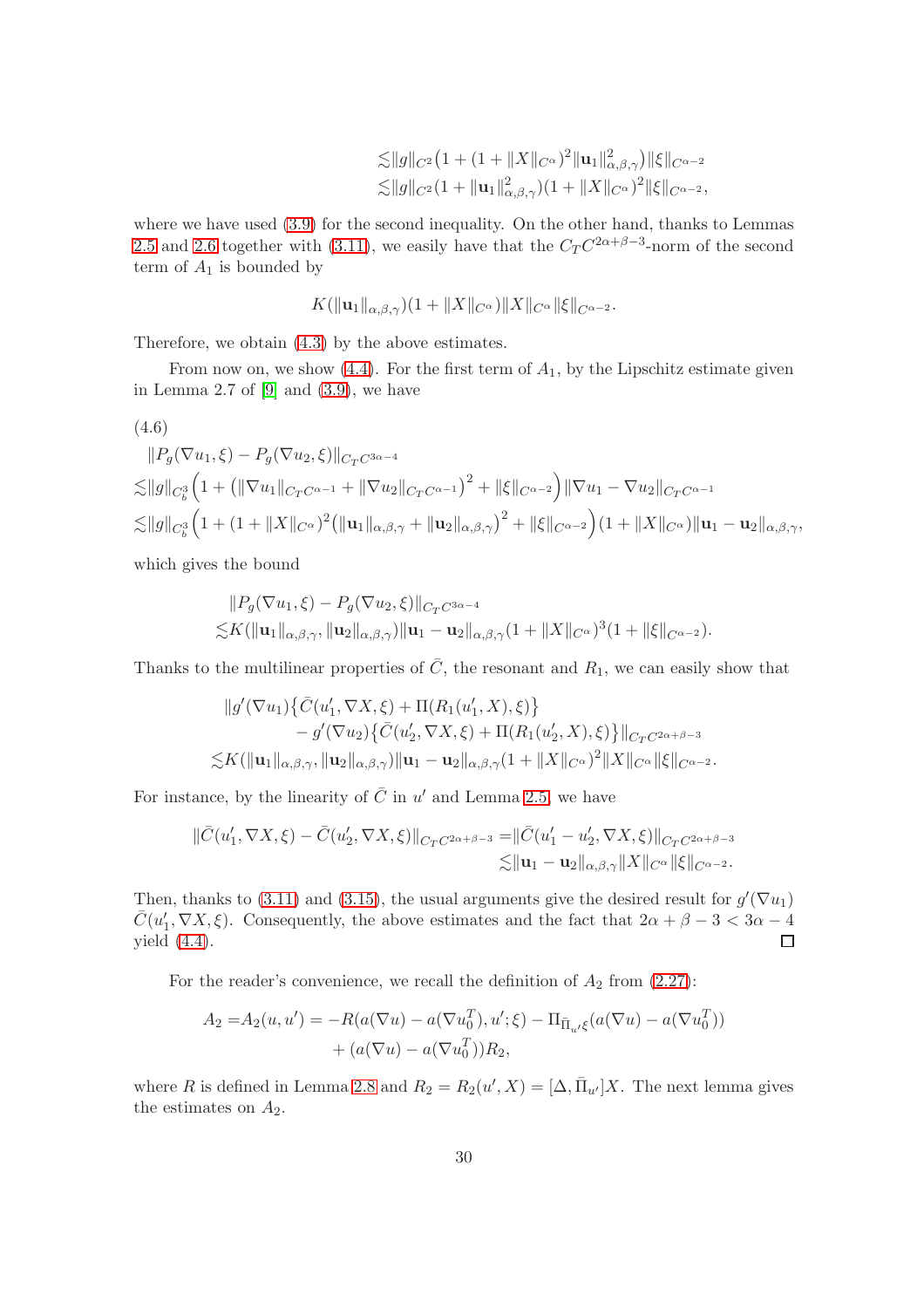**Lemma 4.3.** For any  $\mathbf{u}_1 = (u_1, u'_1), \mathbf{u}_2 = (u_2, u'_2) \in \mathcal{B}_T(\lambda)$ , we have

<span id="page-30-1"></span>(4.7) 
$$
||A_2(\mathbf{u}_1)||_{C_T C^{\alpha+\beta-2}} \lesssim K(||\mathbf{u}_1||_{\alpha,\beta,\gamma})(1+||\xi||_{C^{\alpha-2}})||\xi||_{C^{\alpha-2}},
$$

<span id="page-30-2"></span>(4.8) 
$$
||A_2(\mathbf{u}_1) - A_2(\mathbf{u}_2)||_{C_T C^{\alpha+\beta-2}}
$$

$$
\lesssim K(\|\mathbf{u}_1\|_{\alpha,\beta,\gamma}, \|\mathbf{u}_2\|_{\alpha,\beta,\gamma})\|\mathbf{u}_1-\mathbf{u}_2\|_{\alpha,\beta,\gamma}(1+\|\xi\|_{C^{\alpha-2}})^2\|\xi\|_{C^{\alpha-2}}.
$$

*Proof.* Let us first give the proof of  $(4.7)$ . For the first term in  $A_2$ , using Lemma [2.8](#page-8-1) together with [\(3.17\)](#page-17-1), we have

<span id="page-30-3"></span>
$$
(4.9) \quad ||R(a(\nabla u_1) - a(\nabla u_0^T), u_1'; \xi)||_{C_T C^{\alpha+\beta-2}} \lesssim ||a(\nabla u_1) - a(\nabla u_0^T)||_{C_T C^{\beta}} ||u_1'||_{\mathcal{L}_T^{\beta}} ||\xi||_{C^{\alpha-2}} \lesssim K(||\mathbf{u}_1||_{\alpha,\beta,\gamma})(1 + ||X||_{C^{\alpha}}) ||\xi||_{C^{\alpha-2}}.
$$

By Lemmas [2.4](#page-7-1) and [2.6](#page-7-5) together with [\(3.17\)](#page-17-1), the similar arguments yield the same local growth of the other two terms as above. So, we have [\(4.7\)](#page-30-1).

Next, we show the local Lipschitz estimate [\(4.8\)](#page-30-2). The proof is essentially same as that of  $(4.7)$ , because of the multilinear properties of R, the resonant, the modified paraproduct and  $R_2$ . Here we only give the proof for the term  $R$  as an example. By the trilinearity of R, the same arguments for [\(4.9\)](#page-30-3) give that

$$
||R(a(\nabla u_1) - a(\nabla u_0^T), u_1'; \xi) - R(a(\nabla u_2) - a(\nabla u_0^T), u_2'; \xi)||_{C_T C^{\alpha+\beta-2}}
$$
  
\n
$$
\leq ||R(a(\nabla u_1) - a(\nabla u_2), u_1'; \xi)||_{C_T C^{\alpha+\beta-2}} + ||R(a(\nabla u_2) - a(\nabla u_0^T), u_1' - u_2'; \xi)||_{C_T C^{\alpha+\beta-2}}
$$
  
\n
$$
\leq (||a(\nabla u_1) - a(\nabla u_2)||_{C_T C^{\beta}} ||u_1'||_{\mathcal{L}_T^{\beta}} + ||a(\nabla u_2) - a(\nabla u_0^T)||_{C_T C^{\beta}} ||u_1' - u_2'||_{\mathcal{L}_T^{\beta}}) ||\xi||_{C^{\alpha-2}}
$$
  
\n
$$
\leq K(||u_1||_{\alpha,\beta,\gamma}, ||u_2||_{\alpha,\beta,\gamma}) ||u_1 - u_2||_{\alpha,\beta,\gamma} (1 + ||X||_{C^{\alpha}})^2 ||\xi||_{C^{\alpha-2}},
$$

 $\Box$ 

where we have used  $(3.17)$  and  $(3.19)$ .

Finally, let us give the estimates on  $A_3$ . Recall the definition [\(2.29\)](#page-12-4) of  $A_3$ :

$$
A_3 = P_a(\nabla u, \overline{\Pi}_{u'}\xi) + a'(\nabla u)\{\overline{C}(u', \nabla X, \overline{\Pi}_{u'}\xi) + \Pi(R_1, \overline{\Pi}_{u'}\xi) + u'\overline{C}(u', \xi, \nabla X)\}.
$$

<span id="page-30-0"></span>**Lemma 4.4.** For any  $\mathbf{u}_1 = (u_1, u'_1), \mathbf{u}_2 = (u_2, u'_2) \in \mathcal{B}_T(\lambda)$ , we have

<span id="page-30-5"></span>
$$
\|A_3(\mathbf{u}_1)\|_{C_T C^{2\alpha+\beta-3}} \lesssim K(\|\mathbf{u}_1\|_{\alpha,\beta,\gamma})(1 + \|\xi\|_{C^{\alpha-2}})^2 \|\xi\|_{C^{\alpha-2}},
$$
  
(4.10) 
$$
\|A_3(\mathbf{u}_1) - A_3(\mathbf{u}_2)\|_{C_T C^{2\alpha+\beta-3}}\lesssim K(\|\mathbf{u}_1\|_{\alpha,\beta,\gamma}, \|\mathbf{u}_2\|_{\alpha,\beta,\gamma}) \|\mathbf{u}_1 - \mathbf{u}_2\|_{\alpha,\beta,\gamma}(1 + \|\xi\|_{C^{\alpha-2}})^4.
$$

*Proof.* Let us first give the estimates on the term  $A_{3,1}(u, u') := a'(\nabla u)u' \overline{C}(u', \xi, \nabla X)$ . Noting that  $\beta > 2\alpha + \beta - 3 > 0$  and using Lemma [2.1-](#page-5-0)(ii) and Lemma [2.5,](#page-7-6) we have that

<span id="page-30-4"></span>(4.11) 
$$
||u_1' \bar{C}(u_2', \xi, \nabla X)||_{C_T C^{2\alpha+\beta-3}} \lesssim ||u_1'||_{\mathcal{L}_T^{\beta}} ||u_2'||_{\mathcal{L}_T^{\beta}} ||X||_{C^{\alpha}} ||\xi||_{C^{\alpha-2}}
$$

holds for  $u'_1, u'_2 \in \mathcal{L}_T^{\beta}$ . Using [\(4.11\)](#page-30-4) with  $u'_1 = u'_2$  and [\(3.11\)](#page-16-0), we get the local growth estimate on  $A_{3,1}$ , that is,

$$
||A_{3,1}(u_1,u_1')||_{C_T C^{2\alpha+\beta-3}} \lesssim K(||\mathbf{u}_1||_{\alpha,\beta,\gamma})(1+||X||_{C^{\alpha}})||X||_{C^{\alpha}}||\xi||_{C^{\alpha-2}}.
$$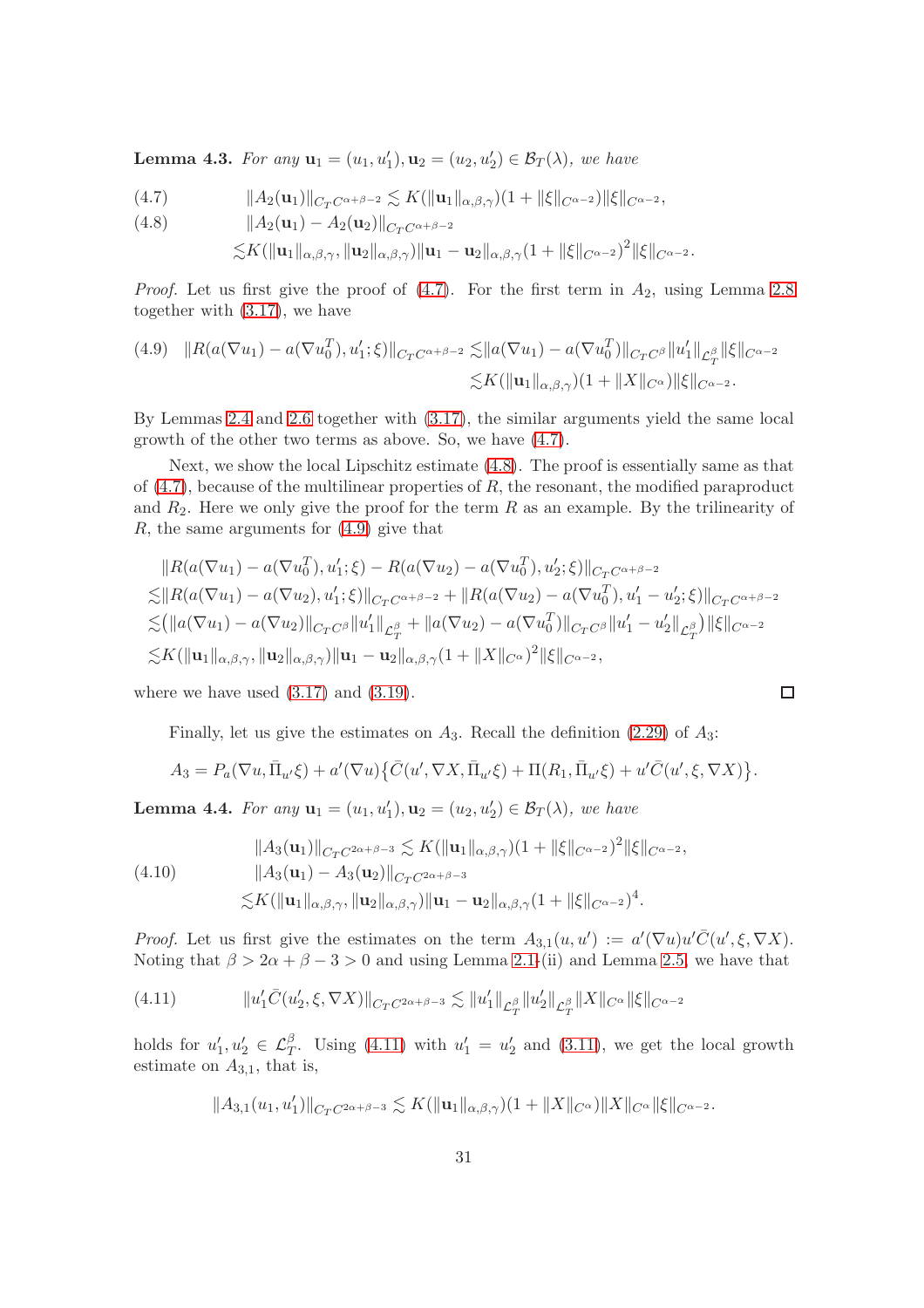Moreover, noting the multilinear property of  $\overline{C}$ , by [\(4.11\)](#page-30-4), [\(3.11\)](#page-16-0) and [\(3.15\)](#page-16-2), we immediately have the local Lipschitz estimate on  $A_{3,1}$ , that is,

$$
||A_{3,1}(u_1, u'_1) - A_{3,1}(u_2, u'_2)||_{C_T C^{2\alpha + \beta - 3}}
$$
  
\$\leq K(||\mathbf{u}\_1||\_{\alpha, \beta, \gamma}, ||\mathbf{u}\_2||\_{\alpha, \beta, \gamma}) ||\mathbf{u}\_1 - \mathbf{u}\_2||\_{\alpha, \beta, \gamma} (1 + ||X||\_{C^{\alpha}})^2 ||X||\_{C^{\alpha}} ||\xi||\_{C^{\alpha - 2}}.\$

Now comparing the terms in  $A_3$  except  $A_{3,1}$  with  $A_1$ , see [\(2.24\)](#page-11-2), we find the difference is that g' and  $\xi$  in  $A_1$  are replaced by a' and  $\overline{\Pi}_{u'}\xi$  in  $A_3$ , respectively. So, noting  $\|\bar{\Pi}_{u'}\xi\|_{C_T C^{\alpha-2}} \lesssim \|u'\|_{\mathcal{L}_T^{\beta}} \|\xi\|_{C^{\alpha-2}}$  from Lemma [2.4-](#page-7-1)(i), we can easily conclude the proof by mimicking that of Lemma [4.2.](#page-28-0) Here, we only explain the factor  $(1 + ||\xi||_{C^{\alpha-2}})^4$  appearing in [\(4.10\)](#page-30-5) in a little more detail. It comes from the estimate on  $P_a$  as we saw in the proof of  $(4.4)$ . In fact, using the similar arguments for  $(4.6)$  and then  $(3.9)$ , we easily have

$$
||P_a(\nabla u_1, \bar{\Pi}_{u'_1} \xi) - P_a(\nabla u_2, \bar{\Pi}_{u'_2} \xi)||_{C_T C^{3\alpha-4}}
$$
  
\n
$$
\lesssim ||a||_{C^3} \Big( 1 + (||\nabla u_1||_{C_T C^{\alpha-1}} + ||\nabla u_2||_{C_T C^{\alpha-1}})^2 + ||\bar{\Pi}_{u'_2} \xi||_{C_T C^{\alpha-2}} \Big)
$$
  
\n
$$
\times (||\nabla u_1 - \nabla u_2||_{C_T C^{\alpha-1}} + ||\bar{\Pi}_{u'_1 - u'_2} \xi||_{C_T C^{\alpha-2}})
$$
  
\n
$$
\lesssim ||a||_{C^3} \Big( 1 + (1 + ||X||_{C^{\alpha}})^2 (||u_1||_{\alpha, \beta, \gamma} + ||u_2||_{\alpha, \beta, \gamma})^2 + ||u_2||_{\alpha, \beta, \gamma} ||\xi||_{C^{\alpha-2}} \Big)
$$
  
\n
$$
\times ||u_1 - u_2||_{\alpha, \beta, \gamma} (1 + ||X||_{C^{\alpha}} + ||\xi||_{C^{\alpha-2}}),
$$
  
\n
$$
\lesssim K(||u_1||_{\alpha, \beta, \gamma}, ||u_2||_{\alpha, \beta, \gamma}) ||u_1 - u_2||_{\alpha, \beta, \gamma}
$$
  
\n
$$
\times (1 + ||X||_{C^{\alpha}})^2 (1 + ||\xi||_{C^{\alpha-2}}) (1 + ||X||_{C^{\alpha}} + ||\xi||_{C^{\alpha-2}}),
$$

which gives the desired result.

To conclude this section, let us give the proof of Proposition [3.7.](#page-24-0)

*Proof of Proposition [3.7.](#page-24-0)* Noting that  $\alpha + \beta - 2 < 2\alpha + \beta - 3$  and  $\gamma - \alpha > 0$ , we obtain immediately Proposition 3.7 by Lemmas 4.1-4.4. immediately Proposition [3.7](#page-24-0) by Lemmas [4.1](#page-27-1)[-4.4.](#page-30-0)

### <span id="page-31-0"></span>5 Convergence of the resonant term

Recall  $\xi \in C^{\alpha-2}$  and  $\nabla X \in C^{\alpha-1}$ . Then we can define  $\Pi(\nabla X,\xi) \in C^{2\alpha-3}$ , which is denoted by  $\nabla X \diamond \xi$  in Lemma [5.2,](#page-32-0) though their product is definable with less regularity:  $\nabla X \cdot \xi \in C^{\alpha-2}$  as we will see in Lemma 5.3, note that  $2\alpha - 3 > \alpha - 2$ .

We follow the arguments in Section 5.2 of [\[9\]](#page-38-2) noting that they discuss two dimensional case taking  $\mathbb{T} = [0, 2\pi]$ , while we are in one dimension but consider  $\nabla X$  instead of  $X(=\vartheta)$ . Recall  $\mathbb{T} = [0, 1]$  in our case and set  $\hat{u}(k) = \int_{\mathbb{T}} e^{-2\pi i kx} u(x) dx, k \in \mathbb{Z}$ . Let  $\xi$  be the spatial white noise on T. Then,

<span id="page-31-1"></span>
$$
E[\hat{\xi}(k)\hat{\xi}(k')] = 1_{k=-k'}, \quad k, k' \in \mathbb{Z},
$$

and  $\overline{\hat{\xi}(k)} = \hat{\xi}(-k)$ . Note that the mean zero solution X of [\(2.1\)](#page-4-3) is given by

(5.1) 
$$
X = \int_0^\infty P_t Q \xi dt,
$$

 $\Box$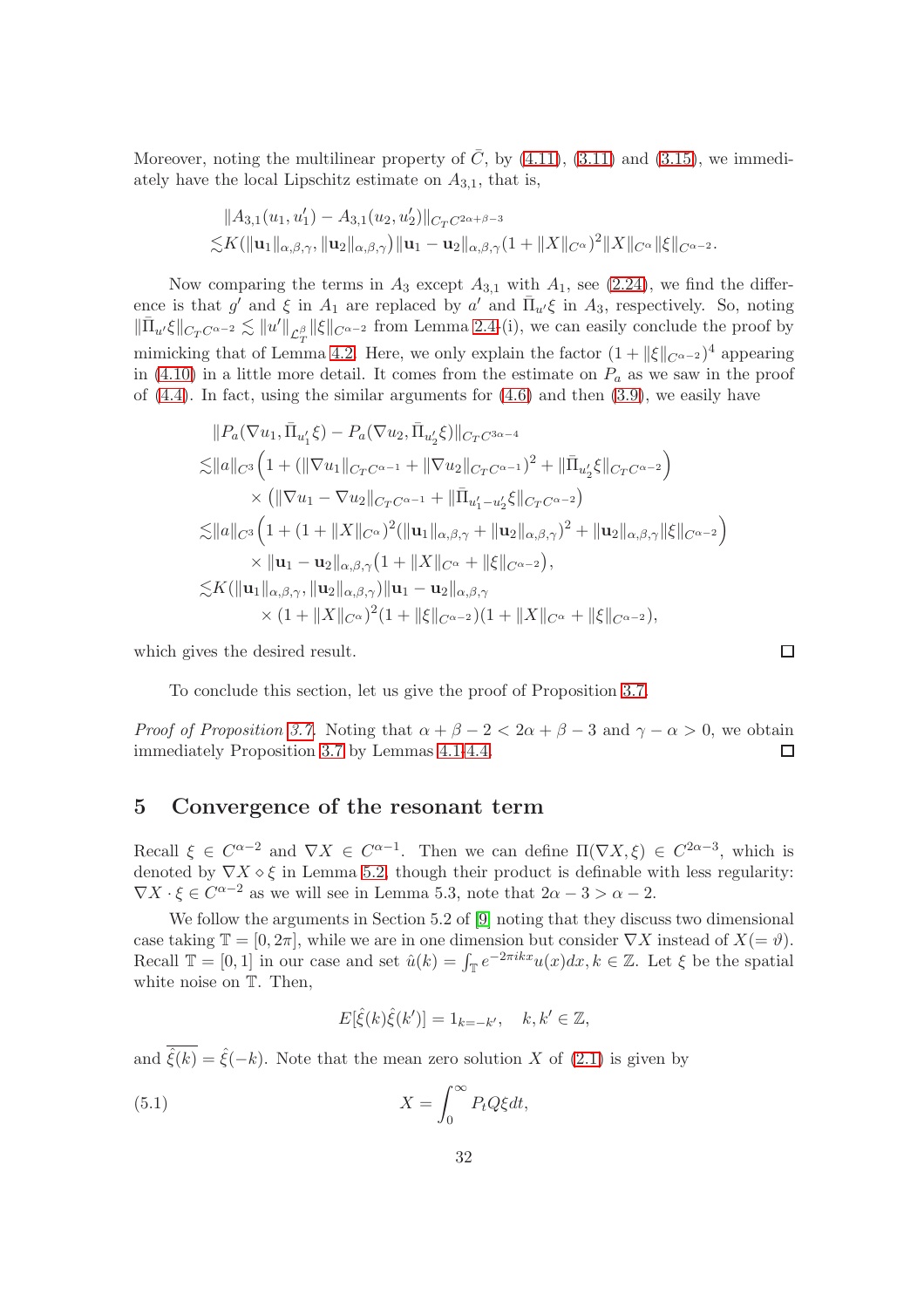where  $P_t = e^{t\Delta}$  and  $Q\xi = \xi - \hat{\xi}(0)$ , note  $\hat{\xi}(0) = \xi(\mathbb{T})$ .

The following expectation appears to compensate the 0th order term to define  $\nabla X \diamond \xi$ in [\(5.2\)](#page-32-1) (cf. Lemma 5.6 of [\[9\]](#page-38-2)), but it vanishes in our case.

**Lemma 5.1.** For  $x \in \mathbb{T}$  and  $t > 0$ , we have

$$
E[\Pi(\nabla P_t Q \xi, \xi)(x)] = \sum_{k \in \mathbb{Z} \setminus \{0\}} 2\pi i k e^{-4\pi^2 k^2 t} = 0.
$$

*Proof.* Compared with Lemma 5.6 of [\[9\]](#page-38-2) (they consider on  $\mathbb{T}^2 = [0, 2\pi]^2$  so that they have  $(2\pi)^{-2}$ , we have  $\nabla$  which yields  $2\pi i k$  in Fourier mode.  $\Box$ 

We assume the following rather mild condition for the mollifier  $\psi$  to cover the noise in [\(1.2\)](#page-1-4), see Remark [5.1](#page-35-0) below. Let  $\psi$  be a measurable and integrable function on R, which has a compact support and satisfies  $\int_{\mathbb{R}} \psi(x)dx = 1$ . We set  $\psi^{\varepsilon}(x) = \frac{1}{\varepsilon} \psi(\frac{x}{\varepsilon})$  $(\frac{x}{\varepsilon})$  for  $\varepsilon > 0$ . Note that the support of  $\psi^{\varepsilon}$  is included in  $\mathbb{T} \left( = \left[ -\frac{1}{2} \right]$  $\frac{1}{2}, \frac{1}{2}$  $(\frac{1}{2})$  for sufficiently small  $\varepsilon > 0$  and  $\psi^{\varepsilon} * \xi(x) = \int_{\mathbb{T}} \psi^{\varepsilon}(x-y)\xi(y)dy, x \in \mathbb{T}$  is well-defined (by considering  $\psi^{\varepsilon}$  periodically on R if necessary). The compact support property is assumed for simplicity and can be removed. We call  $\xi^{\varepsilon} := \psi^{\varepsilon} * \xi$  the smeared noise of the spatial white noise  $\xi$  on  $\mathbb{T}$ .

<span id="page-32-0"></span>**Lemma 5.2.** (cf. Lemma 5.8 of  $[9]$ ) Set

<span id="page-32-1"></span>(5.2) 
$$
\nabla X \diamond \xi = \int_0^\infty \Pi(\nabla P_t Q \xi, \xi) dt.
$$

Then we have

<span id="page-32-3"></span>(5.3) 
$$
E[\|\nabla X \diamond \xi\|_{C^{2\alpha-3}}^p] < \infty
$$

for all  $\alpha < \frac{3}{2}$  and  $p \ge 1$ . Moreover, for  $\psi$  satisfying the above condition, we set  $\xi^{\varepsilon} = \psi^{\varepsilon} * \xi$ for  $\varepsilon > 0$  and  $\nabla \dot{X}^{\varepsilon} = \int_0^{\infty} \nabla P_t Q \xi^{\varepsilon} dt$   $\big( = \nabla (-\Delta)^{-1} Q \xi^{\varepsilon} \big)$ . Then, we have

<span id="page-32-4"></span>(5.4) 
$$
\lim_{\varepsilon \downarrow 0} E[ \| \nabla X \diamond \xi - \Pi(\nabla X^{\varepsilon}, \xi^{\varepsilon}) \|_{C^{2\alpha - 3}}^p ] = 0
$$

for all  $p \geq 1$ . We also have

<span id="page-32-2"></span>(5.5) 
$$
c_{\varepsilon} := E[\nabla X^{\varepsilon}(x)\xi^{\varepsilon}(x)] = E[\Pi(\nabla X^{\varepsilon}, \xi^{\varepsilon})(x)]
$$

$$
= \int_{0}^{\infty} E[\Pi(\nabla P_{t}Q\xi^{\varepsilon}, \xi^{\varepsilon})(x)]dt = \sum_{k \in \mathbb{Z} \setminus \{0\}} \frac{|\hat{\psi}(\varepsilon k)|^{2}}{4\pi^{2}k^{2}} 2\pi i k
$$

$$
= 0,
$$

for  $x \in \mathbb{T}$  and  $\varepsilon > 0$  such that  $supp(\psi) \subset \{|x| \leq \frac{1}{2\varepsilon}\}\$ , where  $\hat{\psi}(y) := \int_{\mathbb{R}} e^{-2\pi i y x} \psi(x) dx, y \in$  $\mathbb R$  is the Fourier transform on  $\mathbb R$ .

*Proof.* We first note that  $c_{\varepsilon} = 0$  in [\(5.5\)](#page-32-2) follows from the symmetry of  $|\hat{\psi}(\varepsilon k)|^2 =$  $\hat{\psi}(\varepsilon k)\hat{\psi}(-\varepsilon k)$  in k due to the fact that  $\psi$  is real-valued.

To show [\(5.3\)](#page-32-3) and [\(5.4\)](#page-32-4), we divide the time integral on  $(0, \infty)$  in [\(5.2\)](#page-32-1) and  $\nabla X^{\varepsilon}$  into those on  $(0, 1]$  and  $(1, \infty)$ . Let us first show  $(5.4)$  for the contribution from the integral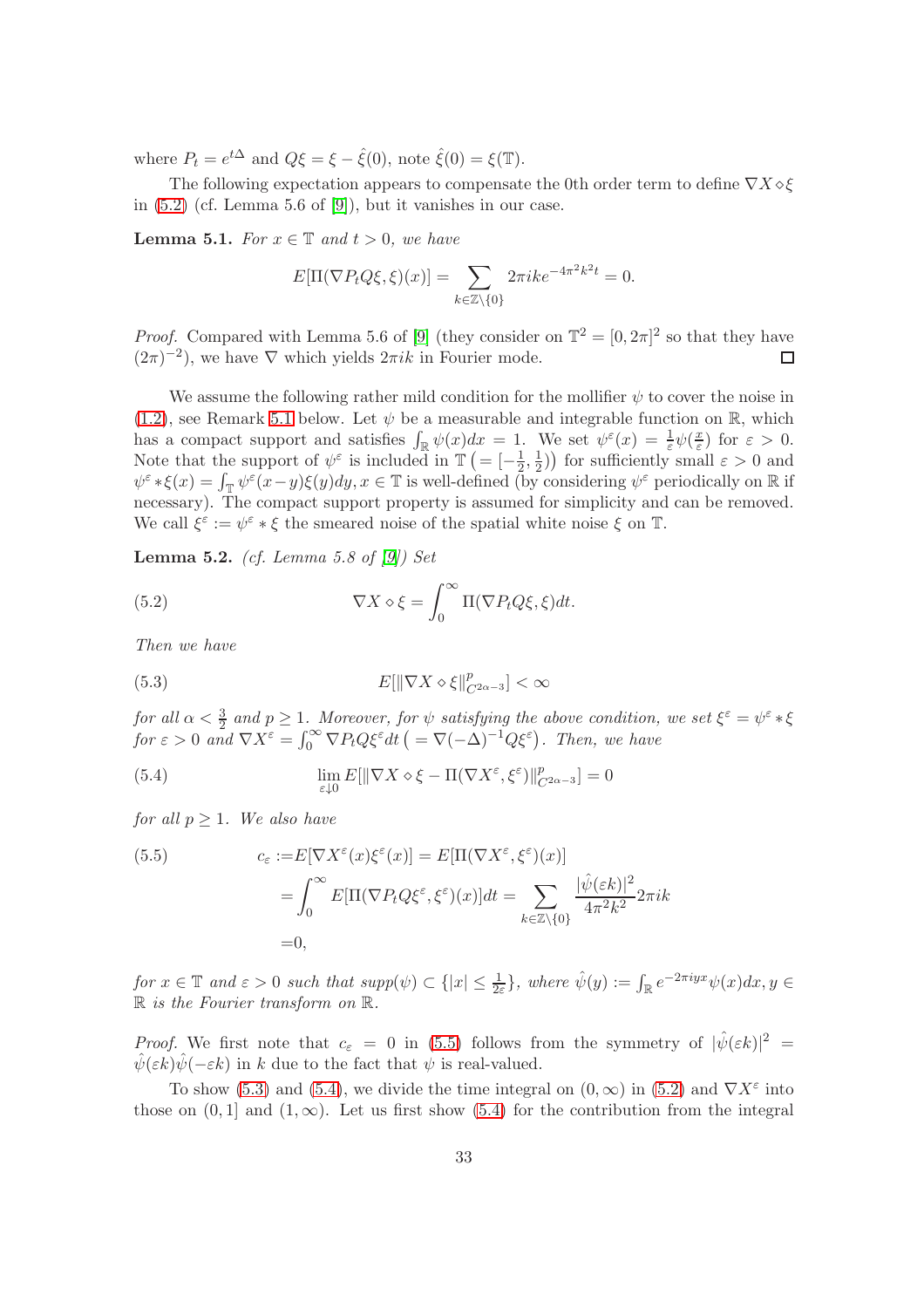on  $(1, \infty)$ ,  $(5.3)$  for this part is shown similarly. Noting that  $2\alpha - 3 < 0 < 2\alpha - 2$  for  $\alpha \in \left(\frac{4}{3}\right]$  $\frac{4}{3}, \frac{3}{2}$  $(\frac{3}{2})$ , we have

$$
\|\int_{1}^{\infty} \{\Pi(\nabla P_t Q \xi, \xi) - \Pi(\nabla P_t Q \xi^{\varepsilon}, \xi^{\varepsilon})\} dt\|_{C^{2\alpha-3}} \n\leq \int_{1}^{\infty} \{\|\Pi(\nabla P_t Q(\xi - \xi^{\varepsilon}), \xi)\|_{C^{2\alpha-2}} + \|\Pi(\nabla P_t Q \xi^{\varepsilon}, \xi - \xi^{\varepsilon})\|_{C^{2\alpha-2}}\} dt \n\lesssim \int_{1}^{\infty} \{\|\nabla P_t Q(\xi - \xi^{\varepsilon})\|_{C^{\alpha}} \|\xi\|_{C^{\alpha-2}} + \|\nabla P_t Q \xi^{\varepsilon}\|_{C^{\alpha}} \|\xi - \xi^{\varepsilon}\|_{C^{\alpha-2}}\} dt \n\lesssim \int_{1}^{\infty} \{\|P_t Q(\xi - \xi^{\varepsilon})\|_{C^{\alpha+1}} \|\xi\|_{C^{\alpha-2}} + \|P_t Q \xi^{\varepsilon}\|_{C^{\alpha+1}} \|\xi - \xi^{\varepsilon}\|_{C^{\alpha-2}}\} dt \n\lesssim \|\xi - \xi^{\varepsilon}\|_{C^{\alpha-2}} \left(\|\xi\|_{C^{\alpha-2}} + \|\xi^{\varepsilon}\|_{C^{\alpha-2}}\right) \int_{1}^{\infty} t^{-\frac{3}{2}} dt,
$$

where we have used Lemma [2.1-](#page-5-0)(i) (noting  $2\alpha - 2 > 0$ ) for the second inequality, Lemma [3.2-](#page-14-1)(i) for the last inequality, and note that  $\int_1^\infty t^{-\frac{3}{2}} dt < \infty$ . We then have the desired convergence for the part arising from the integral on  $(1, \infty)$  by showing

<span id="page-33-0"></span>
$$
(5.6) \qquad E\big[\|\xi-\xi^{\varepsilon}\|_{C^{\alpha-2}}^p\|\xi^{\varepsilon}\|_{C^{\alpha-2}}^p\big] \le E\big[\|\xi-\xi^{\varepsilon}\|_{C^{\alpha-2}}^{2p}\big]^{\frac{1}{2}}\sup_{0<\varepsilon<1}E\big[\|\xi^{\varepsilon}\|_{C^{\alpha-2}}^{2p}\big]^{\frac{1}{2}}\xrightarrow[\varepsilon\downarrow0]{}0,
$$

under our condition on  $\psi$ . Indeed, we first compute

$$
E\big[\|\xi-\xi^{\varepsilon}\|_{B_{2p,2p}^{\alpha-2}}^{2p}\big] = \sum_{j=-1}^{\infty} 2^{2pj(\alpha-2)} \int_{\mathbb{T}} dx \, E[|\Delta_j(\xi-\xi^{\varepsilon})(x)|^{2p}].
$$

Then, by Gaussian hypercontractivity (equivalence of moments, Lemma 4.6 of [\[9\]](#page-38-2)),

$$
E[|\Delta_j(\xi-\xi^{\varepsilon})(x)|^{2p}] \le C_p E[\Delta_j(\xi-\xi^{\varepsilon})(x)^2]^p,
$$

for some  $C_p > 0$ . Here, with  $K_j := \rho_j$  (inverse Fourier transform of dyadic partition  $\{\rho_j\}_{j=-1}^{\infty}$  of unity), we can rewrite as

$$
E[\Delta_j(\xi - \xi^{\varepsilon})(x)^2] = E\Big[\Big(\int_{\mathbb{T}} K_j(x - y)(\xi - \xi^{\varepsilon})(y)dy\Big)^2\Big]
$$
  
\n
$$
= \|K_j - K_j * \psi^{\varepsilon}\|^2_{L^2(\mathbb{T})}
$$
  
\n
$$
= \|\rho_j - \rho_j \hat{\psi}^{\varepsilon}\|^2_{L^2(\mathbb{Z})}
$$
  
\n
$$
= \sum_{k \in \mathbb{Z}} \rho_j(k)^2 \{1 - 2 \operatorname{Re} \hat{\psi}^{\varepsilon}(k) + |\hat{\psi}^{\varepsilon}(k)|^2\}.
$$

We have used Plancherel identity for the third equality. However, by our condition on  $\psi$ ,

$$
|\hat{\psi}^{\varepsilon}(k)| = \left| \frac{1}{\varepsilon} \int_{\mathbb{T}} \psi\left(\frac{x}{\varepsilon}\right) e^{-2\pi i k x} dx \right|
$$
  
= 
$$
\left| \int_{\mathbb{R}} \psi(y) e^{-2\pi i k \varepsilon y} dy \right| \leq ||\psi||_{L^{1}(\mathbb{R})}
$$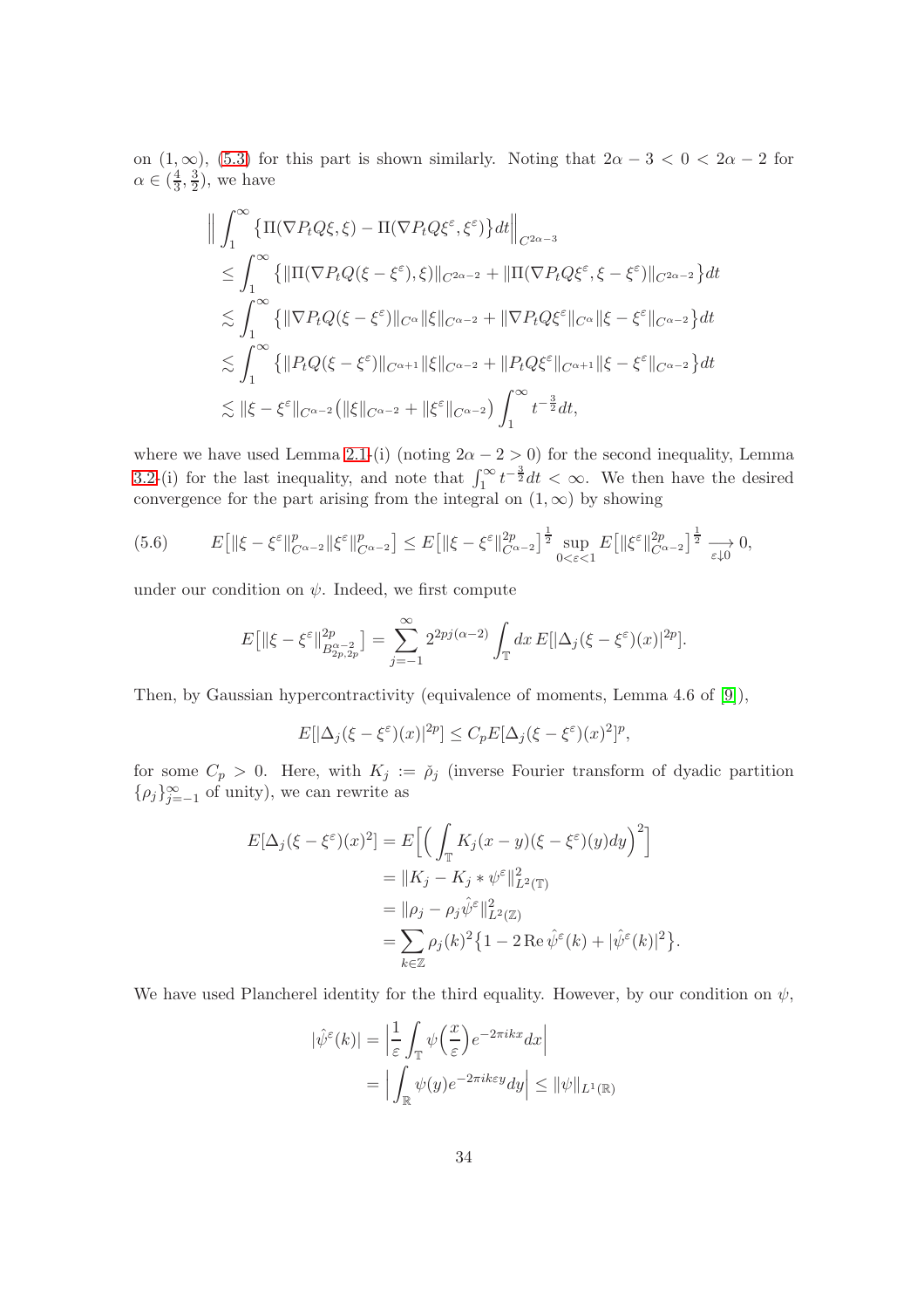and this tends to 0 as  $\varepsilon \downarrow 0$  for each k. Thus, since  $\sum_{k \in \mathbb{Z}} \rho_j^2(k) \sim \int \rho^2(2^{-j}x)dx \sim 2^j$ , we can show by Lebesgue's convergence theorem that

$$
E\left[\left\|\xi-\xi^{\varepsilon}\right\|_{B_{2p,2p}^{\alpha-2}}^{2p}\right] \xrightarrow[\varepsilon\downarrow 0]{} 0,
$$

if  $2(\alpha-2)+1<0$ , that is  $\alpha<\frac{3}{2}$ . Since we have continuous embedding  $B^{\alpha}_{p,p}\subset B^{\alpha-\frac{1}{p}}_{\infty,\infty}$  $C^{\alpha-\frac{1}{p}}$  by Besov embedding theorem (Lemma A.2 of [\[9\]](#page-38-2) or Lemma 8 of [\[10\]](#page-38-11)), taking p large, we see

$$
E\big[\|\xi-\xi^{\varepsilon}\|_{C^{\alpha-2}}^{2p}\big] \xrightarrow[\varepsilon\downarrow 0]{} 0,
$$

if  $\alpha < \frac{3}{2}$  and this implies [\(5.6\)](#page-33-0).

For the integral on (0, 1], since one can apply Gaussian hypercontractivity, Lebesgue's convergence theorem and Besov embedding theorem as above, we only show [\(5.3\)](#page-32-3) for this part:

$$
E\left[\Big\|\int_0^1 \Xi_t dt\Big\|_{C^{2\alpha-3}}^p\right] < \infty,
$$

where  $\Xi_t = \Pi(\nabla P_t Q \xi, \xi)$ . To show this, noting that  $\nabla$  yields  $2\pi i k$  in Fourier mode, similarly to Lemma 5.8 of [\[9\]](#page-38-2) and also as above, we have

$$
\begin{split} \text{Var}(\Delta_m \Pi(\nabla P_t \xi, \xi)(x)) \\ &= \sum_{k_1 \neq 0, k_2} \sum_{|i-j| \leq 1} \sum_{|i'-j'| \leq 1} \left[ 1_{m \leq i} 1_{m \leq i'} \rho_m^2(k_1 + k_2) \rho_i(k_1) \rho_j(k_2) \rho_{i'}(k_1) \rho_{j'}(k_2) 4 \pi^2 k_1^2 e^{-8\pi^2 k_1^2 t} \\ &+ 1_{m \leq i} 1_{m \leq i'} \rho_m^2(k_1 + k_2) \rho_i(k_1) \rho_j(k_2) \rho_{i'}(k_2) \rho_{j'}(k_1) 4 \pi^2 k_1 k_2 e^{-4\pi^2 k_1^2 t - 4\pi^2 k_2^2 t} \right]. \end{split}
$$

Then, noting that  $k_1 \in \text{supp}(\rho_i)$  and  $k_2 \in \text{supp}(\rho_j)$  with  $|i - j| \leq 1$  imply  $k_1^2 \sim 2^{2i}$  and  $|k_1k_2| \sim 2^{2i}$ , we have

$$
\operatorname{Var}(\Delta_m \Pi(\nabla P_t \xi, \xi)(x))
$$
  
\$\lesssim \sum\_{i,j,i',j'} 1\_{m \lesssim i} 1\_{i \sim j \sim i' \sim j'} \sum\_{k\_1, k\_2} 1\_{\operatorname{supp}(\rho\_m)} (k\_1 + k\_2) 1\_{\operatorname{supp}(\rho\_i)} (k\_1) 1\_{\operatorname{supp}(\rho\_j)} (k\_2) 2^{2i} e^{-2tc2^{2i}}   
\$\lesssim \sum\_{i:i \gtrsim m} 2^i 2^m 2^{2i} e^{-2tc2^{2i}} \lesssim \frac{2^m}{t^{3/2}} \sum\_{i:i \gtrsim m} e^{-tc2^{2i}} \lesssim \frac{2^m}{t^{3/2}} e^{-tc2^{2m}},\$

where we used that  $\sharp k_1 \leq C2^i, \sharp k_2 \leq C2^m$  in the sum  $\sum_{k_1,k_2}$  in the second line (instead of  $\sharp k_1 \leq C2^{2i}, \sharp k_2 \leq C2^{2m}$  in two dimensional case) and  $2^{3i}e^{-tc2^{2i}} \leq Ct^{-3/2}$  in the third line.

Thus, we obtain

$$
E[\|\Xi_t\|_{B_{2p,2p}^{2\alpha-3}}] \lesssim \Big(\sum_{m\geq -1} 2^{(2\alpha-3)m2p} E[\|\Delta_m \Xi_t\|_{L^{2p}(\mathbb{T})}^{2p}]\Big)^{1/2p}
$$
  

$$
\lesssim t^{-3/4} \Big(\sum_{m\geq -1} 2^{(2\alpha-3)m2p} 2^{mp} e^{-tcp2^{2m}}\Big)^{1/2p}
$$
  

$$
\lesssim t^{-3/4} \Big(\int_{-1}^{\infty} (2^x)^{2p(2\alpha-\frac{5}{2})} e^{-tcp(2^x)^2} dx\Big)^{1/2p}.
$$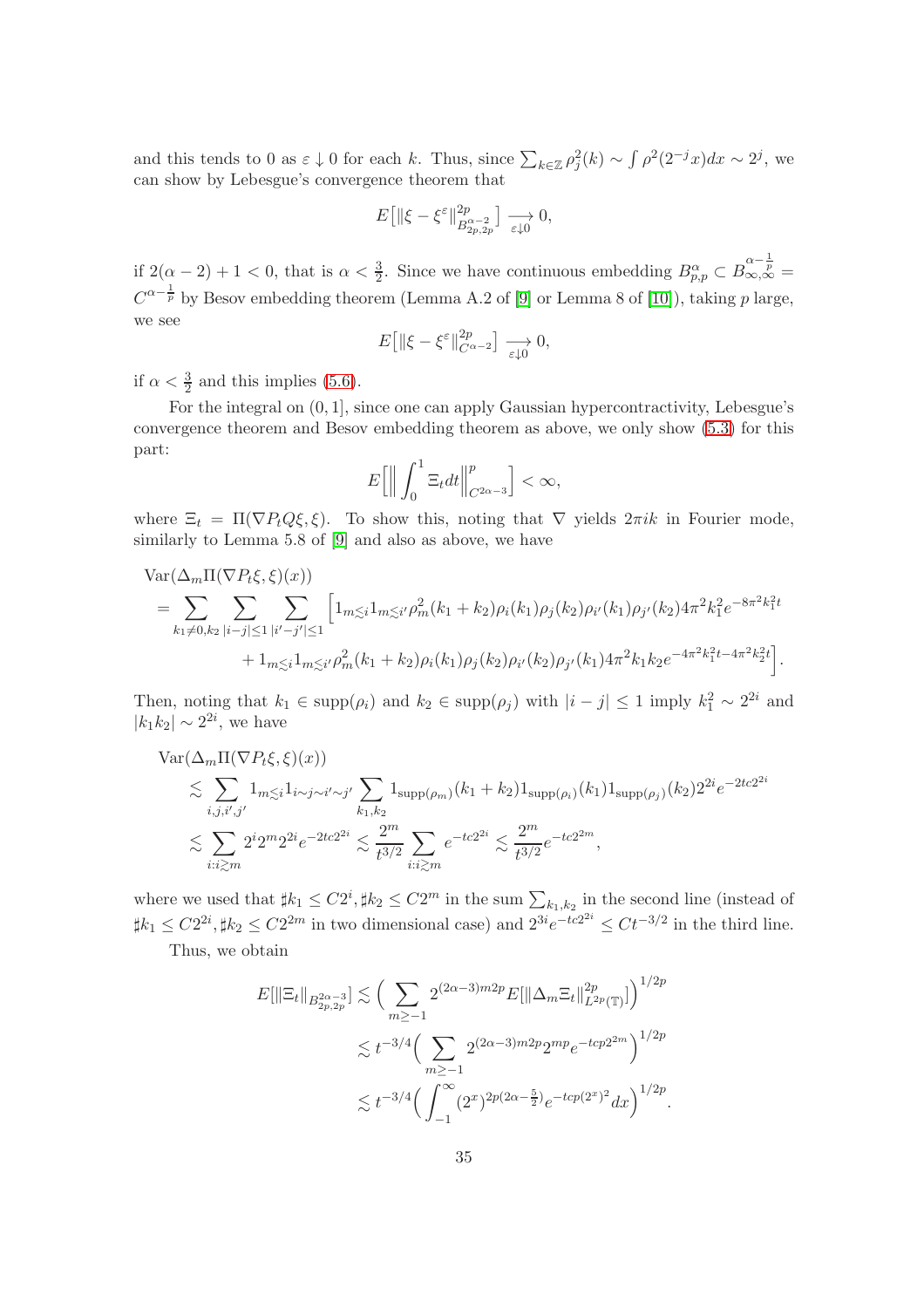The change of variables  $y = \sqrt{t}2^x$  yields

$$
E[\|\Xi_t\|_{B^{2\alpha-3}_{2p,2p}}] \lesssim t^{-3/4} \Big(t^{-p(2\alpha-\frac{5}{2})}\int_0^\infty y^{2p(2\alpha-\frac{5}{2})-1} e^{-cpy^2} dy\Big)^{1/2p}.
$$

If  $\alpha > \frac{5}{4}$ , the integral in the right hand side is finite for all large p and therefore  $E[\|\Xi_t\|_{B^{2\alpha-3}_{2p,2p}}] \lesssim t^{-\frac{3}{4}-\frac{1}{2}(2\alpha-\frac{5}{2})} = t^{-\alpha+\frac{1}{2}}$  so that  $\int_0^1 E[\|\Xi_t\|_{B^{2\alpha-3}_{2p,2p}}]dt < \infty$  for all  $\alpha < \frac{3}{2}$ .

The constant  $c_{\varepsilon}$  usually diverges as  $\varepsilon \downarrow 0$ , and in such case it is called the renormalization constant. However, since  $c_{\varepsilon} = 0$  in our case, our equation [\(1.5\)](#page-1-3) does not require any renormalization.

<span id="page-35-0"></span>**Remark 5.1.** (i) Let us consider the noise  $\dot{w}^{\varepsilon}(x)$  introduced in [\(1.2\)](#page-1-4) with  $\{w(x)\}_{x\in\mathbb{T}}$ . It has a representation:  $\dot{w}^{\varepsilon}(x) = \psi^{\varepsilon} * \dot{w}(x)$  with

(5.7) 
$$
\psi(x) = \frac{1}{a+b} 1_{[-a,b]}(x),
$$

which satisfies the assumption of Lemma [5.2.](#page-32-0) Indeed, since  $\psi^{\varepsilon}(x) = \frac{1}{(a+b)\varepsilon}1_{[-a\varepsilon,b\varepsilon]}(x)$ , we see

$$
\psi^{\varepsilon} * \dot{w}(x) = \int \psi^{\varepsilon}(x - y)\dot{w}(dy) = \frac{1}{(a + b)\varepsilon} \int_{x - b\varepsilon}^{x + a\varepsilon} \dot{w}(dy) = \dot{w}^{\varepsilon}(x).
$$

(ii) At least heuristically,  $\xi = \dot{w}(x)$  and  $\nabla X = \nabla(-\Delta)^{-1}\dot{w} = (-\nabla)^{-1}\dot{w} = -w(x)$  is a periodic mean zero Brownian motion, that is

$$
w(x) = B(x) - xB(1) - \int_0^1 \{B(y) - yB(1)\} dy, \quad x \in \mathbb{T} \simeq [0, 1),
$$

where B is a standard Brownian motion.

Finally, we note that the product  $\nabla X \cdot \xi$  can be defined directly for  $\xi = \dot{w}(x)$  in a usual sense as a limit, but we see  $\nabla X \cdot \xi \in C^{-\frac{1}{2}-\delta}$  for every  $\delta > 0$ , though  $\Pi(\nabla X, \xi) \in$  $C^{2\alpha-3}, \alpha < \frac{3}{2}$ . In particular, we see again that we don't need any renormalization.

**Lemma 5.3.** Let  $w(x)$  be as in Remark [5.1-](#page-35-0)(ii) and let  $\xi(x) = \dot{w}(x)$ . Then,  $\nabla X^{\varepsilon}(x) \cdot \xi^{\varepsilon}(x)$ converges to  $-\frac{1}{2}\nabla(w^2(x))$  as  $\varepsilon \downarrow 0$  in  $C^{-\frac{1}{2}-\delta}$  for every  $\delta > 0$ .

Proof. Recall that

$$
\xi^{\varepsilon}(x) = \int_{\mathbb{T}} \psi^{\varepsilon}(x - y)\xi(dy) = \int_{\mathbb{T}} \psi^{\varepsilon}(x - y)\dot{w}(y)dy
$$

$$
= \int_{\mathbb{T}} \nabla_{x}\psi^{\varepsilon}(x - y)\dot{w}(y)dy,
$$

since  $-\nabla_y \psi^\varepsilon(x-y) = \nabla_x \psi^\varepsilon(x-y)$ . On the other hand, let  $\{\varphi_0, \varphi_{k,\pm} \in C^\infty(\mathbb{T})\}_{k=1}^\infty$  be the eigenfunctions of  $-\Delta$ :  $-\Delta \varphi_{k,\pm}(x) = 4\pi^2 k^2 \varphi_{k,\pm}(x)$ , where

$$
\varphi_{k,+}(x) = \sqrt{2}\sin 2\pi kx, \quad \varphi_{k,-}(x) = \sqrt{2}\cos 2\pi kx, \qquad x \in \mathbb{T} \simeq [0,1),
$$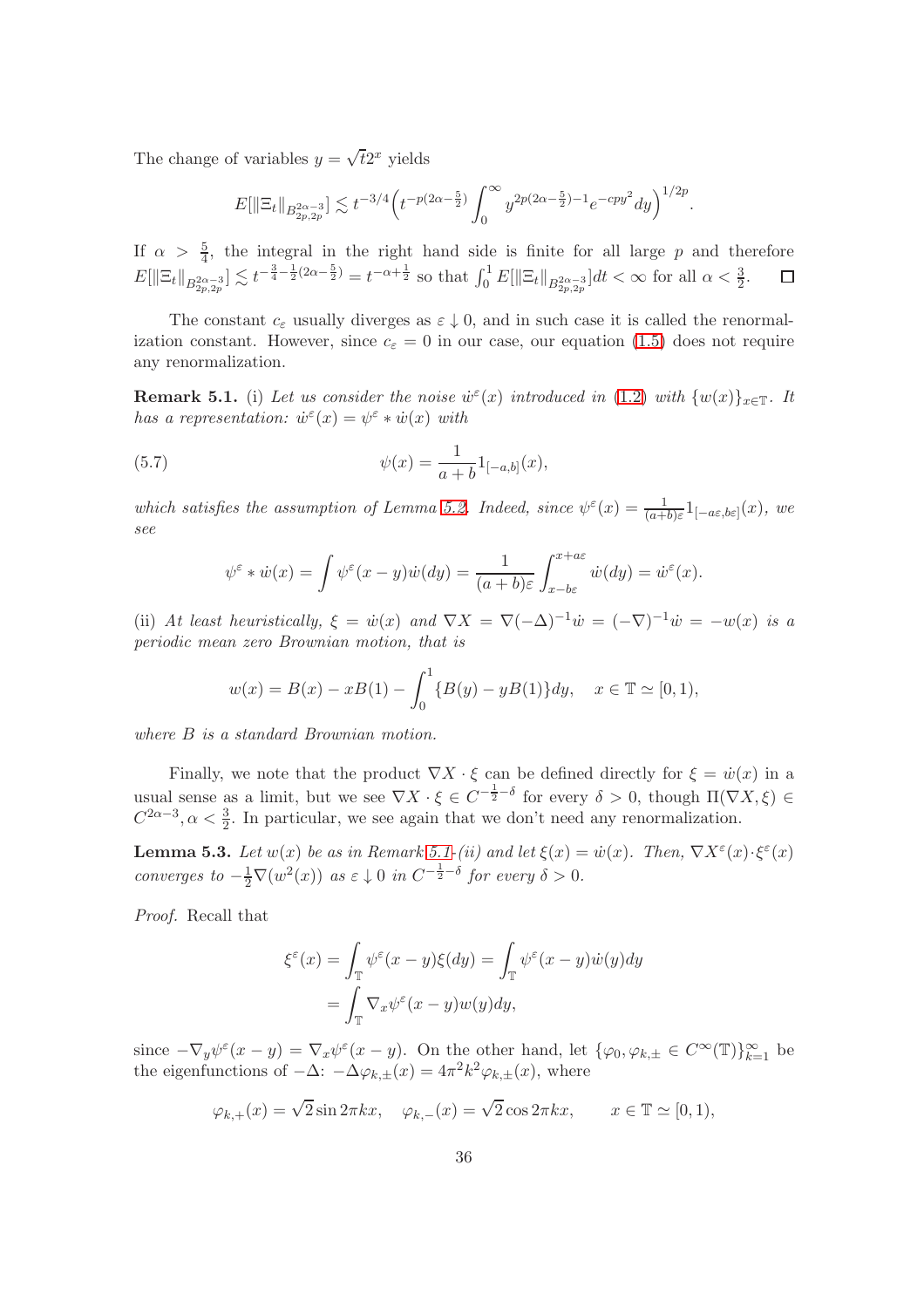and  $\varphi_0(x) \equiv 1$ . Then the equation  $-\Delta X^{\varepsilon} = Q \xi^{\varepsilon}$  is solved as

$$
X^{\varepsilon}(x) = \sum_{k=1,\pm}^{\infty} \frac{\varphi_{k,\pm}(x)}{4\pi^2 k^2} \int_{\mathbb{T}} \varphi_{k,\pm}(y) \xi^{\varepsilon}(y) dy.
$$

Therefore, by integration by parts,

$$
\nabla X^{\varepsilon}(x) = \sum_{k=1,\pm}^{\infty} \frac{\varphi'_{k,\pm}(x)}{4\pi^2 k^2} \int_{\mathbb{T}} \varphi_{k,\pm}(y) dy \int_{\mathbb{T}} \nabla_y \psi^{\varepsilon}(y-z) w(z) dz
$$
  
= 
$$
- \int_{\mathbb{T}} \partial_y \partial_x Y_y(x) dy \int_{\mathbb{T}} \psi^{\varepsilon}(y-z) w(z) dz
$$
  
= 
$$
- \int_{\mathbb{T}} \psi^{\varepsilon}(x-z) w(z) dz,
$$

where

$$
Y_y(x) = \sum_{k=1,\pm}^{\infty} \frac{\varphi_{k,\pm}(x)}{4\pi^2 k^2} \varphi_{k,\pm}(y)
$$

is a (mean zero) solution of

$$
-\Delta Y_y(x) = \delta_y(x)
$$

for each  $y \in \mathbb{T}$ , that is,  $Y_y(x)$  is a Green function of  $-\Delta$ . Note that  $\partial_y \partial_x Y_y(x) = \delta_y(x)$ .

From these, we have

$$
\nabla X^{\varepsilon}(x) \cdot \xi^{\varepsilon}(x) = -\frac{1}{2} \nabla \Big( \int_{\mathbb{T}} \psi^{\varepsilon}(x - y) w(y) dy \Big)^{2}.
$$

In particular, since  $\int_{\mathbb{T}} \psi^{\varepsilon}(x-y)w(y)dy$  converges to  $w(x)$  in  $C^{\frac{1}{2}-\delta}$  as  $\varepsilon \downarrow 0$  for every  $\delta > 0$ , we obtain the conclusion.

## <span id="page-36-1"></span>6 Comparison theorem for SPDE [\(1.4\)](#page-1-2) with smooth noise

We show a comparison theorem for [\(1.4\)](#page-1-2) on  $\mathbb T$  (or  $\mathbb R$ ) with smooth  $\xi$ .

<span id="page-36-0"></span>**Lemma 6.1.** (1) Assume  $\chi \in C^1(\mathbb{R})$  and satisfy  $|\chi'(v)| \leq C\varphi'(v)$ ,  $v \in \mathbb{R}$  for some  $C > 0$ . We also assume  $\xi \in C^{\infty}(\mathbb{T})$ . Then, for two solutions  $v_1, v_2$  of [\(1.4\)](#page-1-2) on  $\mathbb{T}$ , if  $v_1(0) \ge v_2(0)$ holds, we have  $v_1(t) \ge v_2(t)$  for all  $t \ge 0$ , where  $v_1 \ge v_2$  means that  $v_1(x) \ge v_2(x)$  for all  $x \in \mathbb{T}$  for  $v_i = (v_i(x))_{x \in \mathbb{T}}$ ,  $i = 1, 2$ .

(2) In addition, assume  $\chi(0) = 0$ . Then, if  $v(0) \ge 0$ , we have  $v(t) \ge 0$  for all  $t \ge 0$ .

*Proof.* The assertion (2) follows from (1), since  $v(t) \equiv 0$  is a solution of [\(1.4\)](#page-1-2) by noting  $\chi(0) = 0$ . To show (1), assume that  $v_1(s, x) \ge v_2(s, x)$  for all  $0 \le s \le t$  and  $x \in \mathbb{T}$  and  $v_1(t, x_0) = v_2(t, x_0)$  at some  $t \geq 0$  and  $x_0 \in \mathbb{T}$ . Then, noting that the solutions  $v_1$  and  $v_2$ of [\(1.4\)](#page-1-2) are smooth, we have

$$
\partial_t (v_1(t, x_0) - v_2(t, x_0))
$$
  
=  $\Delta \{\varphi(v_1(t, \cdot)) - \varphi(v_2(t, \cdot))\}(x_0) + \nabla \{(\chi(v_1(t, \cdot)) - \chi(v_2(t, \cdot)))\xi(\cdot)\}(x_0)$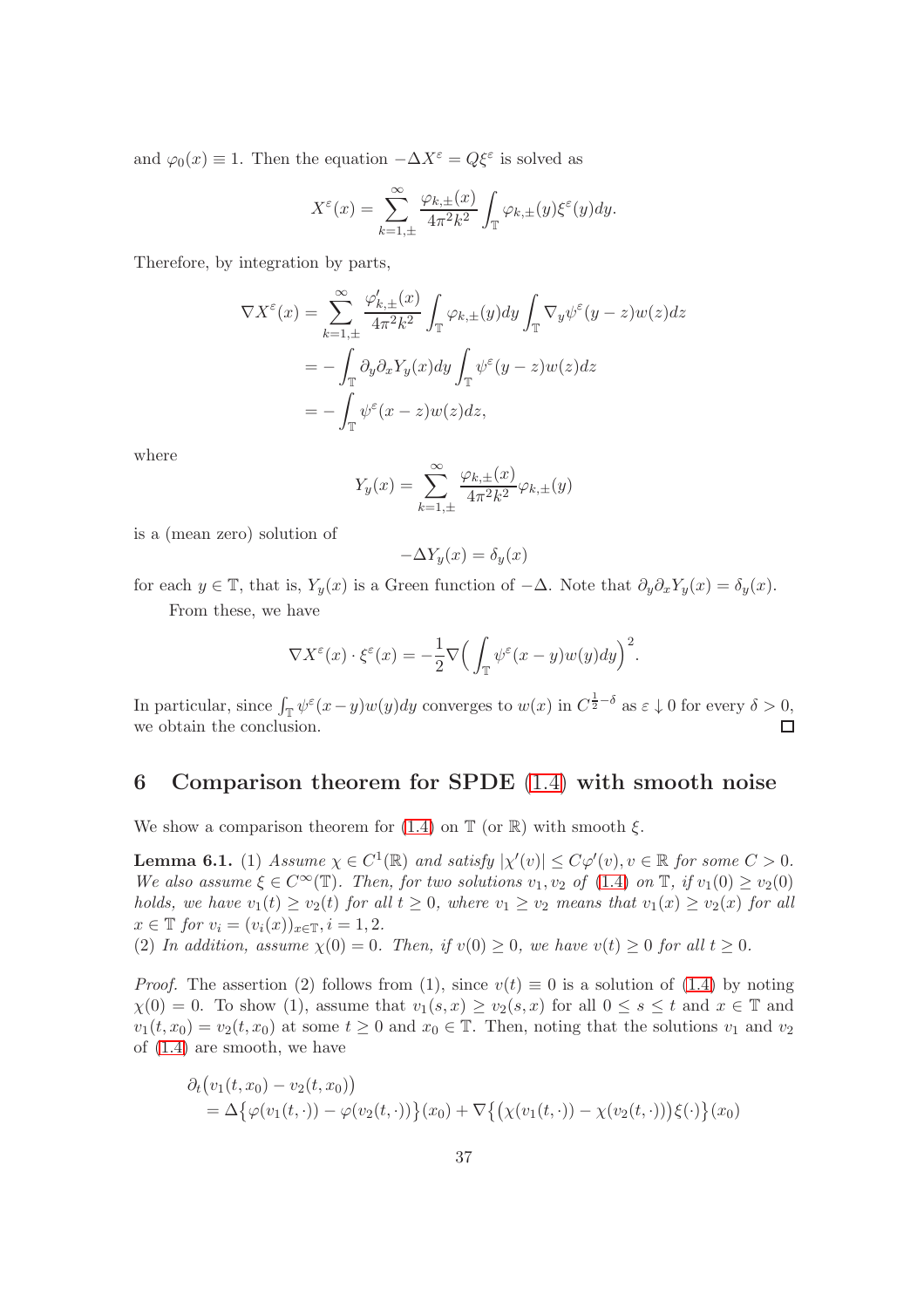$$
= \lim_{\delta \downarrow 0} \left[ \frac{1}{\delta^2} \sum_{\pm} \left\{ \varphi(v_1(t, x_0 \pm \delta)) - \varphi(v_2(t, x_0 \pm \delta)) \right\} + \frac{1}{\delta} \left\{ \left( \chi(v_1(t, x_0 + \delta)) - \chi(v_2(t, x_0 + \delta)) \right) \xi(x_0 + \delta) \right\} \right].
$$

However, since  $|\chi'(v)| \le C\varphi'(v)$  and  $|\xi(x)| \le M$  for some  $M > 0$ , we see

$$
\frac{1}{\delta} \left| \chi(v_1(t, x_0 + \delta)) - \chi(v_2(t, x_0 + \delta)) \right| \left| \xi(x_0 + \delta) \right|
$$
\n
$$
\leq \frac{M}{\delta} \int_{v_2(t, x_0 + \delta)}^{v_1(t, x_0 + \delta)} |\chi'(v)| dv
$$
\n
$$
\leq \delta CM \cdot \frac{1}{\delta^2} \{ \varphi(v_1(t, x_0 + \delta)) - \varphi(v_2(t, x_0 + \delta)) \},
$$

which implies

$$
\partial_t \big( v_1(t,x_0) - v_2(t,x_0) \big) \geq 0.
$$

This shows that  $v_2$  cannot exceed  $v_1$  at t and  $x_0$ .

# Acknowledgements

T. Funaki was supported in part by JSPS KAKENHI, Grant-in-Aid for Scientific Researches (A) 18H03672 and (S) 16H06338. M. Hoshino was supported in part by JSPS KAKENHI, Early-Career Scientists 19K14556. S. Sethuraman was supported by grant ARO W911NF-181-0311, a Simons Foundation Sabbatical grant, and by a Japan Society for the Promotion of Science Fellowship. B. Xie was supported in part by JSPS KAK-ENHI, Grant-in-Aid for Scientific Research (C) 16K05197 and (C) 20K03627.

# <span id="page-37-2"></span>References

- [1] H. BAHOURI, J.-Y. CHEMIN AND R. DANCHIN, Fourier Analysis and Nonlinear Partial Differential Equations, Springer, 2011.
- <span id="page-37-3"></span>[2] I. Bailleul and F. Bernicot, Heat semigroup and singular PDEs, J. Funct. Analysis, 270 (9) (2016), 3344–3452.
- <span id="page-37-0"></span>[3] I. BAILLEUL, A. DEBUSSCHE AND M. HOFMANOVÁ, Quasilinear generalized parabolic Anderson model equation, Stoch. Partial Differ. Equ. Anal. Comput., 7 (2019), 40–63.
- <span id="page-37-1"></span>[4] G. Cannizzaro and K. Chouk, Multidimensional SDEs with singular drift and universal construction of the polymer measure with white noise potential, Ann. Probab., 46 (2018), 1710–1763.
- <span id="page-37-4"></span>[5] G. DA PRATO AND J. ZABCZYK, Ergodicity for Infinite-dimensional Systems. London Mathematical Society Lecture Note Series, 229. Cambridge University Press, Cambridge, 1996.

 $\Box$